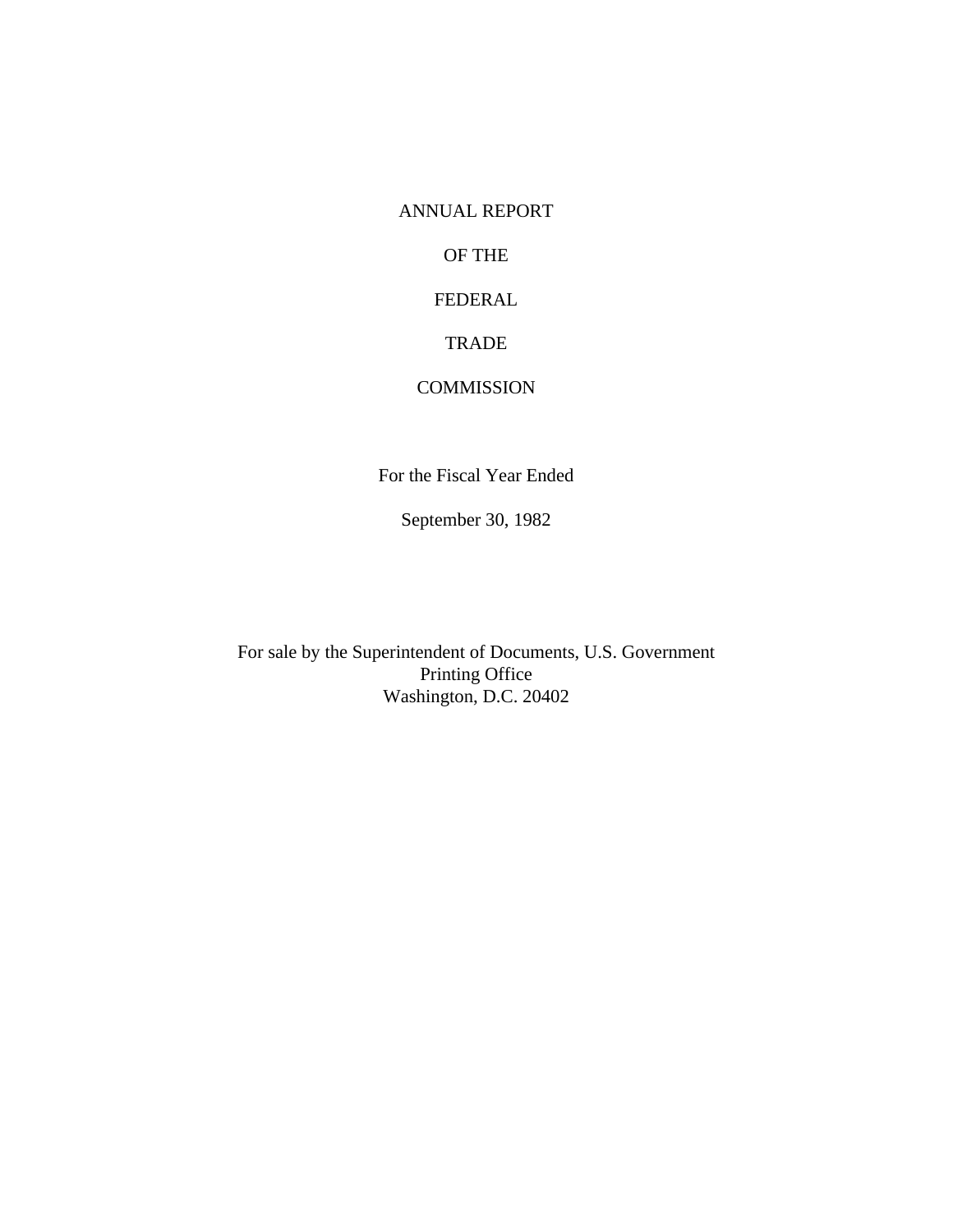\_\_\_\_\_\_\_\_\_\_\_

JAMES C. MILLER III, Chairman DAVID A. CLANTON, Commissioner MICHAEL PERTSCHUK, Commissioner PATRICIA P. BAILEY, Commissioner GEORGE W. DOUGLAS, Commissioner

CAROL M. THOMAS, Secretary

ii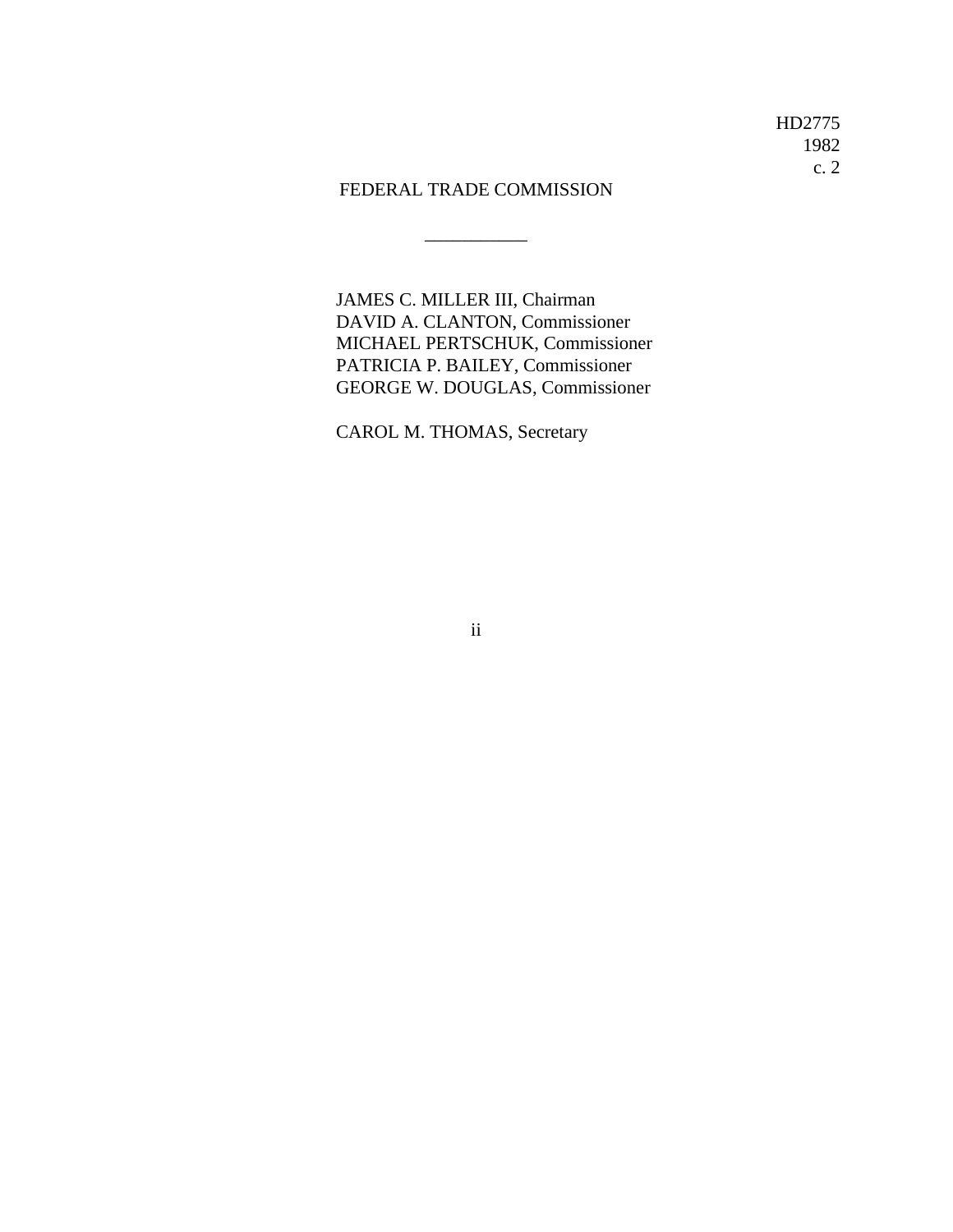# EXECUTIVE OFFICES OF THE FEDERAL TRADE COMMISSION

Pennsylvania Avenue at Sixth Street, N.W. Washington, D.C. 20580

#### Regional Offices

Atlanta, Georgia Denver, Colorado Room 1000 Suite 2900 1718 Peachtree Street, N.W. 1405 Curtis Street Zip Code 30367 Zip Code 80202

Boston, Massachusetts Los Angeles, California Room 1301 Room 13209 Zip Code 02114 Zip Code 90024

Chicago, Illinois New York, New York 55 East Monroe Street 26 Federal Plaza Zip Code 60603 Zip Code 10278

118 St. Clair Avenue 450 Golden Gate Avenue Zip. Code 44114 Zip Code 94102

Dallas, Texas Seattle, Washington Zip Code 75247 915 Second Avenue

150 Causeway Street 11000 Wilshire Boulevard

Suite 1437 Room 2243-EB Federal Building

Cleveland, Ohio San Francisco, California Suite 500 - Mall Building Room 12470 - Federal Building

8303 Elmbrook Drive Room 2840 - Federal Building Zip Code 98174

# Field Station

Honolulu, Hawaii Room 6324 300 Ala Moana Blvd. Zip Code 96850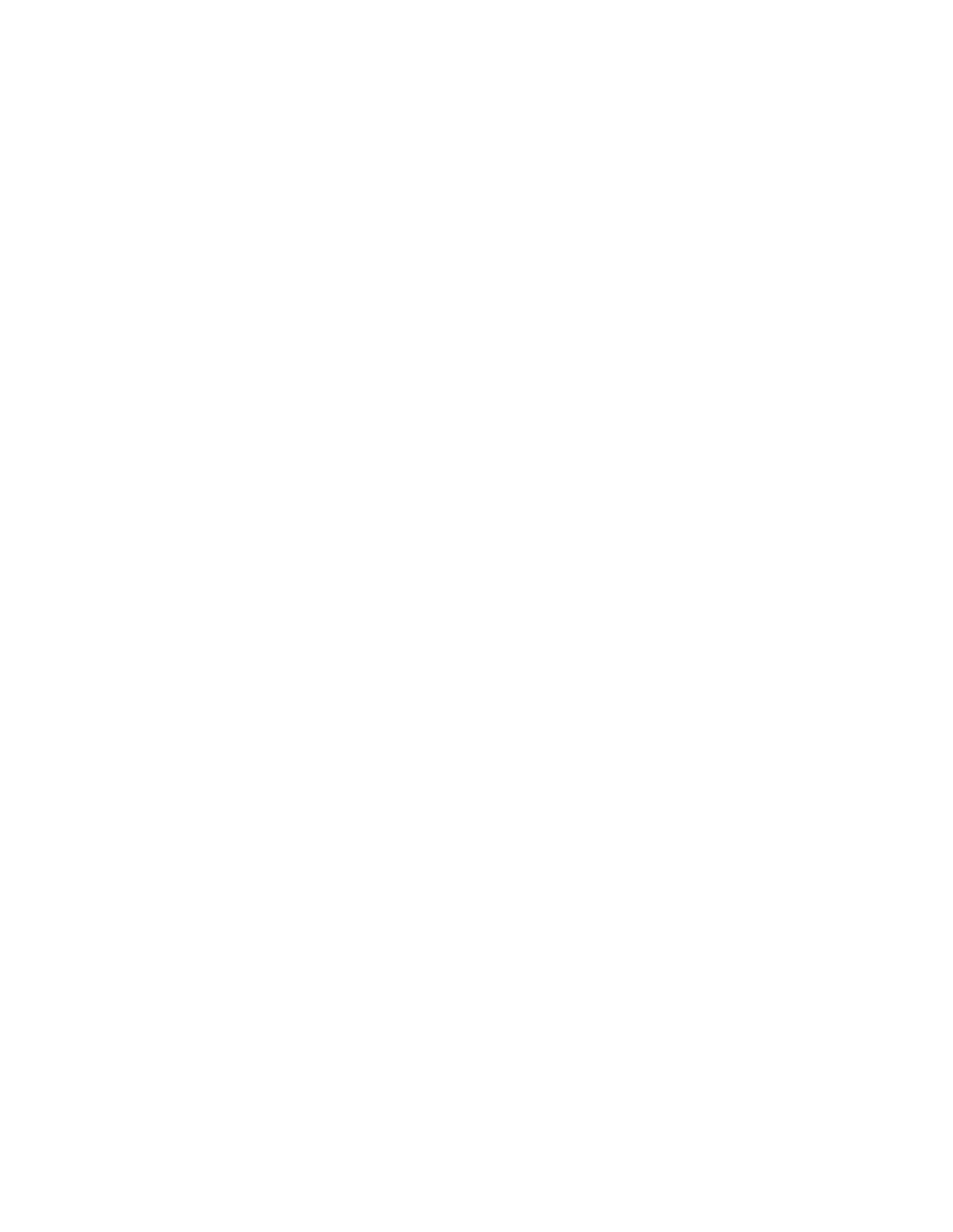# LETTER OF TRANSMITTAL

# FEDERAL TRADE COMMISSION Washington, D.C.

To the Congress of the United States:

It is a pleasure to transmit the sixty-eighth Annual Report of the Federal Trade Commission covering its accomplishments during the fiscal year ended September 30, 1982.

By direction of the Commission.

# JAMES C. MILLER III Chairman

# THE PRESIDENT OF THE SENATE THE SPEAKER OF THE HOUSE OF REPRESENTATIVES

#### iv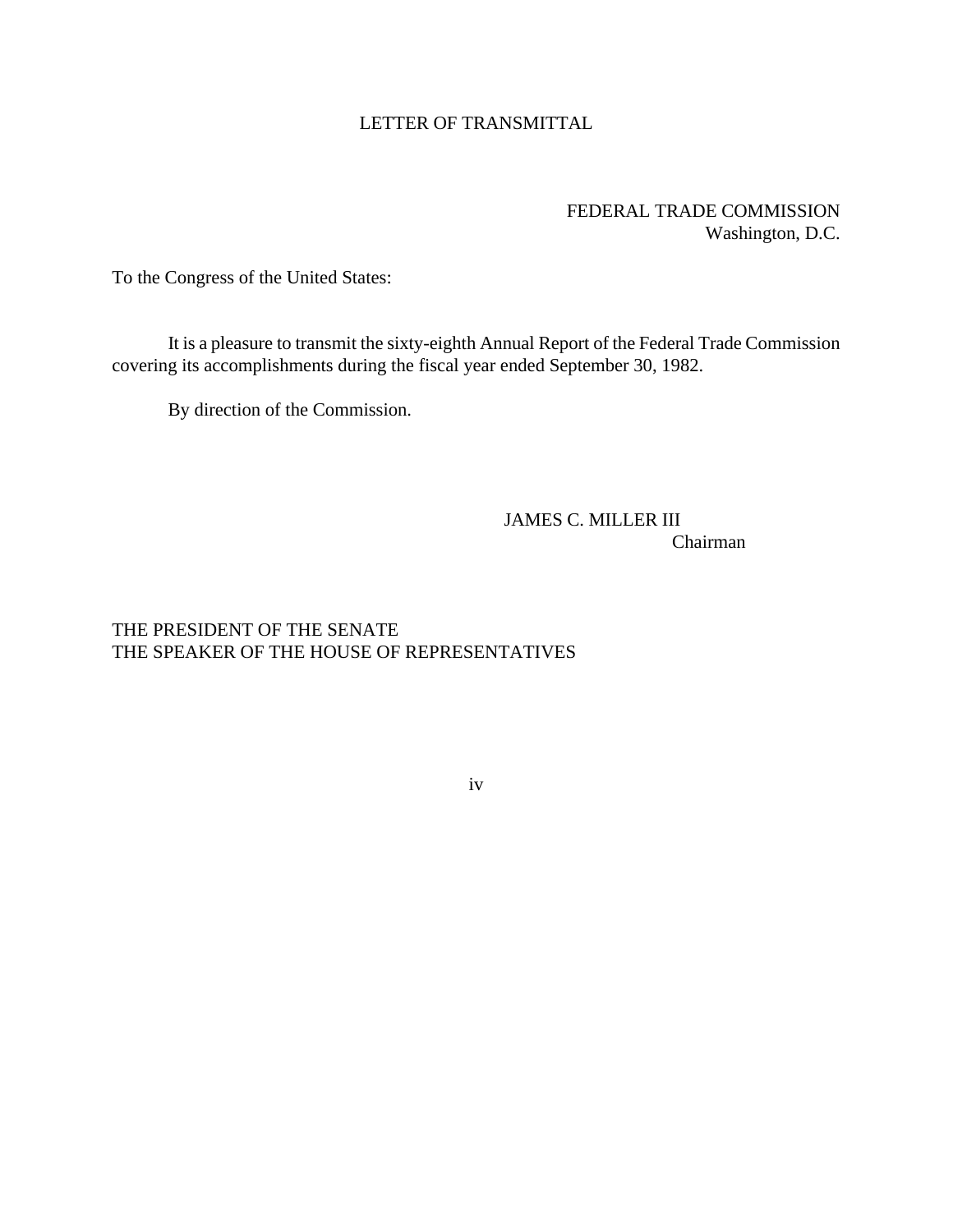# FEDERAL TRADE COMMISSION 1982 ANNUAL REPORT

# Table of Contents

Page

| Appendix                                                   |
|------------------------------------------------------------|
| Part II (Investigative Stage) Consent Agreements Accepted  |
| and Published for Public Comment                           |
|                                                            |
| Part II (Investigative Stage) Consent Agreements Issued in |

Final Form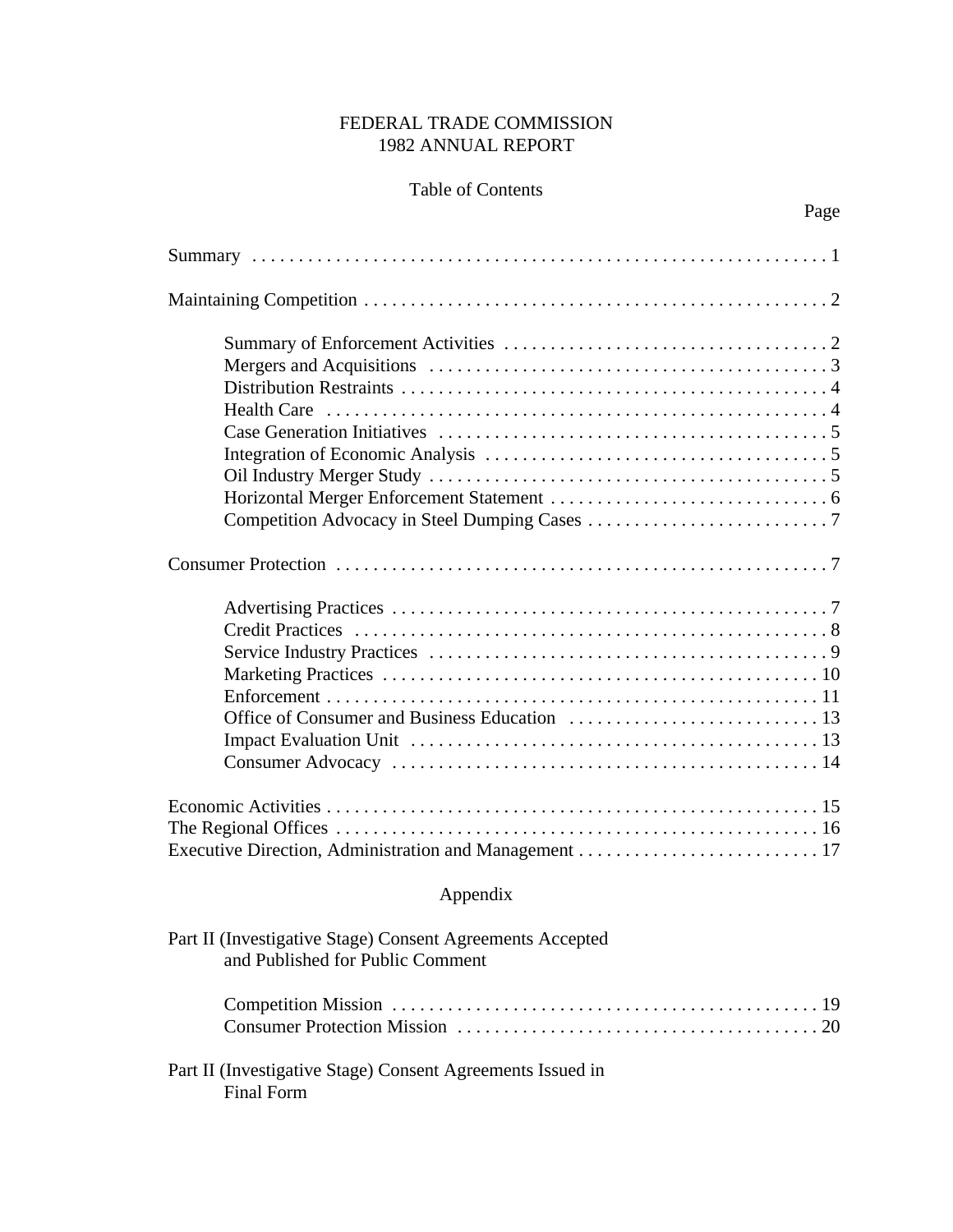#### v

# Preliminary Injunctions

| <b>Civil Penalty Actions</b>                                                                  |
|-----------------------------------------------------------------------------------------------|
|                                                                                               |
| <b>Administrative Complaints</b>                                                              |
|                                                                                               |
| Part III (Adjudicative Stage) Consent Agreements Accepted<br>and Published for Public Comment |
|                                                                                               |
| Part III (Adjudicative Stage) Consent Agreements Issued in<br><b>Final Form</b>               |
|                                                                                               |
| <b>Initial Decisions</b>                                                                      |
|                                                                                               |
| <b>Final Commission Orders</b>                                                                |
|                                                                                               |
| <b>Order Modifications</b>                                                                    |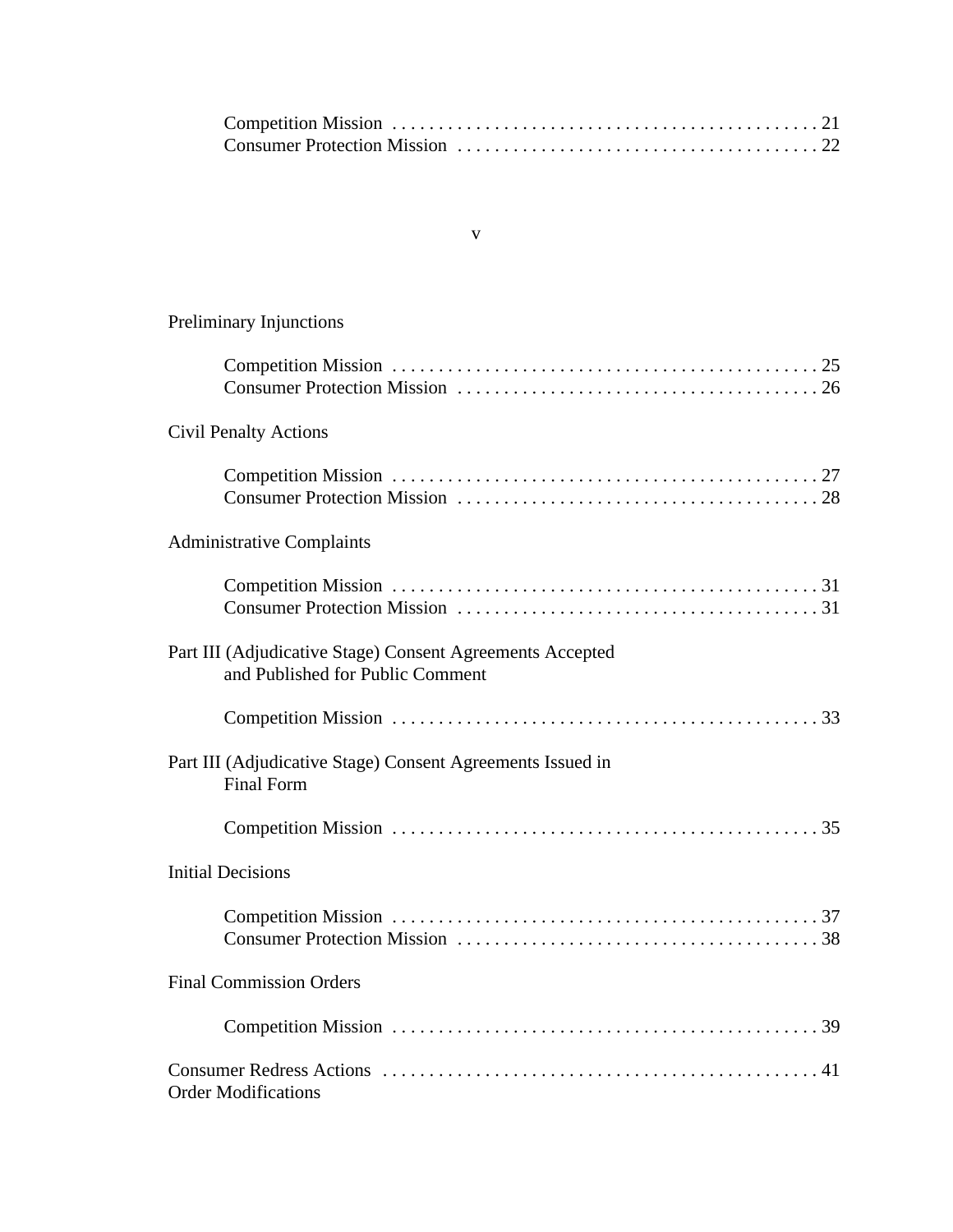| Enforcement Policy Statements and Advisory Opinions  49 |
|---------------------------------------------------------|
|                                                         |
|                                                         |
|                                                         |
|                                                         |
|                                                         |
|                                                         |

vi

# SUMMARY

Fiscal 1982 was a year of change for the Commission. With the appointment of Chairman James C. Miller III, the Commission undertook a restructuring of priorities and management policy for the agency.

While the Commission continued its commitment in carrying forward its statutory responsibilities, it also pursued three major goals:

# I. IMPROVED MANAGEMENT OF THE COMMISSION

During fiscal 1982, the Commission placed a high priority on improving the management of the agency. To this end, a reorganization plan was developed and implemented to maximize the utilization of agency resources. The reorganization established direct lines of authority from professional staff to senior managers, increased accountability of senior managers to the Commission, consolidated overlapping and duplicative programs, and reduced the top-heavy management structure. The Bureau of Economics' reorganization enhanced its ability to provide support for the agency's law enforcement missions and to provide advice on economic matters to the Commission more effectively. The Commission's information resources were consolidated from different sources into a single office headed by a new Deputy Executive Director. This new office will offer a coherent and comprehensive information resource for the Commission, the Commission's staff, and the public.

#### II. TARGETING OF THE COMMISSION'S LAW ENFORCEMENT ACTIVITIES

During fiscal 1982, the Commission strengthened the effectiveness and efficiency of the agency'slaw enforcement activities. More emphasis was placed on the prosecution of cases and less on the development of new rules. The staff also has been directed to focus its activities on cases involving fraud, price-fixing, and other more traditional law violations.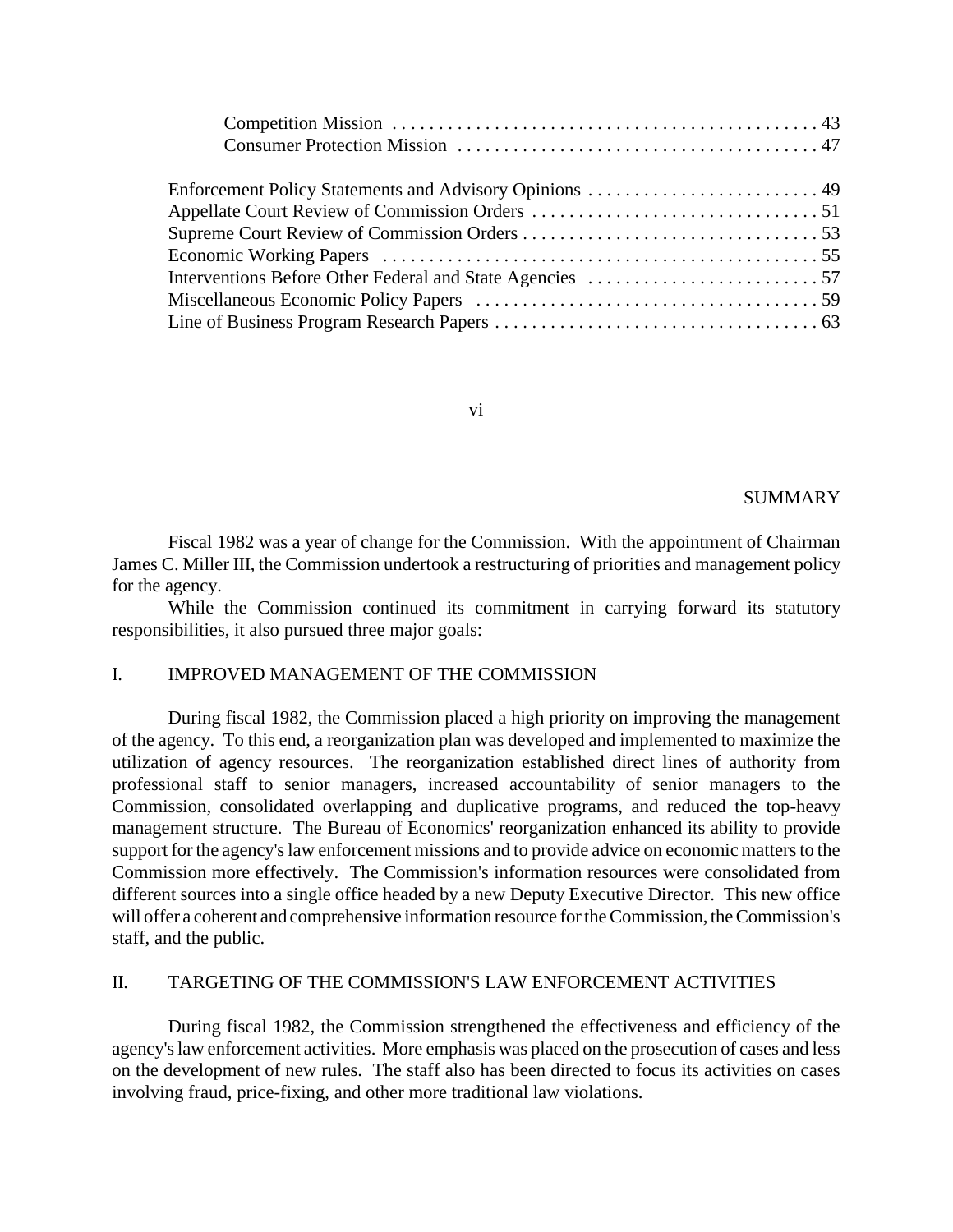In an effort to improve the effectiveness of the Commission's law enforcement program, the Commission has successfully integrated economic analysis into all aspects of the Commission's planning, case selection, rule analysis, and prosecution of cases. Integration of economic analysis at all steps in the decisions-making process has focused staff resources on the most promising cases, i.e., those with real potential for consumer or competitive benefits, thereby making the most efficient use of the taxpayer's investment.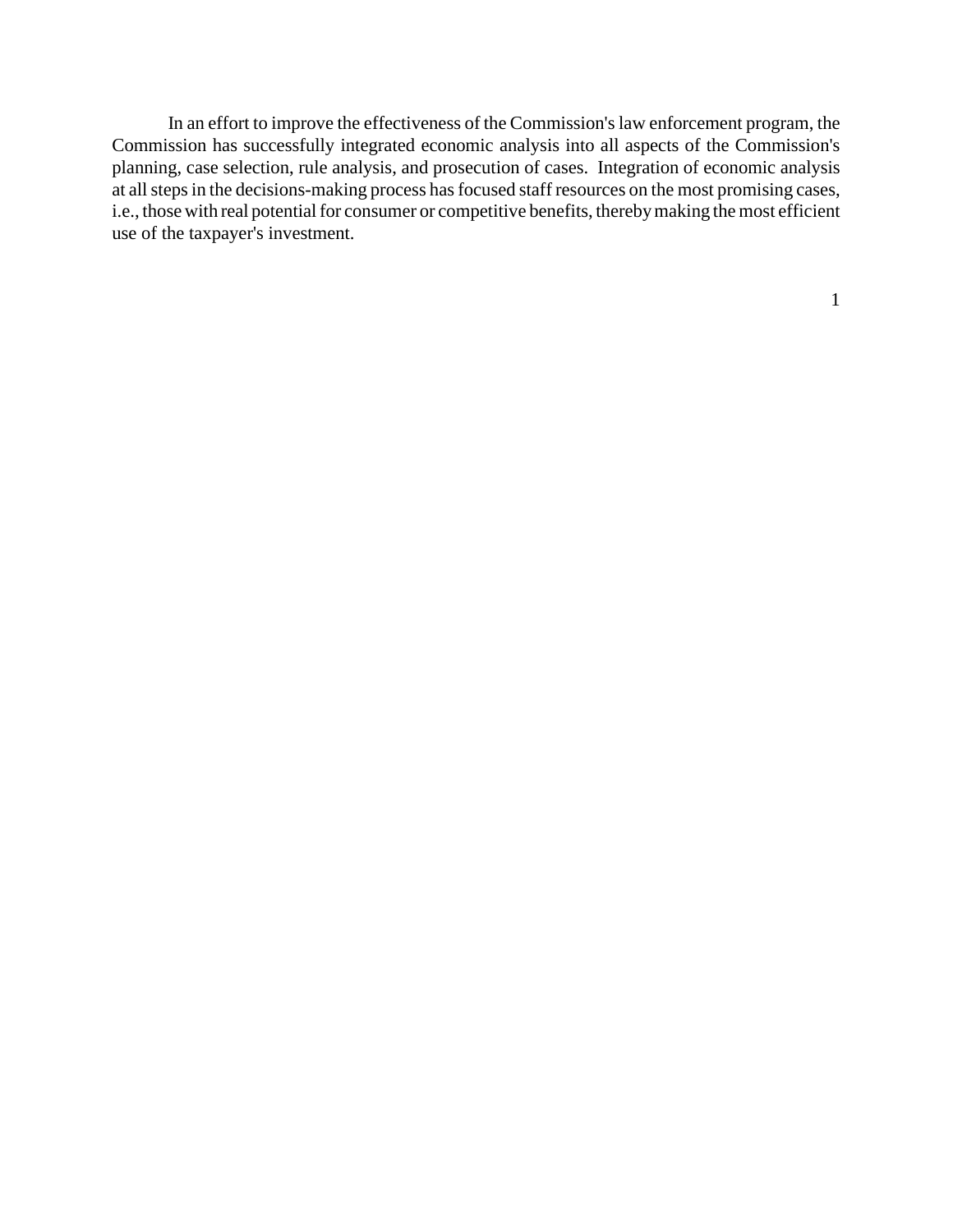# III. IMPROVEMENT OF RELATIONS BETWEEN THE COMMISSION, MEMBERS OF CONGRESS AND THE PUBLIC

In recent years, the Commission's relations with Congress and the public had taken on an overly adversarial tone. Growing Congressional and public criticism over the Commission's directions were reflected in the 1980 FTC Improvements Act, which restricted the agency's law enforcement activities in certain areas and forbade them altogether in others.

The Commission has worked toward continually improving its relationship with Congress and the public. The agency's Office of Congressional Relations was upgraded and new lines of communication were opened with private groups interested in or affected by the FTC's activities. Outreach programs were expanded to include business education projects to encourage voluntary compliance with laws and rules administered by the FTC.

The organization of the Commission is divided into three bureaus which carry out the Congress' two mandates maintaining competition in the marketplace and protecting the consumer. The following is a summary of the Federal Trade Commission's accomplishments in fiscal 1982.

#### MAINTAINING COMPETITION MISSION

The mission of the Commission's Bureau of Competition is to enhance the welfare of consumers by maintaining the competitive operation of our economic system of private enterprise. The Bureau carries out its mission by enforcing the antitrust provisions of the Clayton Act and the Federal Trade Commission Act, as well as by serving as a vigorous advocate of competition before Congress and other governmental bodies.

In fiscal year 1982, several organizational changes were made in the Bureau to improve its management and make it more effective in achieving the goals of the FTC Act. These include restructuring the "Deputy Director" position to allocate responsibility for each of the Bureau's litigating units to a particular Deputy Director, allowing each Deputy to maintain day-to-day contact with the segment of Bureau activities under his or her supervision. In addition, responsibility for regional office competition activities was shifted into the Office of the Director. Further, in response to the scarcity of enforcement resources, attorneys were reassigned to make a higher proportion of them available for direct law enforcement efforts.

# SUMMARY OF ENFORCEMENT ACTIVITIES

During fiscal 1982, the Commission initiated 160 investigations of possible violations of the antitrust laws. Many of the investigations pur-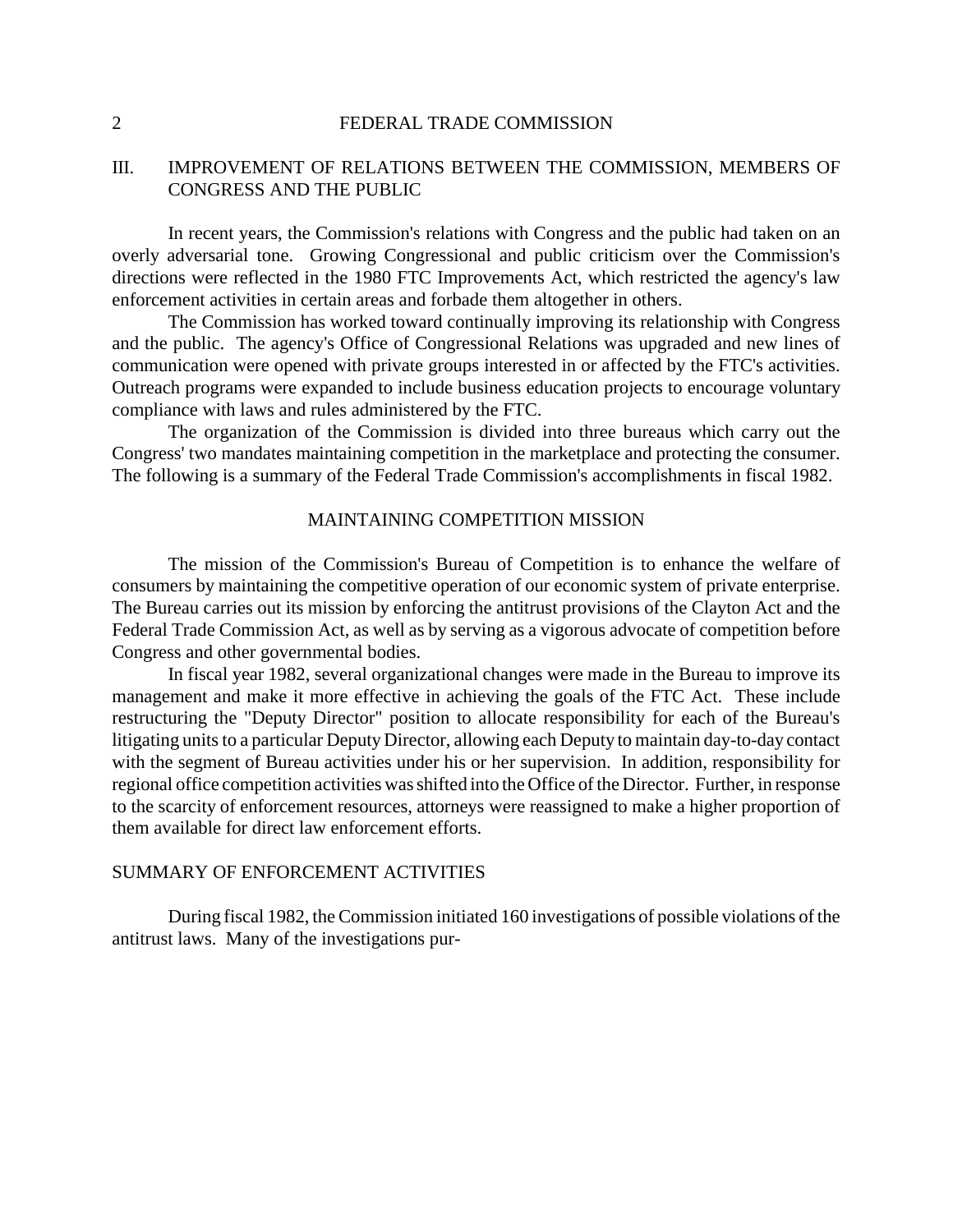sued possible multiple law violations, totaling 289 possible violations in all. The Commission issued two administrative complaints, accepted eight consent agreements and voted to seek three preliminary injunctions relating to competition matters. The U.S. Courts of Appeals issued decisions in three appeals of Commission decisions, and an evenly divided Supreme Court allowed one challenged Commission order to stand.

# MERGERS AND ACQUISITIONS

Energy Mergers. Substantial resources were focused on mergers and acquisitions, and several of the largest were in the petroleum industry. During the year, the Bureau was called upon to investigate the second and third largest mergersin U.S. history. In the intended purchase by Mobil Corp. of Marathon Oil Co., and subsequently, in the proposed acquisition of Cities Service by Gulf Oil Co., the Bureau devoted extensive resources to providing the Commission with the necessary factual and legal analysis to determine their likely competitive effects. In both cases, the Commission determined that the acquisitions might have resulted in a lessening of competition in the production and distribution of various petroleum products, and voted to seek injunctions in federal court to stop the mergers. In both cases the proposed mergers were abandoned.

Other Mergers. In a third large merger case, LTV Corp. sought to acquire Grumman Corp. Based upon the Bureau's investigation, the Commission found that the acquisition could result in a lessening of competition in the carrier-based military aircraft market, and voted to seek an injunction against the acquisition. This proposed acquisition was also abandoned.

Two merger investigations resulted in the issuance of formal complaints. B. F. Goodrich sought to acquire certain properties of Diamond Shamrock used to produce polyvinyl chloride. The Commission issued a complaint alleging that the merger could reduce competition in this market. The Hospital Corp. of America acquired two hospital chains in the Chattanooga, Tenn., area. Again, the Commission issued a complaint, charging that patients might have fewer alternatives and pay higher prices as a result of the merger. These cases are now in litigation before administrative law judges.

Six merger cases during the year resulted in either consent agreements accepted for public comment or consent agreements approved in final form. The largest of these was the acquisition by ConAgra Inc. of Peavey Corp., where the Commission required substantial divestiture of grain milling facilities in several Western states before approving the proposed transaction. Consent decrees from Batus Inc., and Canada Cement LaFarge Ltd. were accepted and consent agreements with Gifford-Hill American Inc. and General Electric Co., were issued in final form. The Commission also granted final acceptance to an order requiring the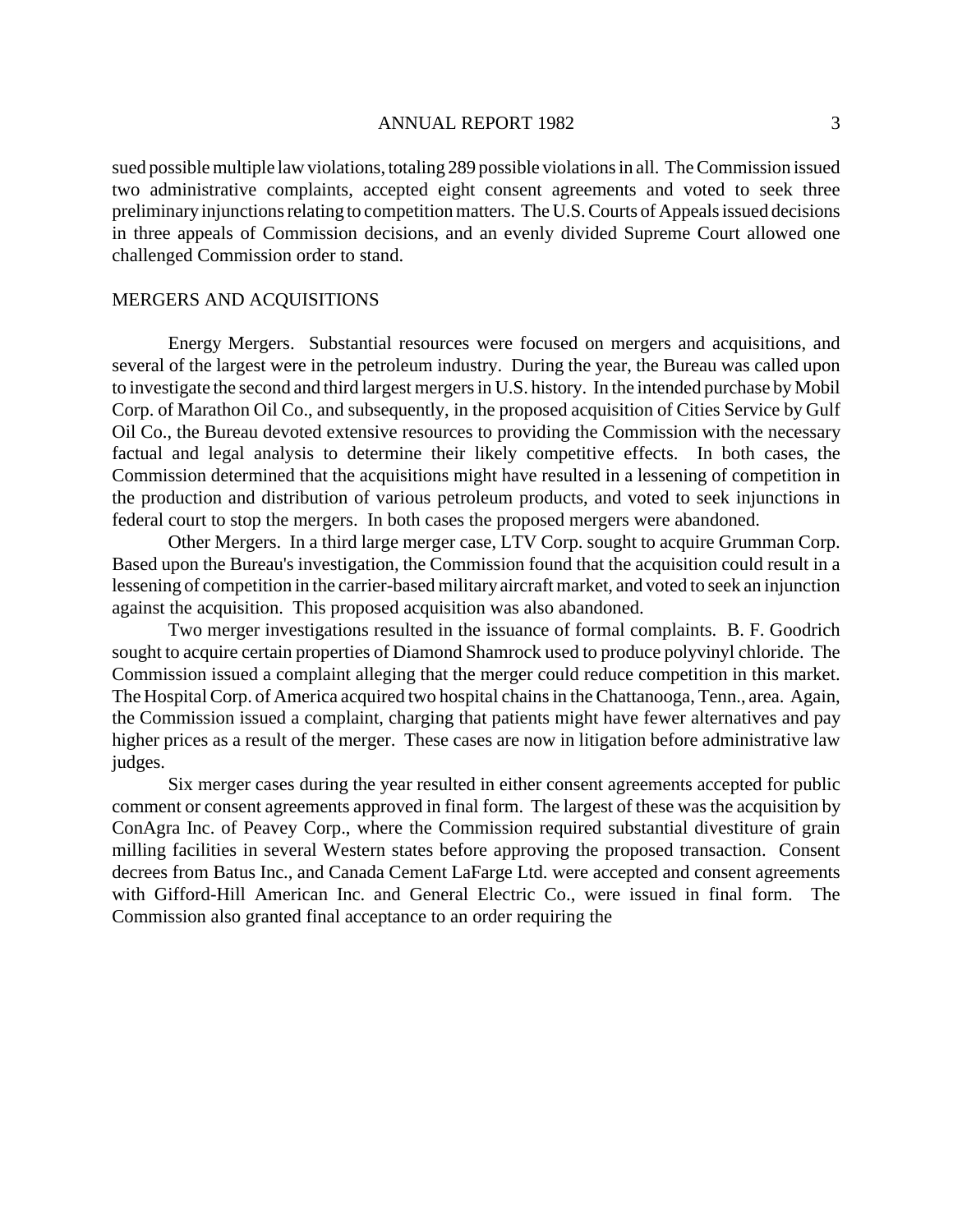divestiture by Lehigh Portland Cement Co. of its Hannibal, Mo., cement making facility. The divestiture resulted from settlement of charges in the Commission's 1981 complaint that Lehigh's acquisition of U.S. Steel's cement-producing Universal Atlas Division would substantially reduce competition in the manufacture and sale of portland cement in the Midwest.

# DISTRIBUTION RESTRAINTS

The Commission also maintained an effective presence in the enforcement of antitrust prohibitions against distribution restraints which cause injury to consumers, including vertical restraints and violations of Robinson-Patman prohibitions against price discrimination. In a final decision, the Commission reversed a 1981 finding by an administrative law judge and held that Russell Stover Candies Inc. had violated the antitrust laws by coercing retailers to sell candy at "suggested" retail prices with threats to terminate dealers who failed to comply. Germaine Monteil Cosmetiques Corp. agreed to a consent order, and an order was issued in final form against Onkyo U.S.A.Corp. prohibiting resale price maintenance. In addition, new initial phase investigations were opened concerning some 23 possible Robinson-Patman violations and 47 possibly illegal vertical restraints.

# HEALTH CARE

The Commission has devoted major resources to an effort to detect and prosecute antitrust violations in the health-care industry, which accounts for nearly 10 percent of the nation's gross national product. During fiscal 1982, the Texas Dental Association agreed to an order prohibiting itfromobstructing insurance companies' efforts to minimize dental care costs. The Commission also issued a complaint against Hospital Corp. of America (discussed above), charging that its acquisition of two hospital chains in Chattanooga would reduce competition in the provision of health care services in that city.

The health care effort also resulted in Commission acceptance of two consent orders prohibiting professional organizations from interfering with competition by means of truthful advertising. In a consent order issued in final form, the Broward County Medical Society was required to abandon restrictions on its members' advertising, including advertising by physicians that they accepted Medicaid or spoke Spanish, and the Association of Independent Dentists also agreed to a consent order prohibiting interference with truthful advertising. Finally, an evenly divided Supreme Court upheld without written opinion a Commission order prohibiting the American Medical Association from interfering with truthful advertising by its members.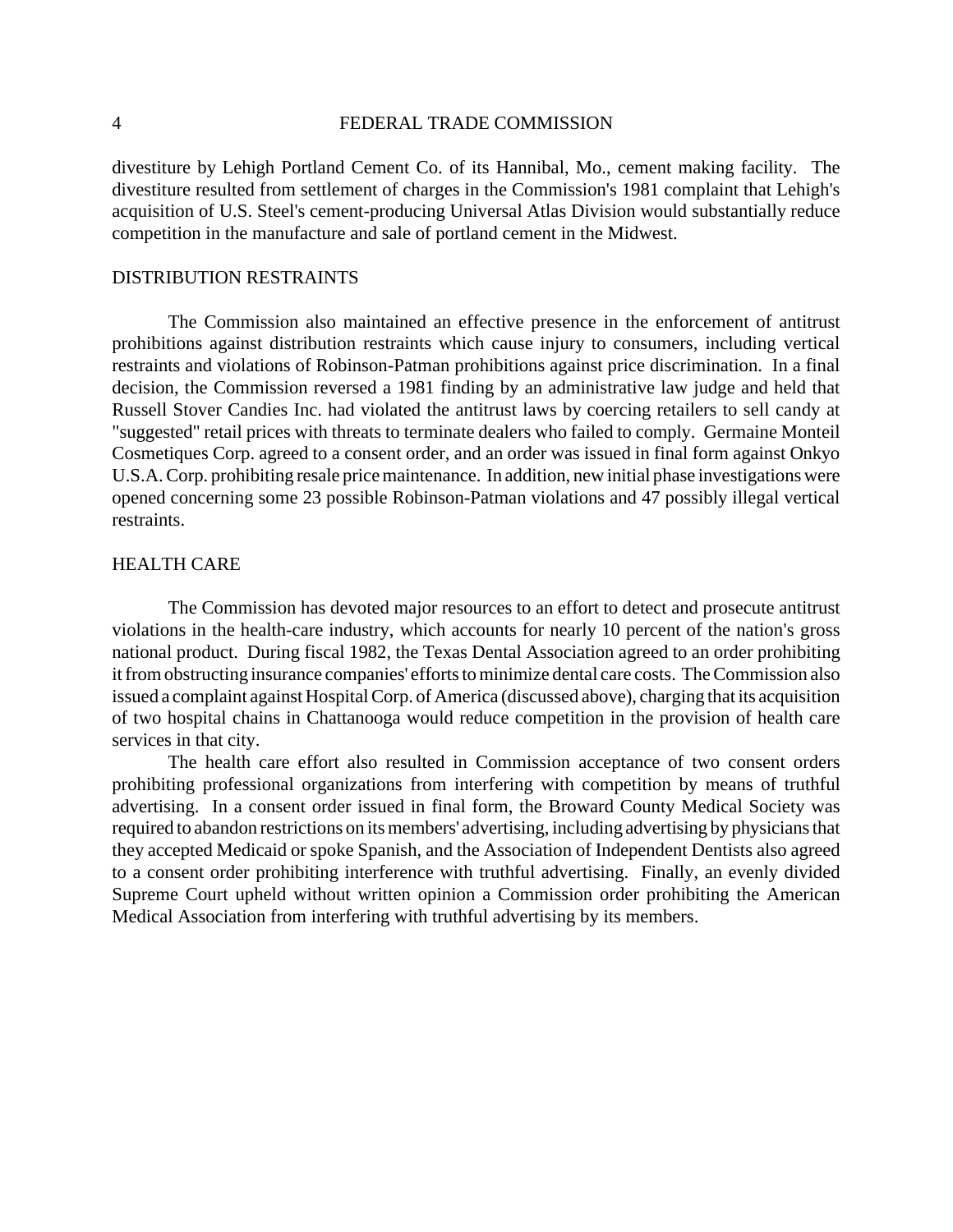#### ANNUAL REPORT 1982

## CASE GENERATION INITIATIVES

In addition to continuing the present level of effort in ongoing enforcement initiatives, several new and complementary approaches to case generation were implemented to foster competition and increase consumer welfare. First, the Bureau instituted a one-month intensive project, enlisting the efforts of attorneys: from all of the Bureau's divisions, to identify promising areas for investigation and evaluate case generation techniques. Second, the Bureau carried out a cooperative effort with the Bureau of Economics to target industries for investigation which, based on an analysis of economic data, appeared likely to have a significant probability of collusion or market power. Finally, increased emphasis was given to case generation activity as an element of the Bureau's ongoing workload. These new approaches have resulted in an enhanced ability to identify and investigate competitive trouble-spots in the economy.

# INTEGRATION OF ECONOMIC ANALYSIS

In accordance with the Commission's stated desire to increase the integration of economic analysis into the agency's activities, the Bureau has increasingly evaluated its competition activities from an economic perspective. In particular, the Bureau has taken steps to obtain and incorporate the comments of the Commission's Bureau of Economics at every important stage of case development. Economists sit on the Bureau's merger screening and evaluation committees and also have input prior to the initiation of preliminary and full-phase investigations. An economic advisor now assists the Director in each major decision, and works with other attorneys within the Bureau as well. Also, a course in legal principles for economists and courses and specialized colloquia on economics for lawyers have enhanced understanding and increased communication between lawyers and economists. Evaluative discussions and written analysis in the Bureau clearly reflect this effort.

#### OIL INDUSTRY MERGER STUDY

Following the proposed acquisition of Marathon Oil Co. by Mobil, Congress asked the Commission to perform an intensive study of merger activity in the petroleum industry. A joint effort by the Bureaus of Competition and Economics produced a comprehensive analysis, using data sources derived by the Commission over the course of its ten-year investigation of the petroleum industry in the Exxon case, information provided by the Department of Energy, and information from Hart-Scott-Rodino premerger filing by the parties to recent large mergers in the petroleum industry, notably the Mobil-Marathon and Gulf-Cities Service acquisition attempts.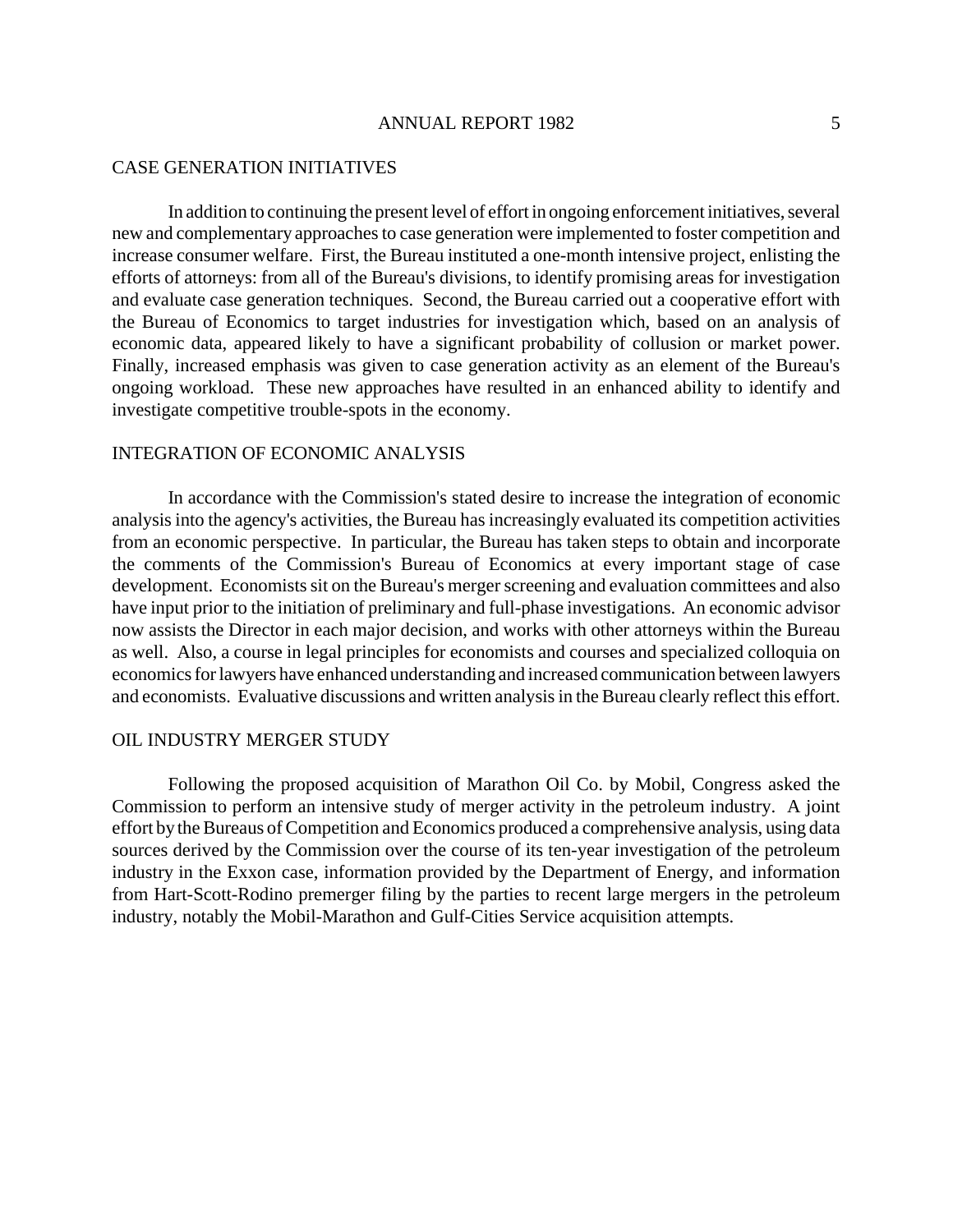The study analyzed the degree of concentration and possibilities for anticompetitive restrictions at all stages of petroleum production, including exploration, refining, transportation and marketing. The Commission also analyzed the motives behind merger activity in the petroleum industry, concluding that tax considerations, efficiencies in production and management, and differing valuations for crude oil reserves were the dominant causes. In the bid for Marathon common stock by both U.S. Steel and Mobil, for instance, it was estimated that over 25 percent of the premium paid for Marathon would be recouped in tax savings to the company which succeeded in acquiring it.

The Commission concluded that present law was adequate to protect against the possible anticompetitive effects of mergers in the petroleum industry, as the Commission's action against several petroleum mergers during the past year had shown. A proposed complete ban on mergers, which the Commission had been asked to comment on, would have prevented certain mergers whose beneficial aspects, such as improved development of secondary sources of oil, outweighed any harms. The Commission instead recommended continued careful scrutiny of merger activity in the petroleum industry under laws currently in force.

#### HORIZONTAL MERGER ENFORCEMENT STATEMENT

During the past fiscal year, the Commission completed work initiated by then-Acting Chairman David Clanton to prepare a statement of Commission policy in the area of horizontal mergers. The FTC statement was released on the same day the Department of Justice announced an updated version of its 1968 guidelines. The guidelines were intended to make clear which factors the FTC would consider important in reviewing horizontal mergers and acquisitions.

The Commission's statement emphasizes the qualitative factors involved in determining whether a merger is anticompetitive; for example, whether there are conditions facilitating tacit collusion, and whether market power would be likely to be exercised given alternative product choices available to consumers and alternative manufacturers of the product in question. While giving considerable weight to the justice guidelines so as to provide general parameters to business, the Commission statement makes clear that no single set of quantitative measures, particularly measurements based on market shares, can substitute for careful analysis of the likely competitive effects of a merger.

The statement also, for the first time, identified those considerations that would determine how the Commission would exercise its prosecutorial discretion within the limits imposed by the law itself. One important clarification involved the failing company doctrine. The Commission noted that evidence of individual firm performance can be of use in evaluating the probable effect of a merger. Additionally, the Com-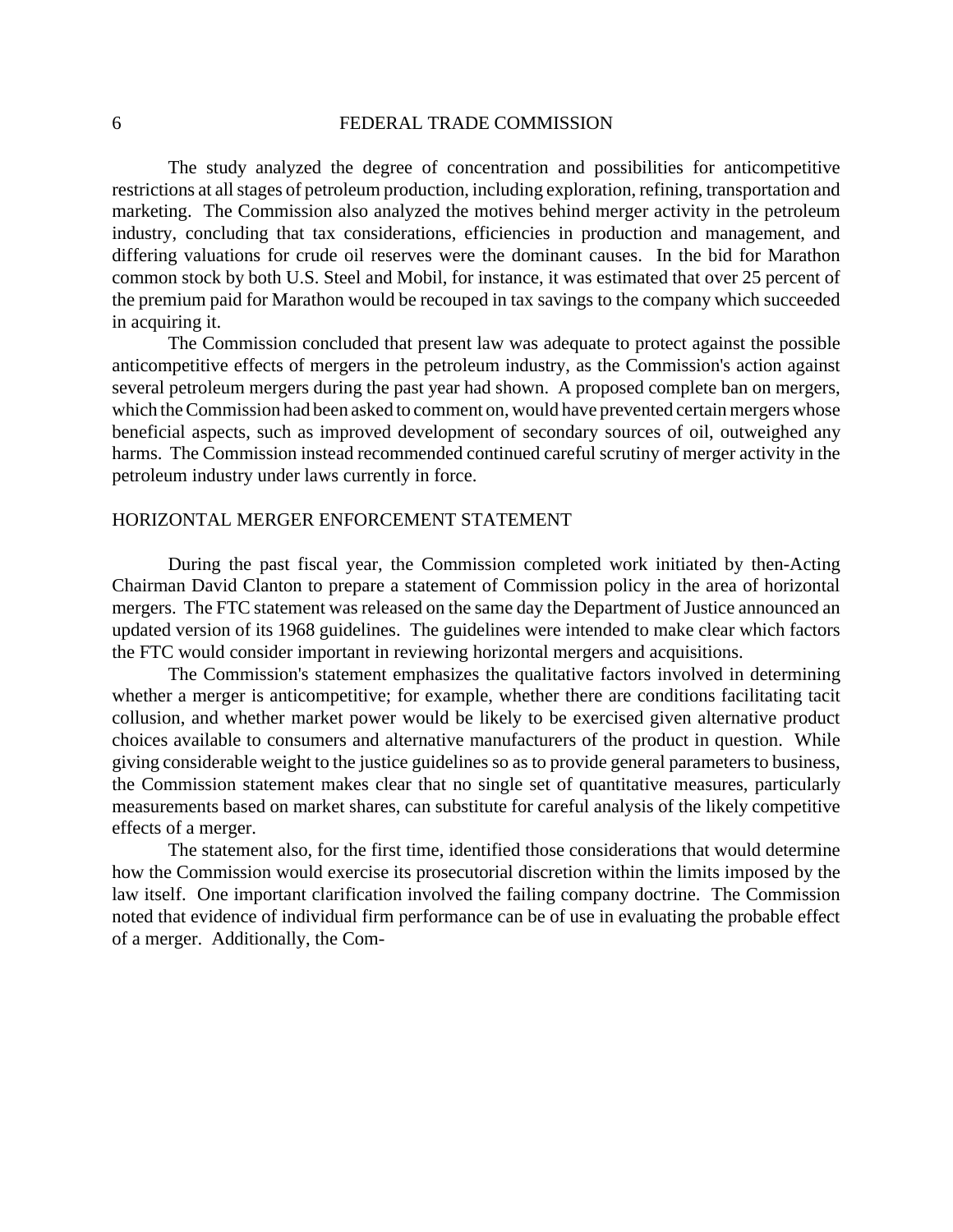mission observed that some mergers can bring about efficiencies in production and management, and that it is appropriate to consider such efficiencies in deciding how to exercise the agency's discretion. It is anticipated that the enforcement statement will make the Commission's enforcement effort more predictable and enhance businessmen's understanding of the Commission's enforcement policy.

# COMPETITION ADVOCACY IN STEEL DUMPING CASES

In a joint effort, the Bureaus of Competition and Economics undertook a thorough analysis of various aspects of steel dumping cases pending before the Department of Commerce and the International Trade Commission. Bureau representatives filed comments and participated in hearings to emphasize the possible adverse impacts on consumers and competition that could result from the imposition of dumping penalties on imported steel. The Commission was the sole U.S. government agency formally representing the interests of American consumers at the hearings. The Commission did not take a position either for or against particular remedies which had been proposed, but instead emphasized the effects the proposed sanctions would have upon competition in sectors of the American economy other than the steel industry.

# CONSUMER PROTECTION MISSION

The Consumer Protection Mission seeks to eliminate unfair or deceptive acts or practices with emphasis on those practices that may unreasonably restrict or inhibit the free exercise of consumer choice. The Bureau emphasizes market-oriented remedies for law violations, and its mission is carried out through five divisions: Advertising Practices; Credit Practices; Service Industry Practices; Marketing Practices; and Enforcement. In addition, the Bureau has an Office of Consumer Education, an Impact Evaluation Unit, and a Consumer Advocacy program.

#### ADVERTISING PRACTICES

The Advertising Practices division focuses on the elimination of false and deceptive advertising.

During fiscal year 1982, the Commission gave final approval to several consent agreements in this area. For example, the Tomy Corp. agreed not to represent in its advertising that its doll houses and accessories are sold in sets when, in fact, accessories are priced separately. D'Arcy-MacManus and Masius Advertising Inc., the advertising agency for Snug Denture Cushions agreed to conform advertisements for the product to health warnings appearing on its label. Under an agreement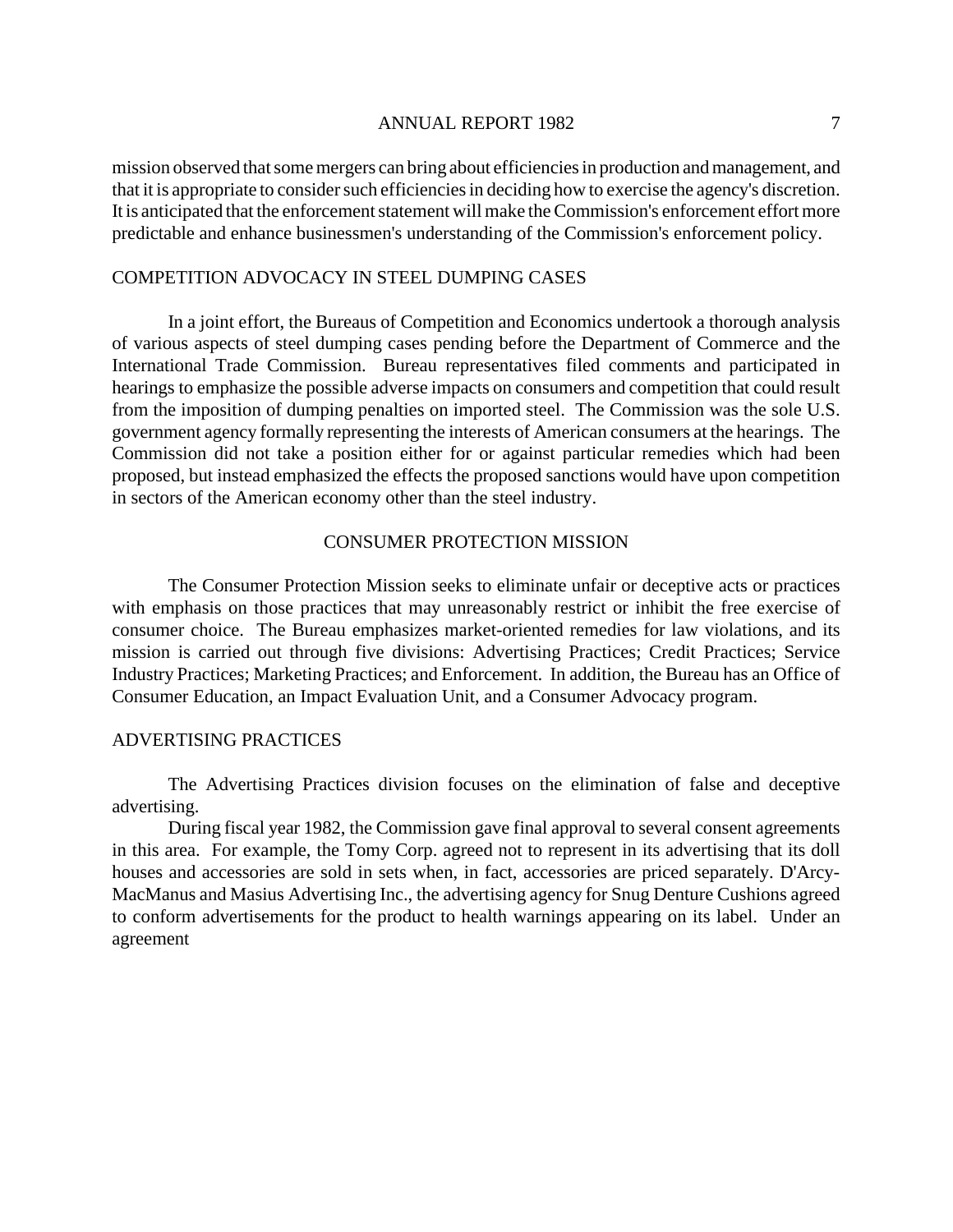with American Motors Corp., new jeep CJ models will carry stickers warning prospective buyers that the vehicles handle differently than ordinary passenger cars.

Many of the agreements approved concern dissemination of energy-related information. For example, two companies, Great North American Industries Inc. and Ball-Matic Corp. Inc., agreed to discontinue allegedly misleading advertising concerning fuel economy improvement claims for their products. The Renuzit Home Products Co. agreed to test its motor oil to ensure that it is properly labeled and classified. Two leading manufacturers of vinyl siding, Mastic Corp. and Vinyl Improvement Products Co., agreed not to make energy savings claims about their products.

The Commission published the periodic cigarette report listing the tar, nicotine, and carbon monoxide content of 200 varieties of cigarettes. The FTC contributed comments to the Department of Energy concerning possible consumer protection and competition problems of public utilities in connection with the Residential Conservation Service Program.

# CREDIT PRACTICES

The Credit Practices decision unit enforceslegislation addressing problemsin the consumer credit market.

The Commission obtained civil penalty judgments in five credit-related matters. Collegiate Recovery and Credit Assistance Programs Inc. (CRI) agreed to pay \$32,500 in civil penalties to settle FTC charges concerning violations of the Fair Debt Collection Practices Act.

The nation's two largest car rental companies agreed to pay civil penalties settling charges that each failed to include a provision concerning consumer rights in contracts financing the sale of cars formerly in their rental fleets. Hertz Corp. will pay a \$70,000 civil penalty, and Avis Rent-A-Car System Inc. agreed to pay a \$30,000 civil penalty and also prepare and distribute public service announcements on consumer rights under the Holder-In-Due-Course Rule.

To settle charges that it violated the Equal Credit Opportunity Act (ECOA), Beall's Department Stores Inc. agreed to pay \$10,000 in civil penalties and send applicants rejected since July 1978 a package including an ECOA notice, a request form to obtain a new application, and specific reasons for credit denial. To settle charges that it had violated the Fair Credit Reporting Act (FCRA) and the Equal Credit Opportunity Act, Lender Service Inc. agreed to pay \$10,000 in civil penalties, review all applicants rejected since August 1978, send required ECOA and FCRA notices, and give reasons for past denial of credit.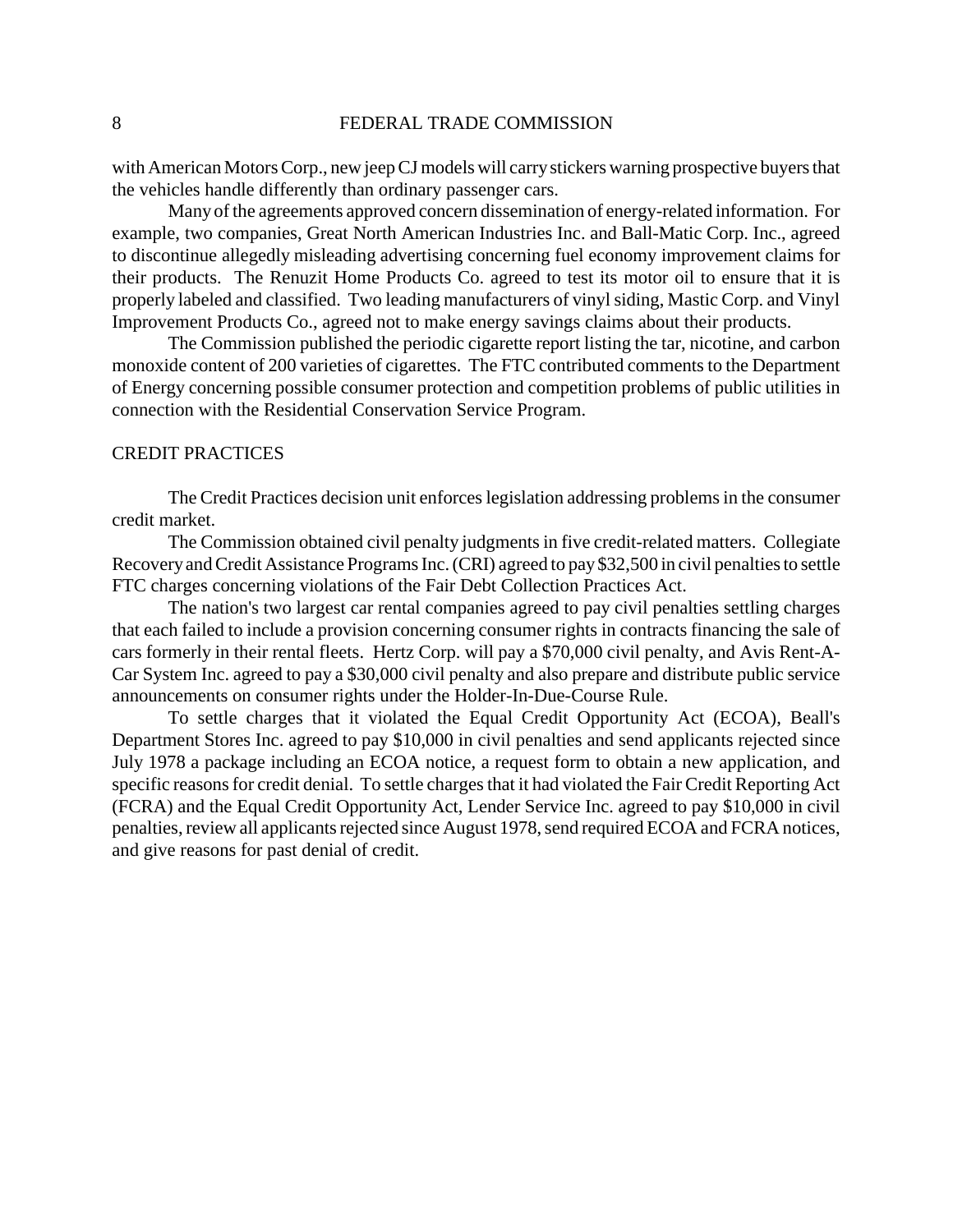The FTC has also filed a complaint requesting civil penalties against Iowa Credit Syndicate of Ft. Dodge Inc. for alleged violations of the Fair Debt Collection Act.

In the debt collection area, the Commission gave final approval to a consent agreement with Aldens Inc., the nation's fifth largest mail order firm. Aldens agreed not to contact third parties in attempts to collect delinquent accounts. The Commission also obtained a preliminary injunction against the Bureau of Collections and its owner to prevent violations of the Fair Debt Collection Practices Act.

The Commission submitted comments to the Federal Reserve Board (FRB) on proposals dealing with credit related regulations. FTC staff comments concerned: proposed interpretations of Regulation B relating to credit scoring systems; proposed updates of the official FRB staff commentary on Regulation Z; proposals concerning preemption of state laws under the Truth-In-Lending Act (TILA), and Maine's exemption from the TILA.

# SERVICE INDUSTRY PRACTICES

The Service Industry Practices decision unit deals with unfair, deceptive, or anticompetitive practices in the service industries.

The Commission filed suit in federal district court seeking a permanent injunction against International Diamond Corp. (IDC), the nation's largest investment diamond company. The FTC complaint charges IDC with misrepresenting the risks associated with diamond investment. IDC and a former official of the company agreed to the terms of the FTC's proposed injunction. In addition, the IDC complaint seeks refunds for investors injured by the allegedly deceptive practices and cancellation oftheir contracts. The court granted the permanent injunction, but the consumer redress issues are still pending.

Another investment firm, the American Diamond Co., signed a consent agreement in which it agreed to stop making allegedly deceptive claims that gems can be sold as easily as stocks and at a generally recognized market price.

In the transportation area, the Commission testified before the Senate Commerce Committee on the subject of intercity bus deregulation (H. R. 3663). The Commission advocated substantial deregulation on grounds that industry deregulation would result in greater price and service options. The Commission also filed a rulemaking petition with the Interstate Commerce Commission (ICC) asking that the ICC reduce entry barriers and rate controls over motor contract carriers.

The Commission filed an amicus curiae brief in Harris v. North Carolina Board of Certified Public Accountant Examiners. The brief addressed two questions: whether an interpretation of a rule of professional ethics and conduct adopted by the N.C. Board, limiting the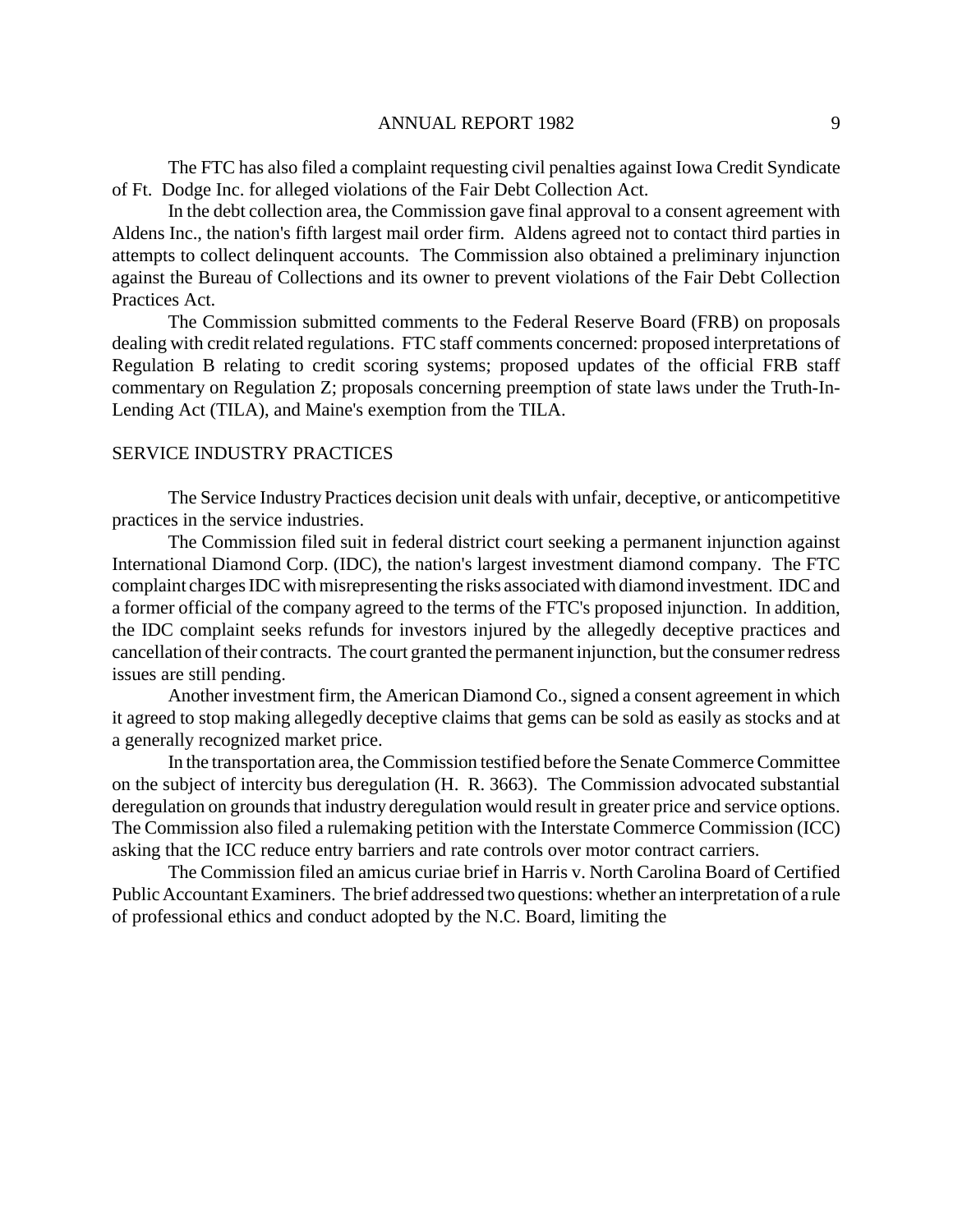operations of branch offices of CPA firms, unreasonably restricts competition with local firms; and whether the Board's status as a state regulatory body exempts it from application of the antitrust laws.

In the product standards area, the Commission (jointly with the Department of Justice) filed an amicus curiae brief in the Supreme Court in American Society of Mechanical Engineers v. Hydrolevel Corp. The case involved the question of a competitor's manipulation of the standards process to block an innovative product from entering the market. The brief argued that a standards organization should be held liable under the antitrust laws for failing to control the anticompetitive conduct of its agents. The Court upheld liability on the theories and reasoning urged in the brief.

The Office of Management & Budget (OMB) granted the Commission clearance for the proposed Funeral Rule. The Commission approved the rule, which requires itemized price disclosure and prohibits misrepresenting legal and cemetery requirements, and sent it to Congress for approval as required by the 1980 FTC Improvements Act.

# MARKETING PRACTICES

The Marketing Practices decision unit monitors sales and marketing practices and investigates companies allegedly using unfair or deceptive practices at the time of sale. The division also polices warranty practices.

A major area of attention in this program is the vacation timesharing industry. Activities in this area include liaison with the industry to advise members of FTC concerns and to encourage full compliance with the laws the Commission administers. A consumer education effort for potential timeshare buyers has been undertaken. A popular consumer newsletter presenting ten timeshare "tips" is part of this effort. The Commission obtained a stipulated injunction against Paradise Palms Vacation Club prohibiting misrepresentations in timeshare sales. Other law enforcement activities in this area also continue.

In the deceptive sales practices area, the Commission modified provisions of a 1978 order concerning the use of business cards and advertising disclosures by Grolier Inc., an encyclopedia publisher and distributor. Refund checks totaling \$1.47 million were mailed to former Bell & Howell correspondence school students resulting from the settlement of a 1977 FTC complaint. The Commission filed a complaint in federal district court against another correspondence school, LaSalle Extension University. This action seeks redress for former LaSalle students in connection with course cancellation procedures. In addition, the Commission is seeking to enjoin National Transportation Consultants Inc. and others from making further misrepresentations and omissions of material facts in marketing truck driver training courses. The Commission is also seeking consumer redress in this case.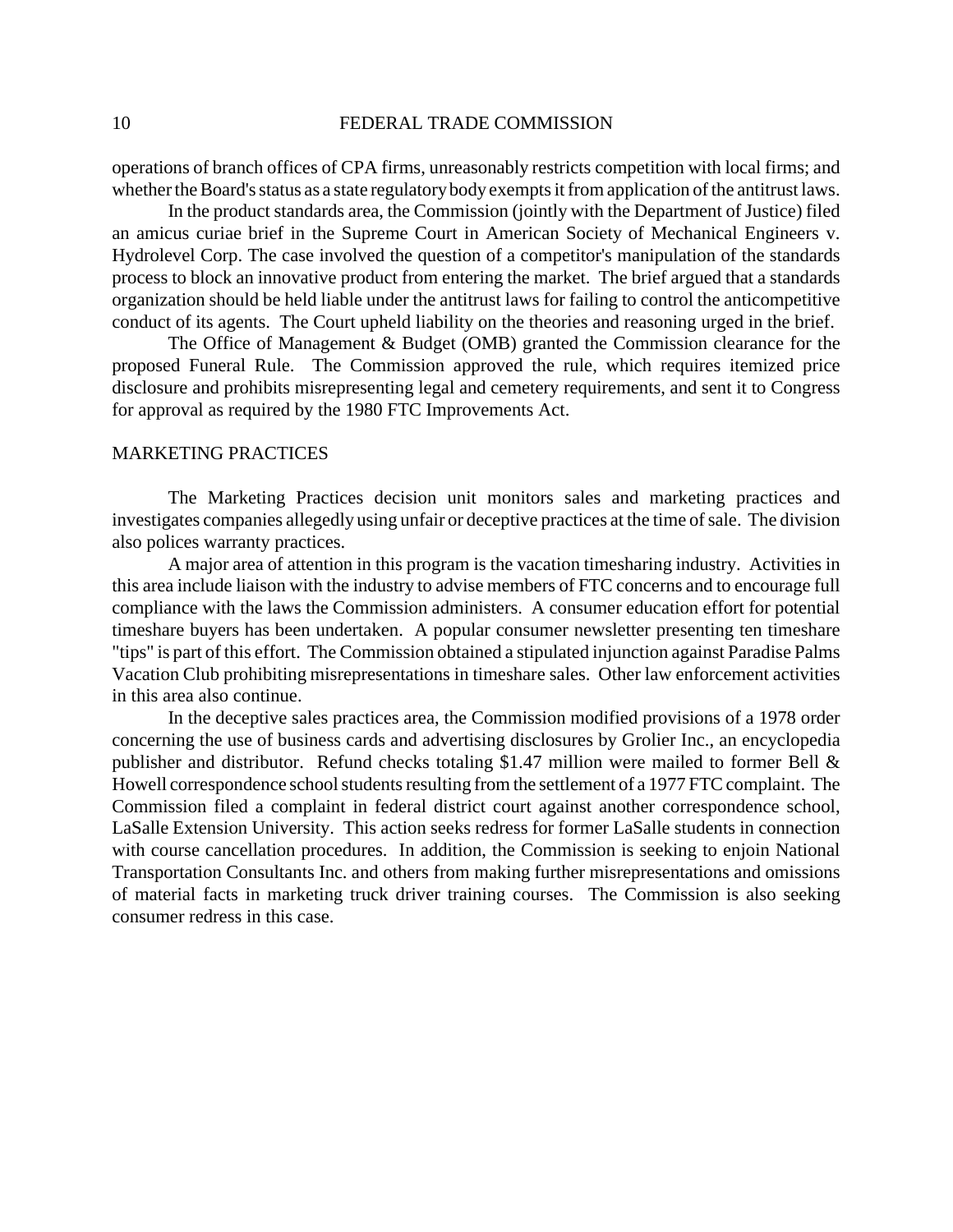In the product information area, the Commission gave final approval to three consent agreements. The American Honda Motor Co. Inc. agreed to repair or replace rusted front fenders on qualifying 1975-1978 Honda cars. The Chrysler Corp. agreed to provide 700,000 owners of 1971-1980 Japanese-made Chrysler cars and trucks with accurate information on the need to use special replacement oil filters to avoid engine damage. Under an agreement with Volkswagen of America, approximately400,000 owners of 1977-1981 diesel Volkswagens and Audis were notified of oil filter installation procedures, and offered reimbursement for engine damage caused by oil filter leaks.

An administrative law judge issued an initial decision upholding FTC charges in the International Harvester Co. litigation. The administrative law judge ruled that the company knew or should have known by 1963 that certain of its gasoline-powered tractors were subject to a fire hazard, but did not institute an "effective" operator notification program until 1980. The judge did not, however, enter an order against International Harvester. This decision is on appeal to the Commission.

The warranties program deals with the comprehensibility and

availability of warranty information, as well as with warranty performance.

The Commission issued an administrative complaint against R.E. Ward Corp., a major Washington, D.C., area home builder, charging it with a substantial pattern of warranty abuses that led to costly buyer injury. This is the first administrative complaint issued under the FTC's Housing Program, involving the warranty performance of builders across the country.

The Commission gave final approval to a consent agreement with Worthington Ford of Alaska Inc. and three associated used car dealerships. The dealers agreed to inform former customers of previously undisclosed warranty coverage on their vehicles. The agreement also requires the dealers to give new customers warranty information before a sale.

Chairman Miller has proposed a revised version of the Used Car Rule that Congress vetoed in fiscal year 1982. The Chairman's proposed rule would clarify dealer responsibilities and consumer rights by, among other things, requiring disclosure of warranty information.

#### ENFORCEMENT

The Enforcement decision unit monitors compliance with Commission orders and guides, and most rules and statutes.

In total, as of September 30, 1982, the FTC has obtained \$537,500 in civil penalties for violations of previously issued orders, or for violations of FTC rules. Up to another \$44,550,305 may be obtained by consumers in redress resulting from cases concluded in fiscal year 1982.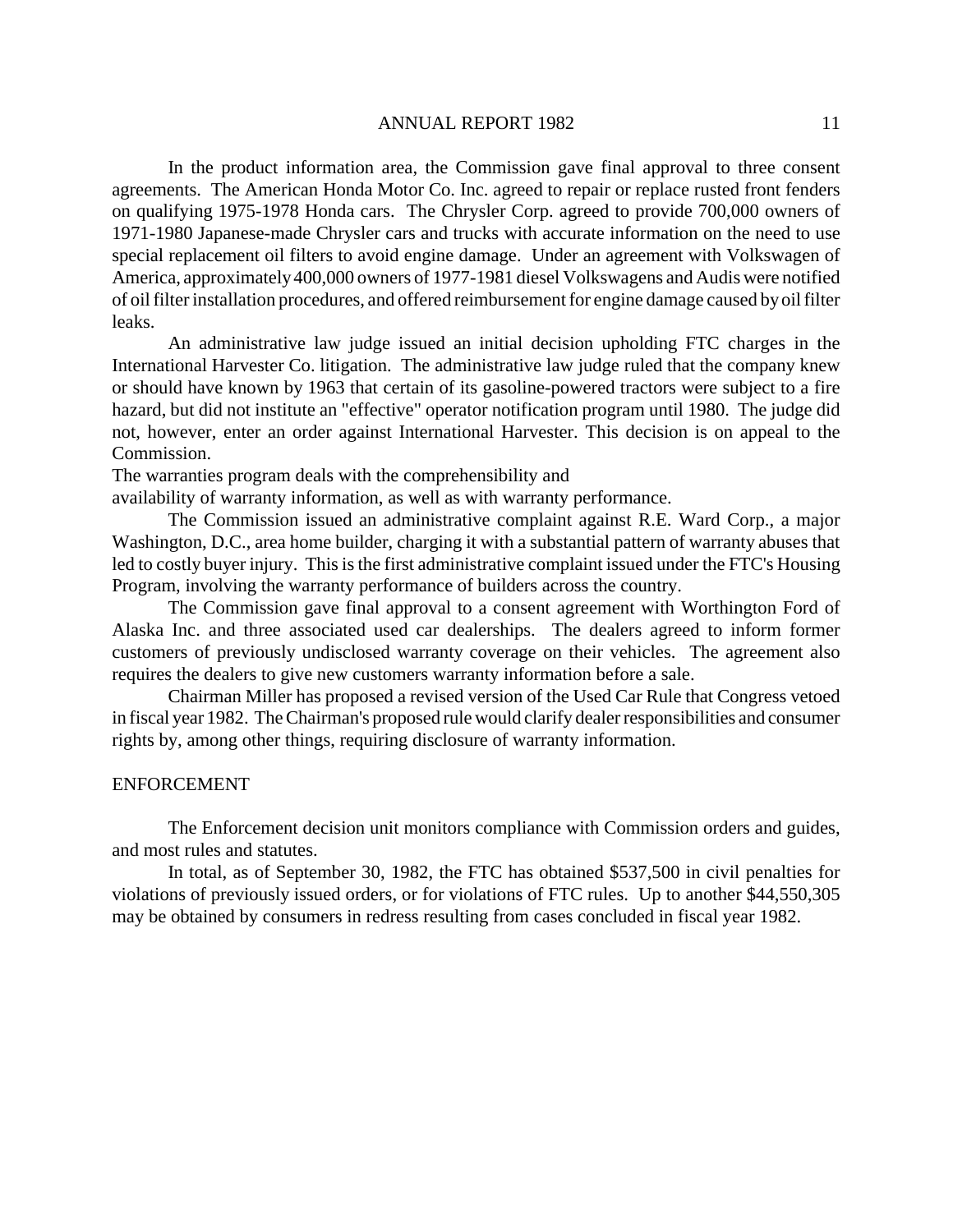In addition to the matters mentioned previously, the following companies have been assessed civil penalties: Ivy International, a wool importer, \$25,000; RJR Foods Inc., the maker of Hawaiian Punch, \$70,000; Womack Nursery Co., a mail order plant company, \$10,000; National Dynamics, a mail order firm, \$100,000; Van Schaack & Co., a real estate company, \$30,000; Starcrest Products of California Inc., a mail order firm, \$50,000; and R.J. Reynolds Co., a cigarettes producer, \$100,000.

The Supreme Court left intact a \$1.75 million fine against Reader's Digest for violating a 1971 FTC order. The company distributed misleading contest materials similar to those which resulted in the issuance of the original order.

A women's clothing and enamel giftware franchisor, Enamelcraft Inc., agreed to a permanent injunction. Under the injunction, Enamelcraft agreed to comply with the FTC's Franchise Rule and not to misrepresent the services and merchandise it offers. The Commission also obtained a permanent injunction against Marketing Associates Inc. from misrepresenting video game business opportunities in violation of the Franchise Rule.

A consent judgment filed by the FTC requires West Branch Ltd., a bankrupt mail-order firm, or its president to set up a fund to ensure refunds to customers who paid for, but did not receive, merchandise offered by the company.

An amicus curiae brief was filed in U.S. District Court involving SMM Mail Order Marketing Inc., a mail order firm. The brief described the Mail Order Rule, and suggested that the court allow the company to ship paid orders and return new orders.

The Commission filed a complaint in U.S. District Court seeking civil penalties and permanent injunctions against Hosiery Corp. of America, for alleged violations of the Mail Order Rule, the Unordered Merchandise Sec. 205 Synopsis, and postal regulations.

The Commission modified three previously issued FTC orders: a 1978 order with Charles E. Boone and Cooga Mooga Inc.; a 1973 order with Credit Card Services Corp; and a 1982 order with Litton Industries Inc. A Commission advisory opinion will allow Paccar Inc. to designate the same year for all trucks in a fleet when production straddles changeover of a model year.

The Commission approved proposed amendments to the Care Labeling Rule clarifying the language of required instructions.

Tentative partial exemption for the R-Value (Insulation) Rule for cellusose insulation manufacturers was revoked after the Commission accepted public comments. The Commission issued a temporary partial stay of parts of the Rule applicable to new home sellers pending the receipt of public comments. In addition, the Commission approved a proposal to put into effect requirements for measuring thick insulation samples and to lift the stay on this section of the rule.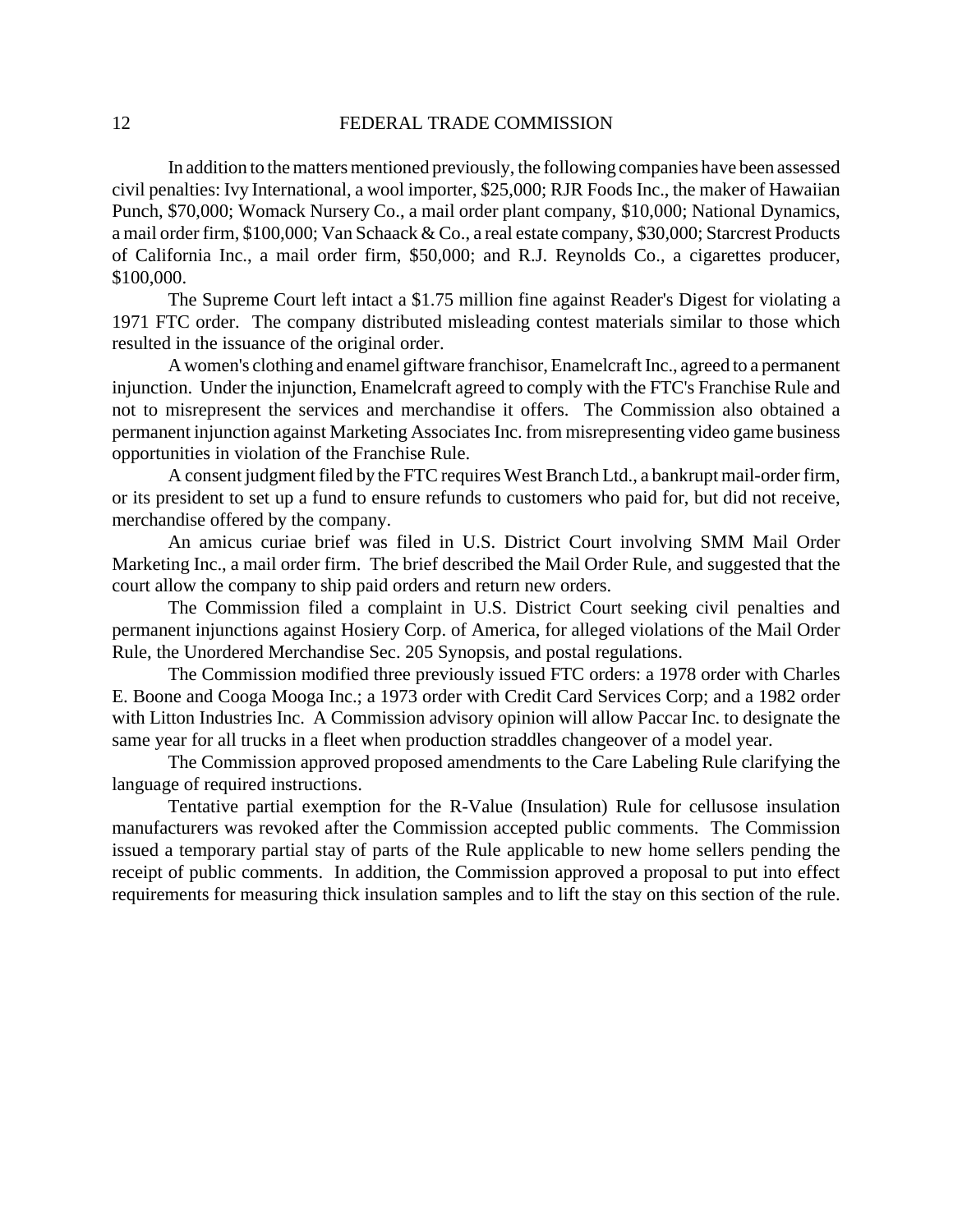The Commission also sought public comment on proposed guidelines designed to assist creditors under existingCommission ordersin complyingwith revisionsto theTruth-In-Lending Act and its implementing rules. FTC staff prepared and released to the public a booklet entitled Civil Penalties: A Policy Review Session. Its general purpose is to structure Commission discussion and review of the role and determinants of civil penalties in the Consumer Protection Mission.

# OFFICE OF CONSUMER AND BUSINESS EDUCATION

The Office of Consumer and Business Education coordinates an education program aimed at providing information to consumers and industry on major Commission decisions, programs, statutes, and rules. This allows informed choices and competitive business practices to function freely in the marketplace.

In fiscal year 1982, three public service announcements were produced for television on creative financing of home mortgages. In addition, a public service announcement campaign is being developed for radio concerning used car sales.

Other consumer business education activities include the publication of various brochures, booklets, and fact sheets. For example, the Commission produced material for business on "Buying" By Phone," "How To Advertise Consumer Credit," and "Discounts for Cash." For consumers, publications covered such subjects astimesharing, buying bymail, creative financing, and "bargain" jewelry.

## IMPACT EVALUATION UNIT

The Commission continued to assess the economic effects of its activities through various studies coordinated by the Impact Evaluation Unit staff. Among the studies completed in fiscal year 1982 was a baseline and validation study on the proposed Funeral Rule, a baseline study of the Care Labeling Amendment which was also a retrospective evaluation of the Care Labeling Rule, a survey of mortgage bankers regarding the costs of Truth-In-Lending Act compliance, and a study of the quality of contact lens fittings which will be incorporated into a FTC staff report.

Several studies were begun in fiscal year 1982 including Regulatory Flexibility Act studies (small business impact) of the Mail Order Rule and the Pre-Sale Availability of Warranties Rule. Follow-up impact studies were initiated on the Commission's Insulation (R-Value) Rule, Appliance Energy Labeling Rule, and Pre-Sale Availability of Warranties Rule.

Through these studies, the FTC continues to adjust its plans and enforcement activities to maximize consumer and business benefits at the least cost to all parties involved.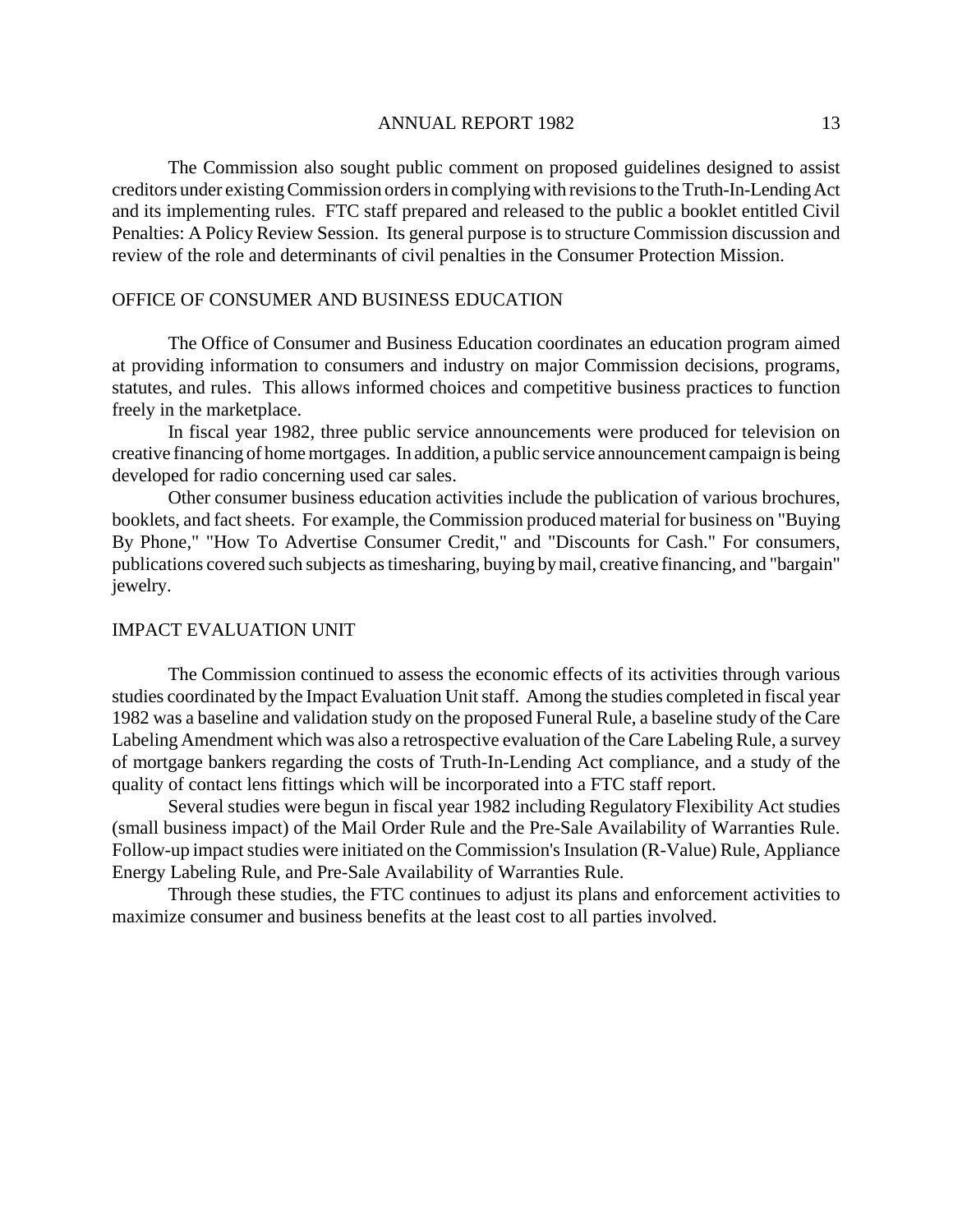#### CONSUMER ADVOCACY

The Federal Trade Commission has long been aware that government initiatives, as well as private action, may, in some cases, decrease competition and consumer welfare. Instances of government action adverse to competition and consumer welfare come to the Commission's attention in the course of investigatory and monitoring activities directed at private industry. Thus, in addition to its rulemakings, cases, and other activities to remedy problems arising in the private sector, the Commission has traditionally been active in supporting pro-competitive and proconsumer actions by government agencies. A few of the Commission's fiscal year 1982 filings and testimony in which the Bureau of Consumer Protection, as well as the Bureaus of Competition and Economics participated are summarized below.

The FTC contributed joint bureau comments in response to requests from the Federal Communications Commission on three separate occasions. The first set of staff comments dealt with the costs involved in the current allocation system for new broadcast licenses, including delay, uncertainty, and extensive legal fees. Staff concluded that as long as public interest considerations were safeguarded via other guarantees, initial allocation by auction would efficiently distribute licenses, with a lottery system viewed as second-best. The second set of comments examined the so-called "three-year rule" which restricts resale of broadcast stations within that time. Staff analysis indicated that elimination of this restriction could lead to more efficient use of broadcast assets, thus helping to maximize consumer satisfaction by easing restraints on competition. The third set of comments argued that there is great merit to allowing free market allocation of domestic satellite transponder circuits. Such an approach could facilitate an increased capacity of the U.S. satellite system, resulting in lower entry costs for satellite transmission and making the circuits available for a wider array of programming services.

In response to requests at the state level, the Commission submitted a letter in opposition to a bill that would have severely limited the freedom of auto dealers to locate in Delaware. This letter pointed out the anti-consumer and anti-competitive effects likely to accrue from certain provisions in the bill, and requested consideration for the FTC's concerns regarding the economic impact of the bill. The bureaus of the Commission also jointly petitioned the Interstate Commerce Commission to consider changing the rules affecting motor contract carriers, i.e., trucking companies that do business under private contracts. The petition said that the proposals, if adopted, could lessen discrimination against smaller shippers since contract carriers would no longer be deterred from handling small accounts on a contract basis because of relatively high regulatorily-imposed costs.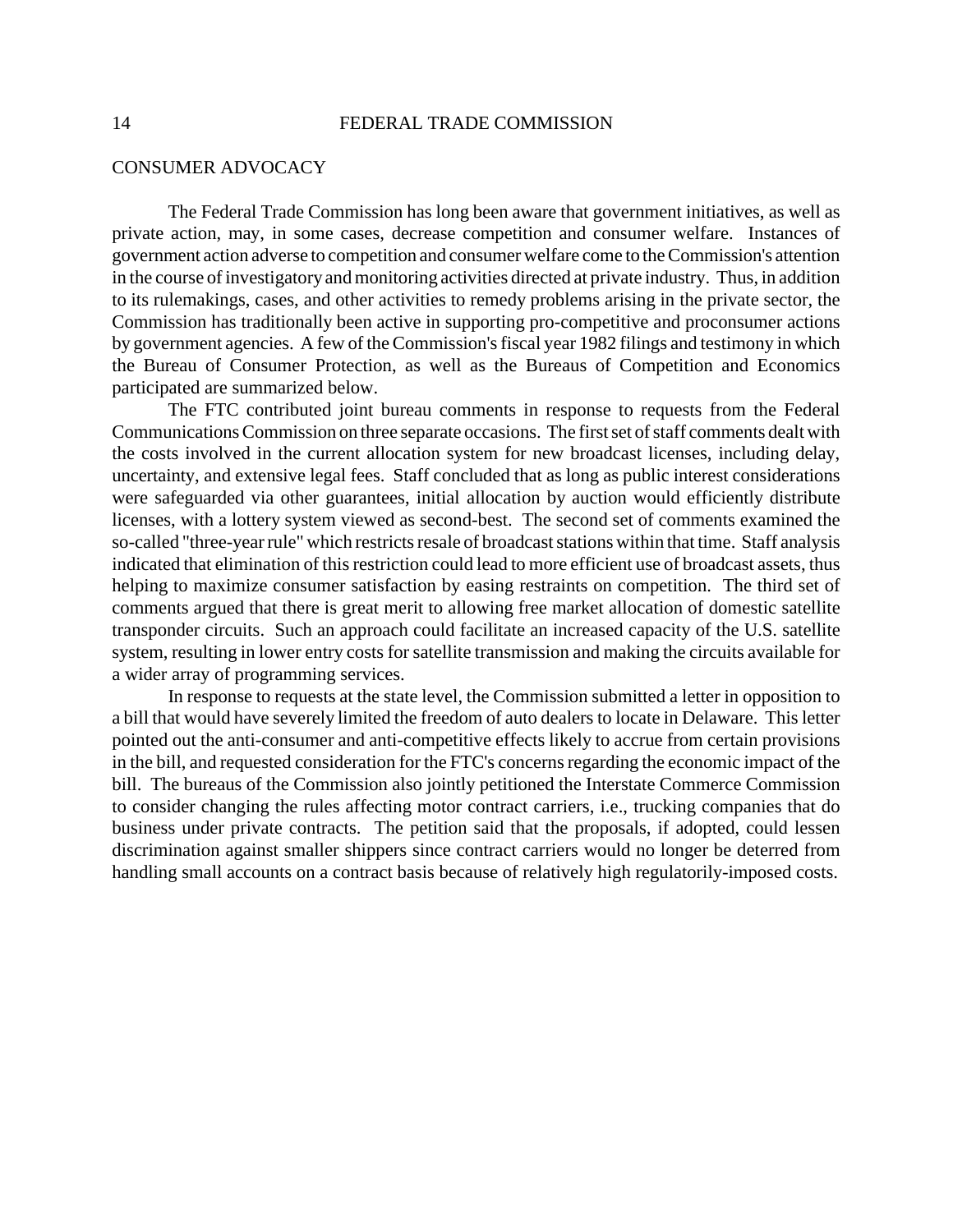Consumer Protection Bureau Director Timothy J. Muris testified before a House subcommittee regarding the provision of telecommunications and information services by the federal government in competition with the private sector. Muris concluded that the special conditions that might justify government enterprise in these areas appeared to be absent.

# ECONOMIC ACTIVITIES

The FTC's Bureau of Economics has three main responsibilities to provide economic support to the agency's antitrust and consumer protection activities; to advise the Commission about the impact of government regulation on competition; and to gather and analyze information on the American economy.

The primary mission of the FTC is to enforce the antitrust and consumer protection laws. In 1982, the Bureau of Economics continued to provide guidance and support to those activities. In the antitrust area, economists offered advice on the economic merits of potential antitrust actions. The primary function here was to distinguish situations where the marketplace performed reasonably well from situations where consumer welfare might be augmented by Commission action. When enforcement actions were initiated, economists worked to integrate economic analysis into the proceeding and to devise remedies that would facilitate competition. In a new role, economists who are not involved in the investigation or prosecution of cases also provided advice to the Commissioners in matters at the adjudication stage.

In the consumer protection area, economists provided estimates of the benefits and costs of alternative policy approaches. Potential consumer protection actions were evaluated not only for their immediate impact, but also for their longer run effects on price and product variety. Bureau economists provided internal advice on the competitive impact of various governmental laws, regulation, and proposed trade rules. Using expertise derived from studies of various industries and trade practices, economists helped to evaluate credit practices, advertising, product defects, warranties, and a wide variety of other consumer protection issues.

Although the FTC is primarily a law enforcement agency, it also collects, analyzes, and publishes information about the nation's business firms. Much of this work is conducted by the Bureau of Economics. In 1982, economists did research and statistical studies concerning a broad array of topics in antitrust, consumer protection, and regulation.

In the antitrust area, economists released reports on mergers in the petroleum industry and on deep seabed mining. In addition, economists studied the effectiveness of structural antitrust remedies and analyzed theories regarding resale price maintenance and relevant market defini-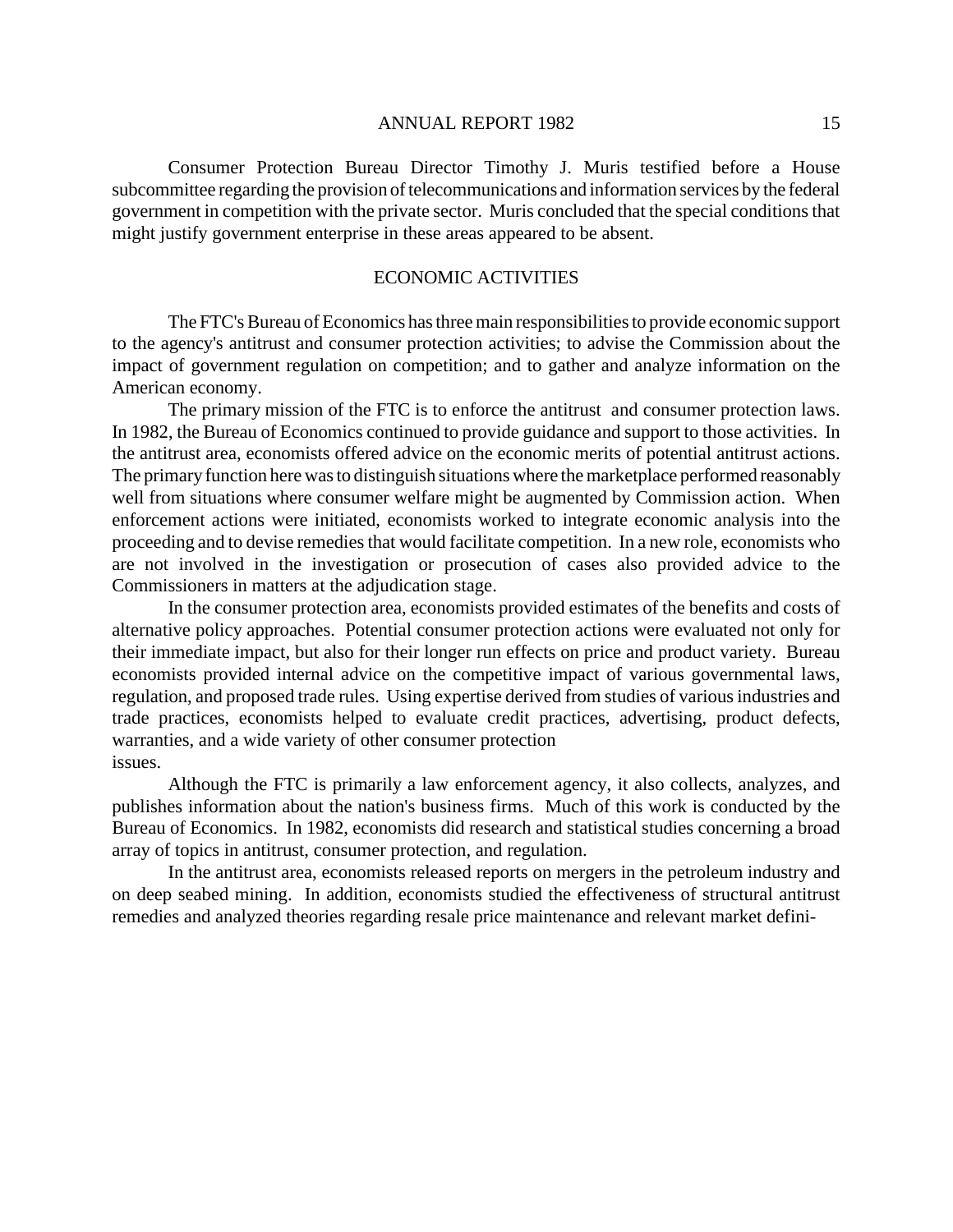tion for antitrust purposes. Economists played an important part in analyses which resulted in the Commission issuing, for the first time, its own statement of principles on merger guidelines. Finally, numerous research projects using the Commission's Line of Business data were initiated, and several papers were released; economists also began working on an extensive analysis of the benefits and costs of the Line of Business program.

In the consumer protection area, work continued on studies of the effects of state drug substitution laws, the impact of state advertising restrictions on the prices of legal services, and the effects of the regulation of retail milk prices by states. New studies initiated, during 1982, included research on consumer expectations in the market for automobiles, the effects of the Equal Credit Opportunity Act, and the costs of complying with the Truth-in-Lending Act.

In the regulation area, economists participated in a program of commenting on the regulatory activities of other federal and state agencies. In this regard, the Bureau of Economics was involved in hearings before the International Trade Commission which addressed allegations by domestic steel companies that foreign producers were selling steel below cost in the U.S. Economists have been monitoring the activities of the International Air Transport Association which sets fares for international passenger traffic. Comments were offered on the Interior Department's regulation which prohibits joint bidding by major petroleum companies on outercontinental shelf oil leases. Other activities included preparation of a report on the effects of the Interstate Commerce Commission's deregulatory activity, and analyses of issues involving satellite transponders, cable television ownership, travel agents, sugar quotas, product liability laws, railroad boxcars, electronic funds transfer, contact lenses, airport landing slot allocations, and ocean shipping, to name a few.

Ongoing study projects in the Bureau cut across the various FTC missions. The year's research agenda included topics such as grocery retailing concentration, regulations which restrict the adoption of certain inventory valuation methods, for-profit hospitals, Securities and Exchange Commission regulations, developing a protocol for experimental tests of oligopoly hypotheses, various aspects of historical merger activity and enforcement guidelines, the economics of dual antitrust law enforcement, and antitrust recidivism.

## THE REGIONAL OFFICES

During fiscal 1982, the regional offices continued to play a substantial role in implementing the policies and law enforcement responsibilities of the Commission. The regional offices, because they are located in the areas they serve, have helped develop and carry out those law enforce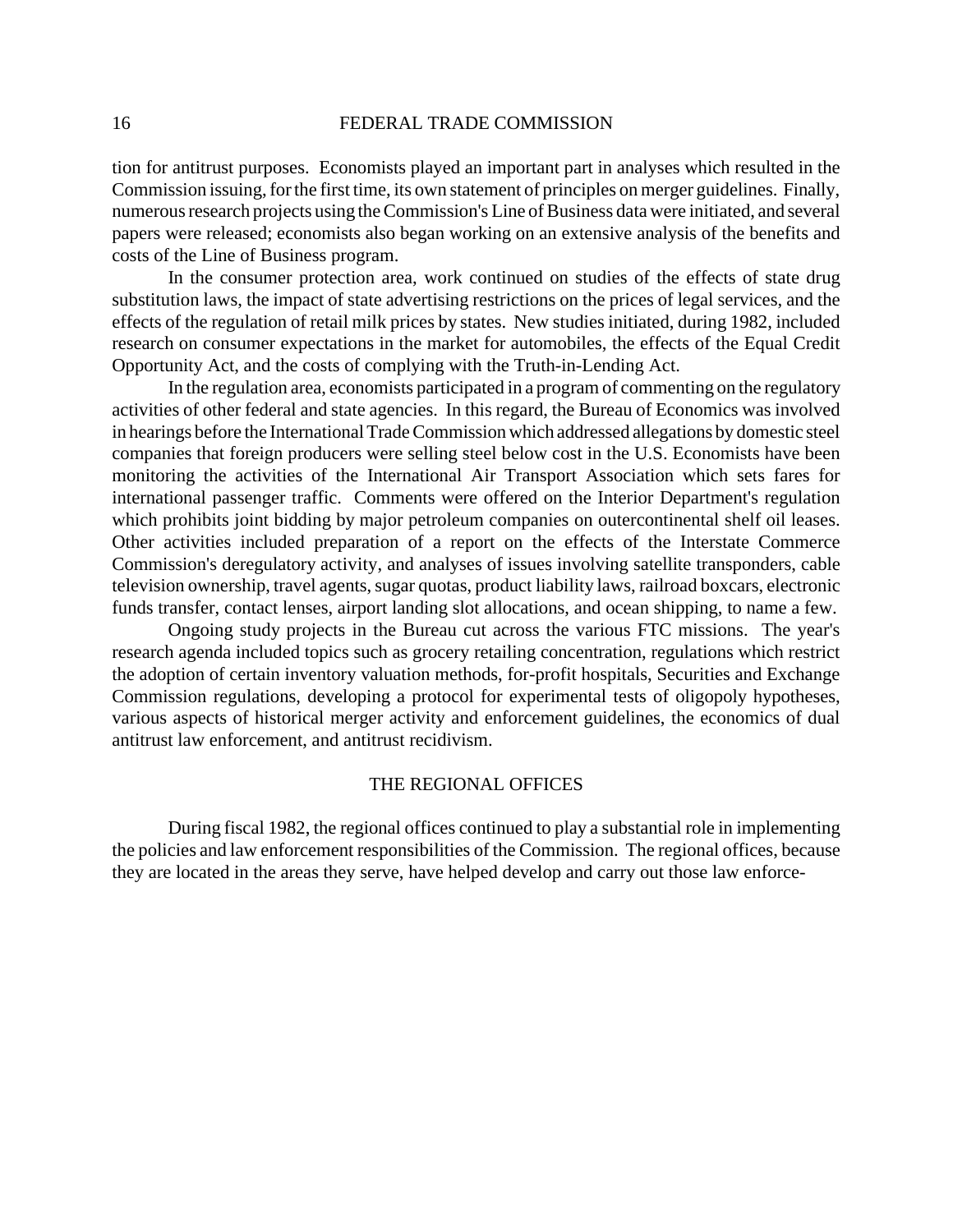ment activities best suited to the economic conditions of their areas. The regional offices helped to monitor federal antitrust and consumer protection laws, provided important guidance and education to businesses and consumers, and coordinated efforts with local and state law enforcement agencies.

The regional offices made significant contributions to the Commission's law enforcement efforts. They were responsible for handling some of the more significant litigation and for achieving some of the more important settlements during this fiscal year. In addition, the regional offices handled tens of thousands of inquiries and complaints from consumers, businesses, and members ofCongress. These offices provided important law enforcement guidance and education to members of the public, small business associations, and local interest groups of numerous types.

# EXECUTIVE DIRECTION, ADMINISTRATION AND MANAGEMENT

The Office of the Executive Director is responsible for executing Commission decisions and providing overall administrative support for agency functions. The office also has primary responsibility for the agency's regional operations which, in 1982, consisted of 10 regional offices located in major cities across the United States.

Because 1982 was a year of transition, in terms of administration and resources, particular emphasis was placed on providing support to the new administration and to managing activities with fewer resources. During the year, the Office of the Executive Director was restructured to provide specialized management of information along with the traditional areas of personnel, budget and finance, administrative services and procurement. As a part of this reorganization, printing, publishing and distribution functions were transferred from the Office of the Secretary to the Executive Director, and a new organization, Planning and Information, was created within the Office of the Executive Director to house all data processing, library and information functions.

The Office of the Executive Director coordinated the planning and implementation of Commission decisions to restructure the agency's regional offices network. This activity, begun in April 1982, and postponed in May 1982, was undertaken to improve the management of the regional structure and to give better alignment of agency activities with national economic activity. Efforts to improve further the effectiveness of the regional operations, included management sessions with regional personnel and the development of a regional newsletter.

Fiscal 1982 appropriations were \$2 million less than the previous year, and guidance to the agency indicated that future budgets would be lower. Given this, the agency maintained a limited hiring freeze and im-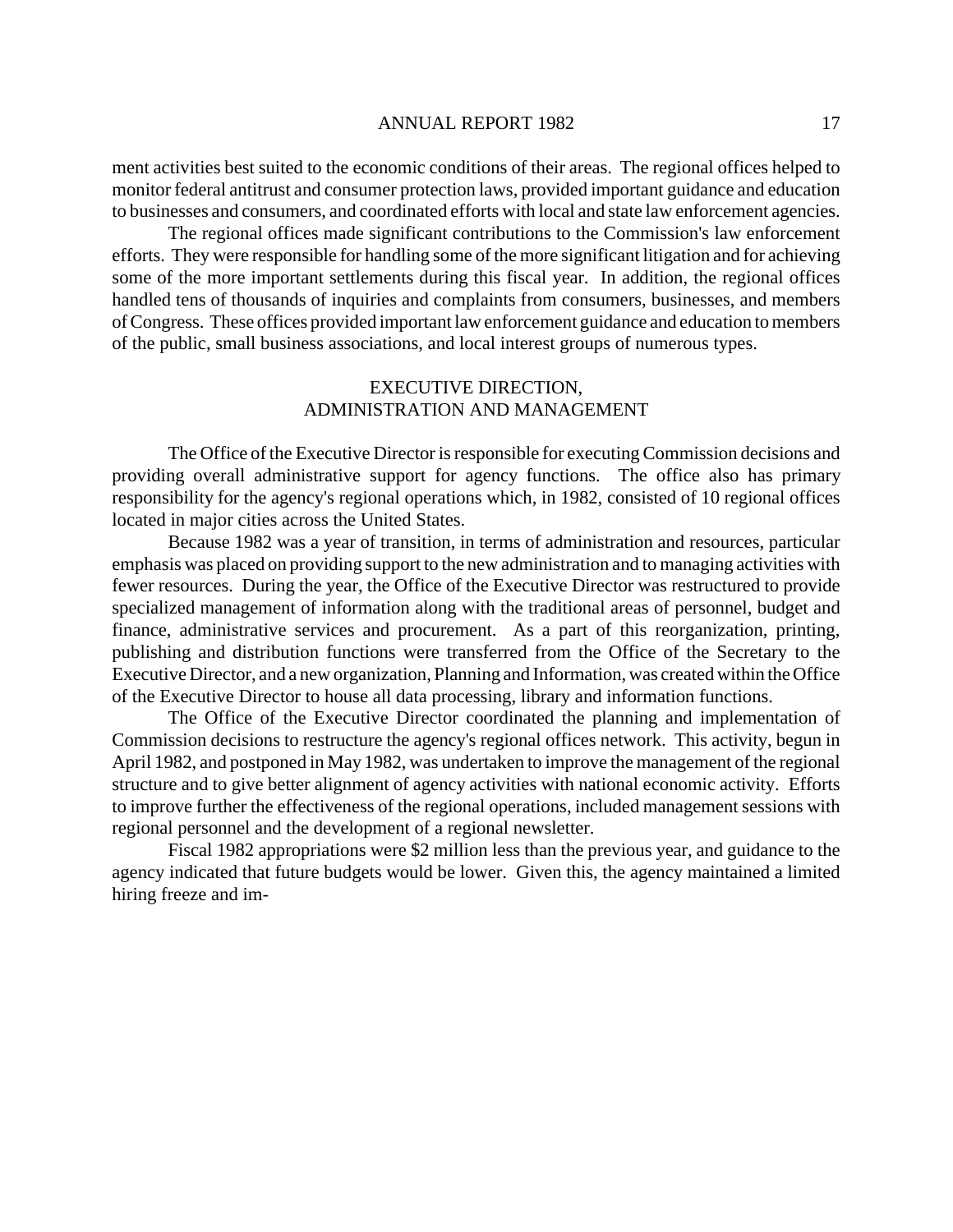plemented other management actions to monitor spending. A cost reduction program was implemented that covered all areas of discretionary spending. In addition, reviews of agencyperformed services that could be contracted out were completed, and contracts were placed when significant savings were achievable. Along with other steps taken to manage and reduce costs, the agency began a review of internal control mechanisms where the focus was on vulnerability to waste, fraud and abuse.

In a period of declining resources and transition, personnel management efforts were devoted to maintaining employee morale and monitoring agency employment activities. The agency was in its second full year of operation under the newly developed merit pay system.

The use of this program and the incentives provided for employees were being assessed. Continued emphasis was placed on vital employee training and development programs.

The Commission's planning and budgeting process was used throughout the year to respond to several new estimates of the fiscal 1982 budget, and special budget review sessions were held to consider these proposals. Other management steps were taken to consolidate headquarters office space and to utilize existing office space more efficiently.

As the Commission completed the year, all financial commitments had been met, and the agency returned approximately \$400,000 to the Treasury.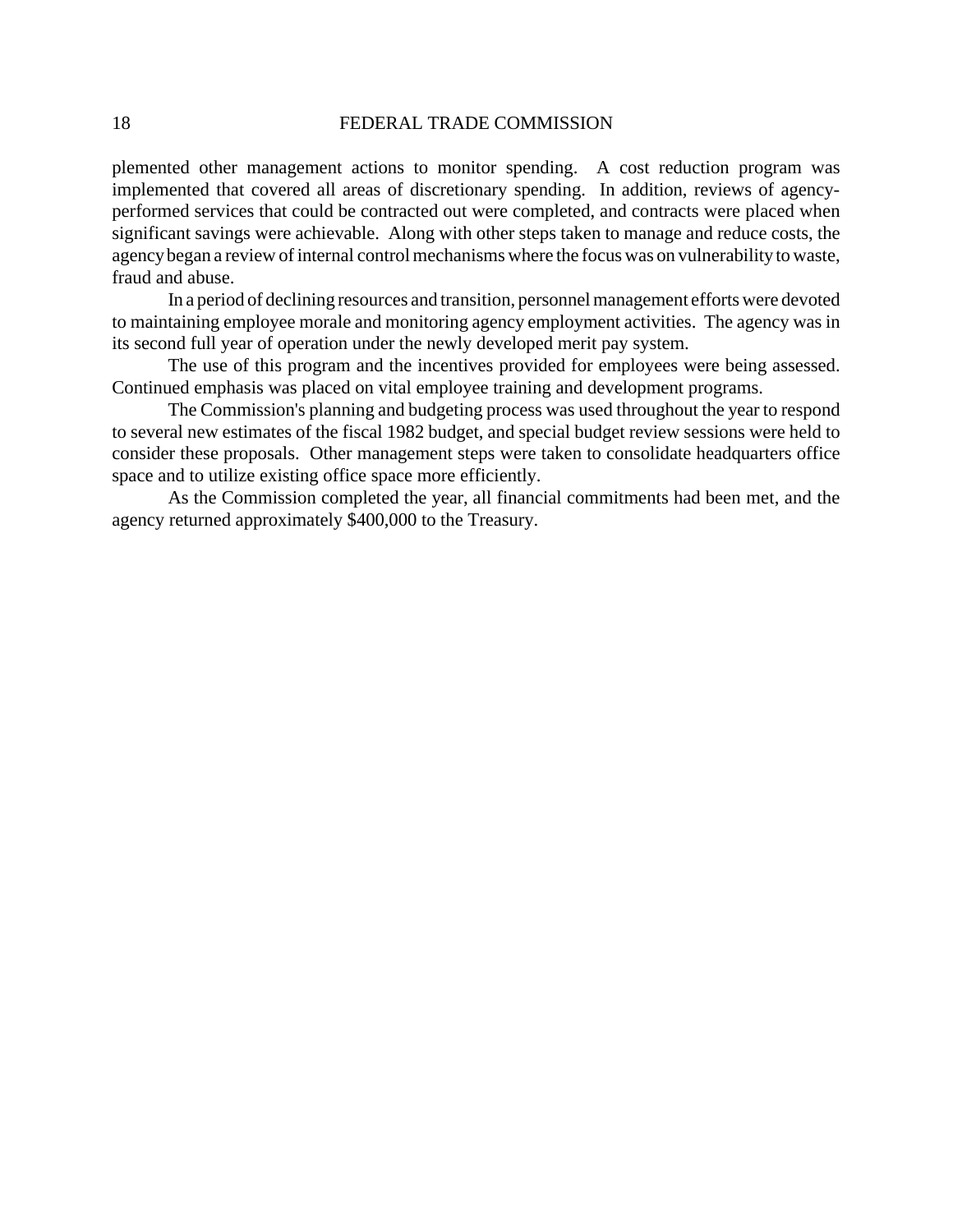#### APPENDIX

# Part II (Investigative Stage) CONSENT AGREEMENTS ACCEPTED AND PUBLISHED FOR PUBLIC COMMENT

# COMPETITION MISSION

## Germaine Monteil Cosmetiques Corp.

A leading manufacturer of prestige cosmetics, fragrances, soaps and accessories was prohibited from trying to set retail prices for its products. The complaint accompanying the consent agreement alleges that Germaine Monteil established and maintained the resale prim at which retailers advertised and sold its products. Under the agreement, Germaine Monteil cannot take any action against retailers to retaliate for discounting, and is prohibited from recommending suggested retail prices for two years in some of its product lines. During that time, the company is required to print ads and promotional materials utilizing the prices specified by the individual retailers. Thereafter, Monteil may suggest resale prices, provided they stipulate that final resale price decisions are within the discretion of individual retailers.

# Batus Inc.

Batus agreed to divest one of its retail department stores in the Milwaukee, Wisc. area. The complaint accompanying the consent agreement alleges that Batus' acquisition of Marshall Field & Co. violated antitrust laws because it eliminated competition between the two firms in the Milwaukee area. Batus was the largest department store retailer in Milwaukee, while Marshall Field was the eighth largest. The complaint also alleges that the merger reduced competition in a highly concentrated market and discouraged possible market entrants. Under the agreement, if Batus sells the Marshall Field store to comply with the order, Batus must open or build another Marshall Field store within two years to preserve a wider range of consumer choice by ensuring Marshall Field's continued presence in the market. In addition, the agreement prohibits Batus from making further acquisitions of department stores in the Milwaukee area without Commission approval.

# ConAgra Inc.

ConAgra, a major U.S. grain miller, has agreed to divest several production and distribution facilities in the western United States. The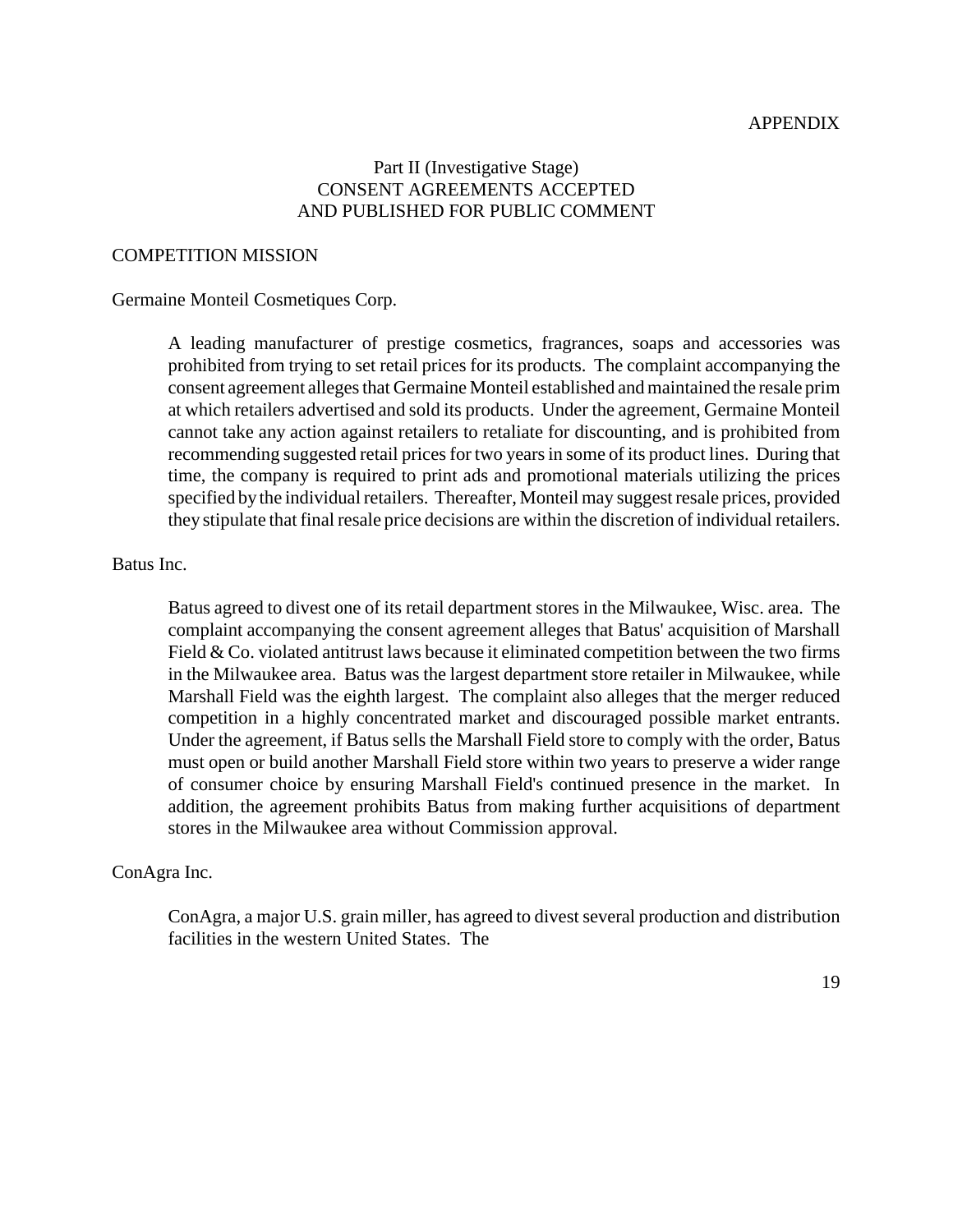complaint accompanying the consent agreement alleged that ConAgra's acquisition of Peavey Co. eliminated competition in the manufacture and sale of bakery flour between the two companies, and raised entry barriers in a concentrated market. The consent agreement forbids future acquisitions of flour milling plants in the western states during the next ten years without Commission approval.

Association of Independent Dentists

A group representing private practitioners in Pueblo County, Colorado, the Association of Independent Dentists, agreed not to interfere with its members efforts to compete for business through advertising. Under the terms of the consent agreement, the association is also prohibited from threatening or otherwise coercing insurance companies to influence their reimbursement rates to its members for services rendered. The complaint alleged that the association's suppression of truthful advertisements had "restrained, frustrated, and foreclosed competition" among its members and deprived consumers of necessary information.

Canada Cement Lafarge Ltd.

A major cement manufacturer, Canada Cement Lafarge Ltd. (CCL), agreed to divest one of its cement plants as a result of charges that its acquisition of General Portland Inc. decreased competition among cement companies in the southeastern U.S. by combining two direct competitors in violation of the antitrust laws. The consent order required CCL to offer the plants future buyer the opportunity to purchase distribution terminals and land over the next five years. CCL is also required to provide the buyer with technical assistance, make 20,000 tons of cement available annually at commercially reasonable wholesale prices, and refrain from acquisitions of cement manufacturing, grinding or distribution facilities in the target market areas for 10 years without Commission approval.

## CONSUMER PROTECTION MISSION

Ogilvy & Mather

This advertising agency has agreed to cease advertising, directly or indirectly, that Aspercreme contains aspirin.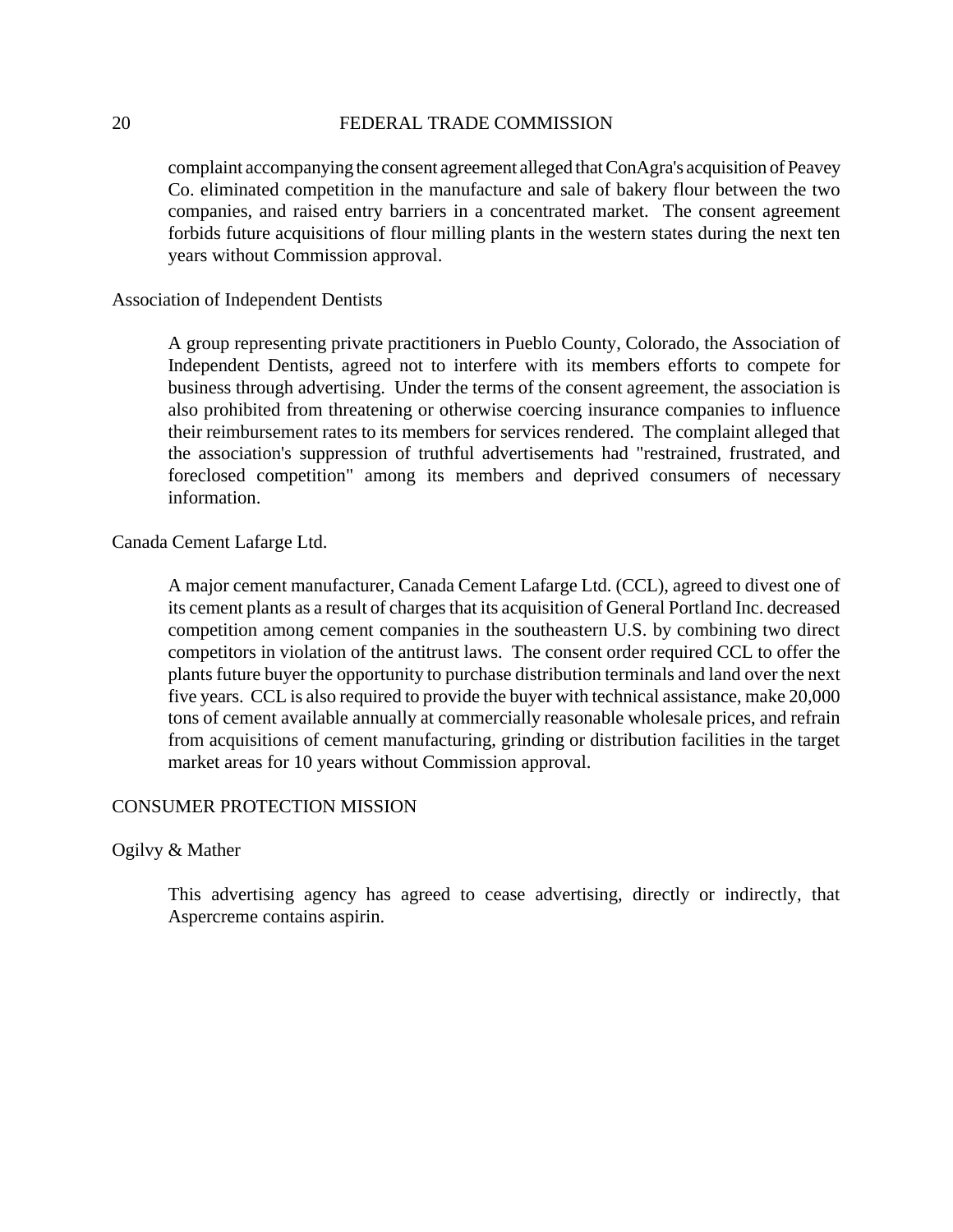# Part II (Investigative Stage) CONSENT AGREEMENTS ISSUED IN FINAL FORM

#### COMPETITION MISSION

#### Gifford-Hill-American Inc.

Gifford-Hill-American Inc. agreed to divest a concrete pressure-pipe manufacturing plant to offset alleged anticompetitive effects of Gifford Hill's acquisition of the Lock Joint Products Division of Interpace Corp. The complaint accompanying the consent alleged that the merger could increase concentration and substantially reduce competition or promote the creation of a concrete pressure-pipe monopoly in the south central U.S. Gifford Hill is a leading producer of concrete pipes and the largest in the south central U.S., while Lock Joint is the largest producer of pressure-pipe in the nation. The consent agreement also bars Gifford Hill, for ten years, from acquisitions of concrete pressure-pipe manufacturers without Commission approval, and requires it to provide the purchaser of the divested plant with technical advice.

# General Electric Co.

Under the terms of this consent agreement, General Electric is required to sell its interest in one of two companies producing computer aided design and manufacturing systems. GE will divest all stock that it holds in Applicon, the nation's second largest producer of these systems, and retain its interest in Calma Co., the nation's third largest producer. According to a complaint issued with the agreement, GE's purchase of Calma, in December 1980, may have violated antitrust laws by reducing actual and potential competition between Applicon, Calma and other companies, increasing the percentage of the industry dominated by the top companies, and discouraging potential market entrants.

## Western General Dairies

This consent order requires Western General Dairies, a dairy cooperative, to offer nondiscriminatory prices and services to all of its raw milk and dairy customers, and to revise its contracts so as to permit members to sell raw milk after leaving the association. The cooperative sells and distributes raw milk to independent processors, and dairy products to wholesale and retail customers. The complaint charged that Western General Dairies had monopolized the supply of raw milk in Utah, Idaho, Wyoming and Colorado, and monopolized distribution of dairy products in Utah and southeastern Idaho.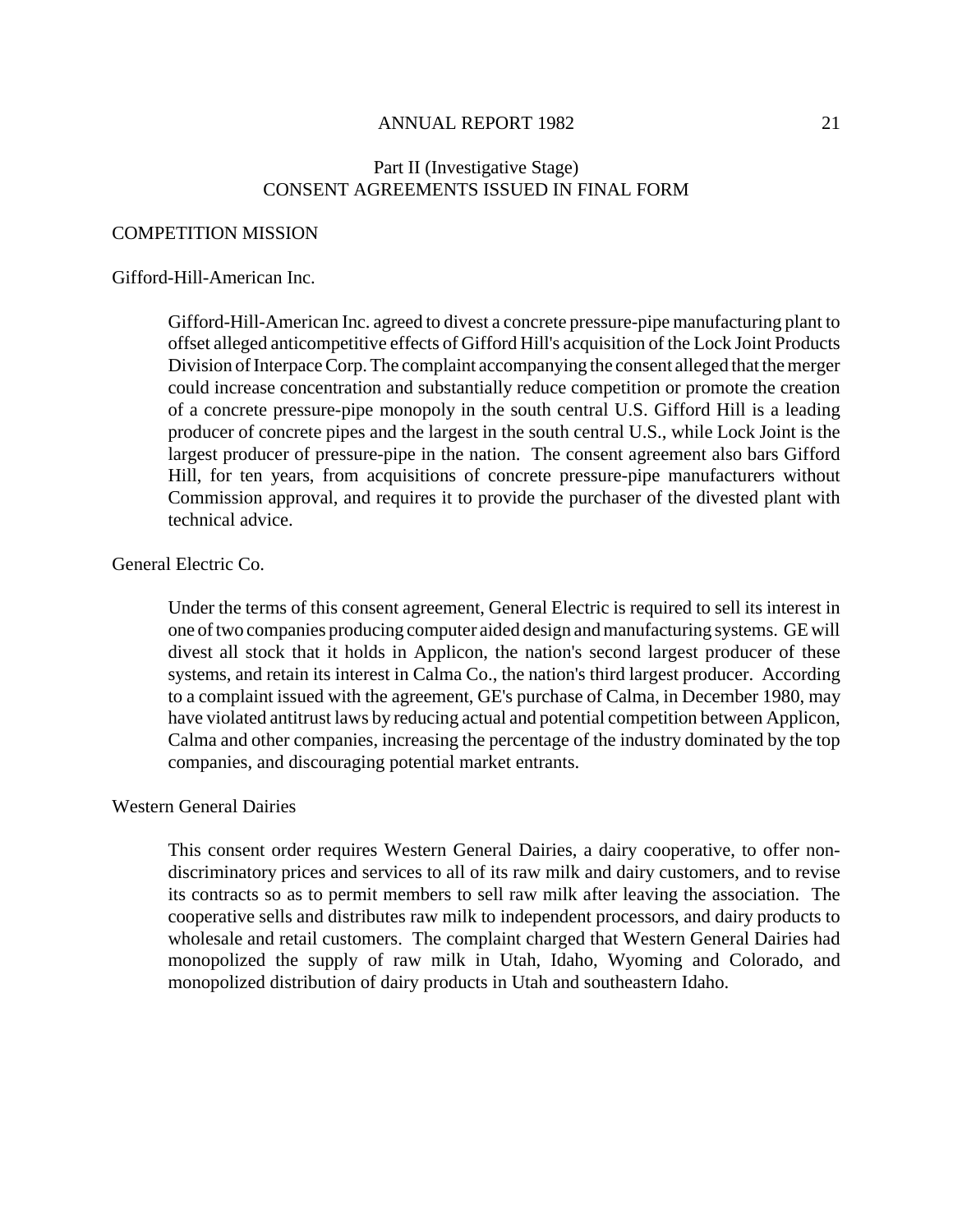Onkyo U.S.A. Corp.

Onkyo agreed to a consent order which prohibits it from forcing stores to sell its audio components at manufacturer-determined prices. The complaint accompanying the consent charged that the company engaged in resale price maintenance, thereby reducing competition among dealers. Onkyo agreed to inform its dealers that its suggested prices are only guidelines and that they are free to set their own prices.

## Broward County Medical Association

This consent agreement bars the Broward County Medical Association (BCMA), an American Medical Association affiliate, from prohibiting truthful advertising by its members. The complaint issued in conjunction with the agreement alleges that BCMA restrained competition by declaring truthful advertising to be unethical, and by taking other measures to prohibit its members from distributing information regarding their services and fees. The agreement will permit BCMA to promulgate and enforce "reasonable ethical guidelines" governing deceptive advertising.

# CONSUMER PROTECTION MISSION

Aldens Inc.

Aldens has agreed that in collecting debts it will not contact third parties, or any consumer at any unusual or inconvenient time or place, or at the consumer's place of employment if the employer prohibits such contacts unless the consumer consents.

Great North American Industries Inc.

This company has agreed to cease claiming that its engine oil additive will or may result in substantial fuel economy improvement unless such claims are based on competent scientific tests, and to send customers who purchased over 12 cans of the product copies of the consent agreement.

Ball-Matic Corp. Inc.

This company has agreed to cease claiming that its "automobile retrofit device" will result in increased fuel economy unless such claims are based on competent scientific tests.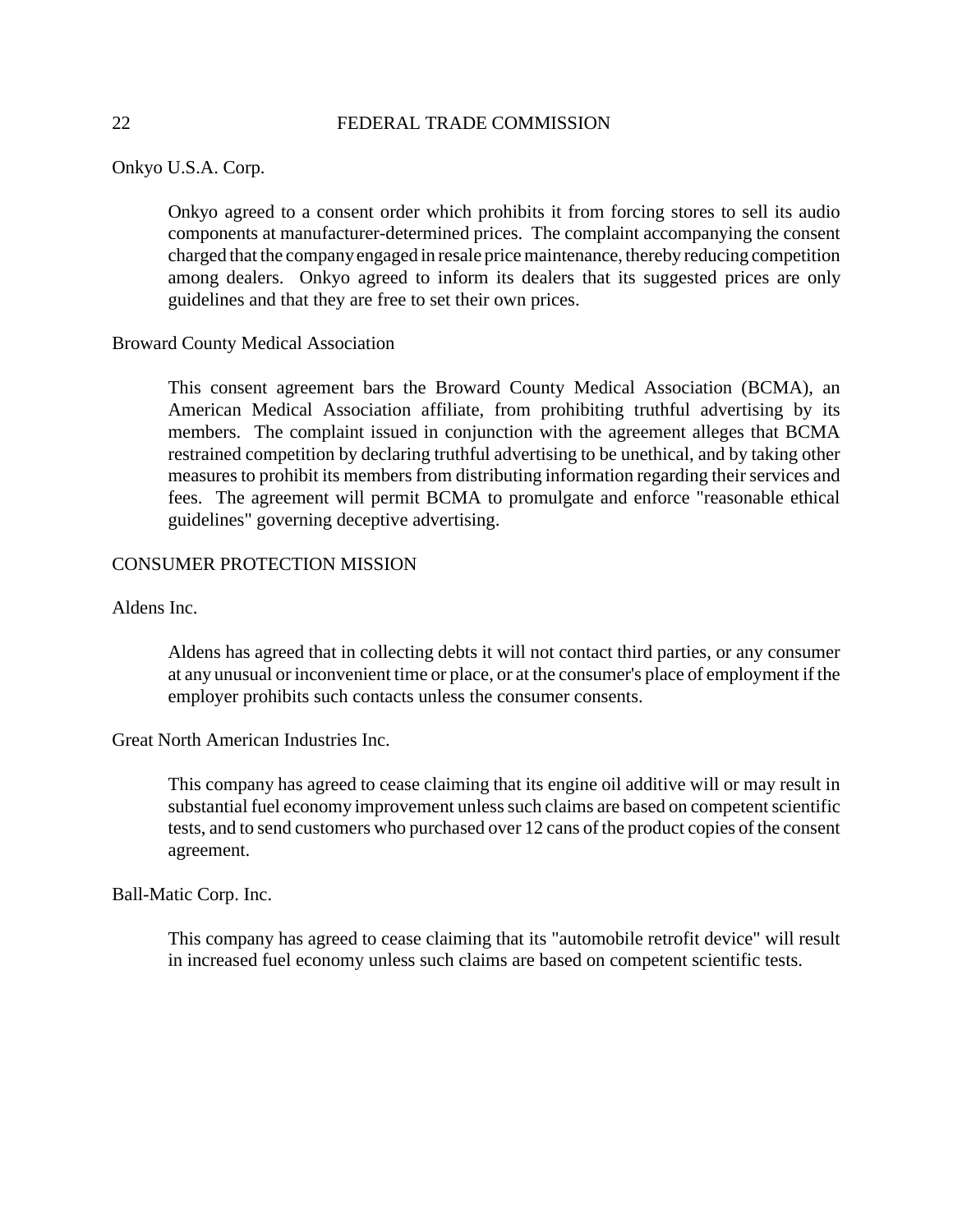Worthington Ford of Alaska Inc.

This company has agreed to make written warranties available to potential buyers and to honor implied warranties.

Tomy Corp.

In connection with the advertising, distribution and sale of any dollhouse, accessory, or other toy product, this company has agreed to cease representing that any collection of products is a set unless the depicted products can be purchased as a set.

# Renuzit Home Products Co.

This company has agreed to substantiate the claims on the label of its motor oil by conducting reliable tests and taking periodic samples.

American Honda Motor Co. Inc.

This company has agreed to notify owners of 1975-1978 Honda cars with rusted fenders that the fenders can be repaired or replaced free of charge, and to reimburse owners for past repairs to fenders.

D'Arcy-MacManus and Masius Inc.

This advertising agency has agreed not to claim that "Snug" denture product is for long-term use. This product Is manufactured by Mentholatum and advertised by D'Arcy.

# Chrysler Inc.

This company has agreed to notify owners of 1971-1980 Japanese-made Chrysler cars and trucks that special strength replacement oil filters are necessary.

# Mastic Corp.

This company has agreed not to pay for or disseminate any advertisement for vinyl siding that contains an energy-related claim.

#### Vinyl Improvement Products Co.

This company has agreed not to pay for or disseminate any advertisement for vinyl siding that contains an energy-related claim.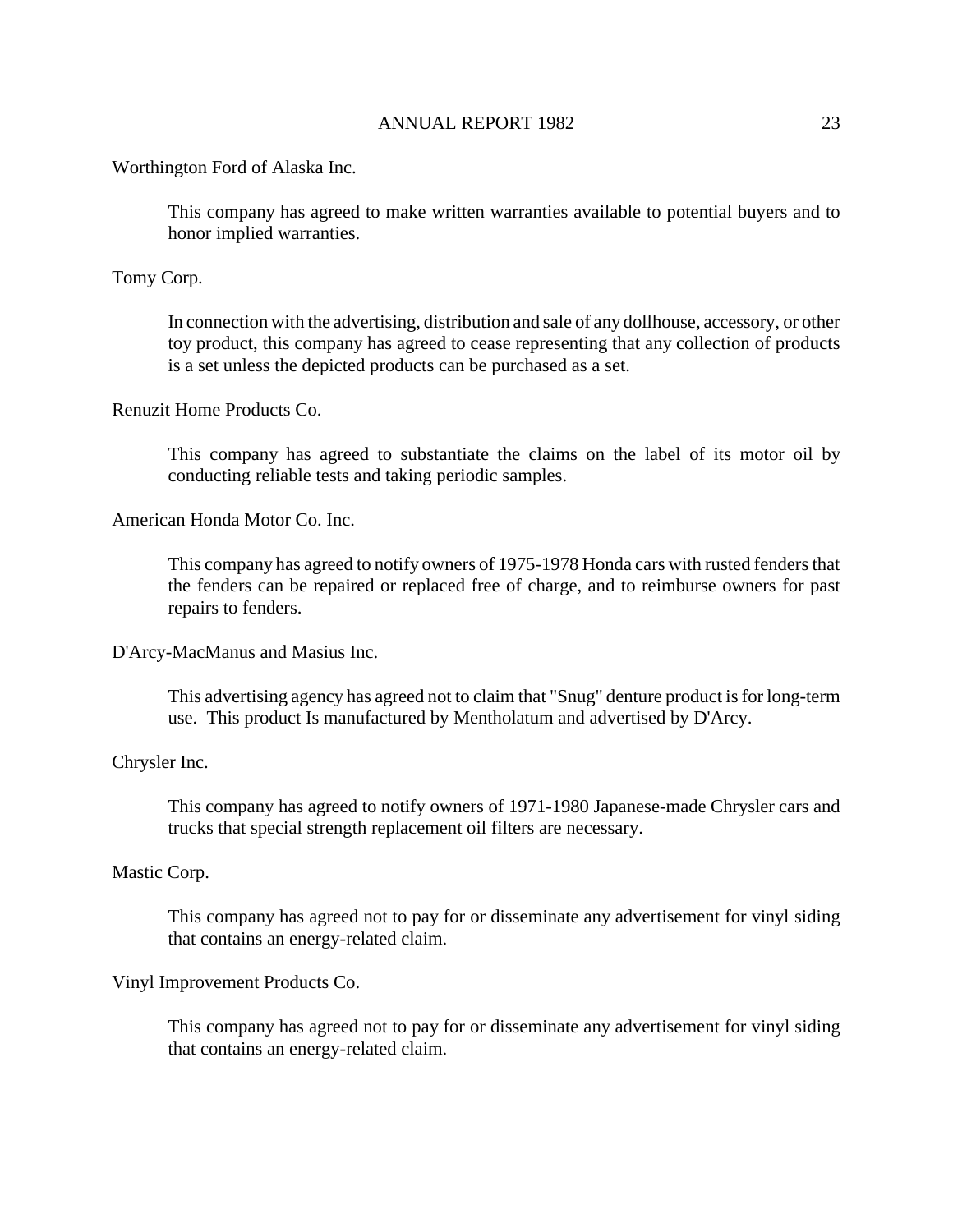Volkswagen of America

This company has agreed to notify owners of 1977-1981 diesel Volkswagens and Audis about how to install replacement oil filters properly and how they can receive reimbursement for engine repairs caused by oil filter leaks.

American Motors Corp.

This company has agreed to place stickers on new jeep CJ models and send stickers to current owners warning that the vehicles handle differently from ordinary passenger cars and that sharp turns may cause the driver to lose control.

National Association of Scuba Diving Schools, Inc.

This association has agreed not to represent that any diving equipment or product bearing their seal meets an objective standard of safety or reliability unless such equipment has been competently and completely tested.

American Diamond Co. and Thomas L. Baker

This company and its president have agreed not to misrepresent the investment value of gemstones and the past or potential appreciation of gemstones.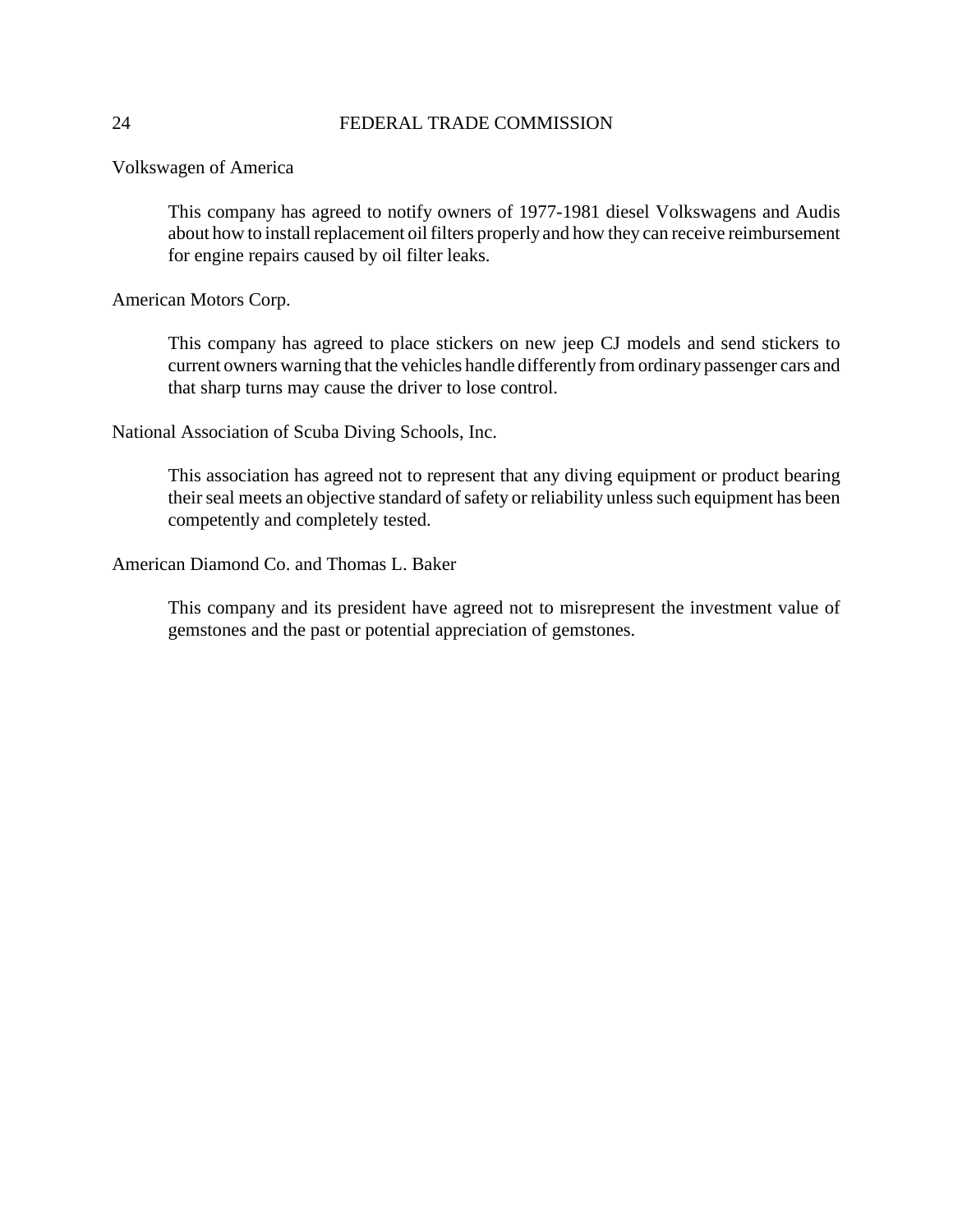#### PRELIMINARY INJUNCTIONS

#### COMPETITION MISSION

# LTV Corp.

The Commission sought a preliminary injunction to prohibit LTV's proposed acquisition of 70 percent of the stock of Grumman Corp. The pleading charged that the acquisition would violate the antitrust laws by reducing competition in the carrier-based aircraft industry. The Commission argued that a preliminary injunction should be granted pending trial, because if the acquisition was allowed to go forward and was later found unlawful, separating the companies' assets would be difficult and would be likely to substantially weaken at least one of the firms. The proposed acquisition was abandoned.

# Mobil Corp.

The Commission sought a preliminary injunction against Mobil's proposed acquisition of Marathon on grounds that the acquisition could substantially lessen competition in several markets downstream from crude oil exploration and production. Marathon obtained an injunction against the transaction in private litigation in the federal courts, which was upheld on appeal by the Court of Appeals. In January 1982, the Supreme Court of the United States refused Mobil's attempt to have these decisions reviewed. The proposed acquisition was abandoned before the court acted on the Commission's suit.

# Gulf Oil Corp.

The Commission sought a preliminary injunction barring Gulf Oil Corp.'s \$5.13 billion proposed acquisition of Cities Service, charging that the acquisition would substantially increase concentration in the distribution of gasoline to service stations, production and distribution of kerosene jet fuel, and transportation of petroleum products by pipeline. If the acquisition were allowed, Gulf would have become the fourth largest gasoline marketer in the U.S., increased its market share in the kerosene jet fuel market to over 17 percent, and owned a 30.6 percent share in Colonial Pipeline, the primary petroleum pipeline from the Gulf Coast to the New York City area. The Commission obtained a temporary restraining order from the court and Gulf subsequently cancelled its takeover attempt.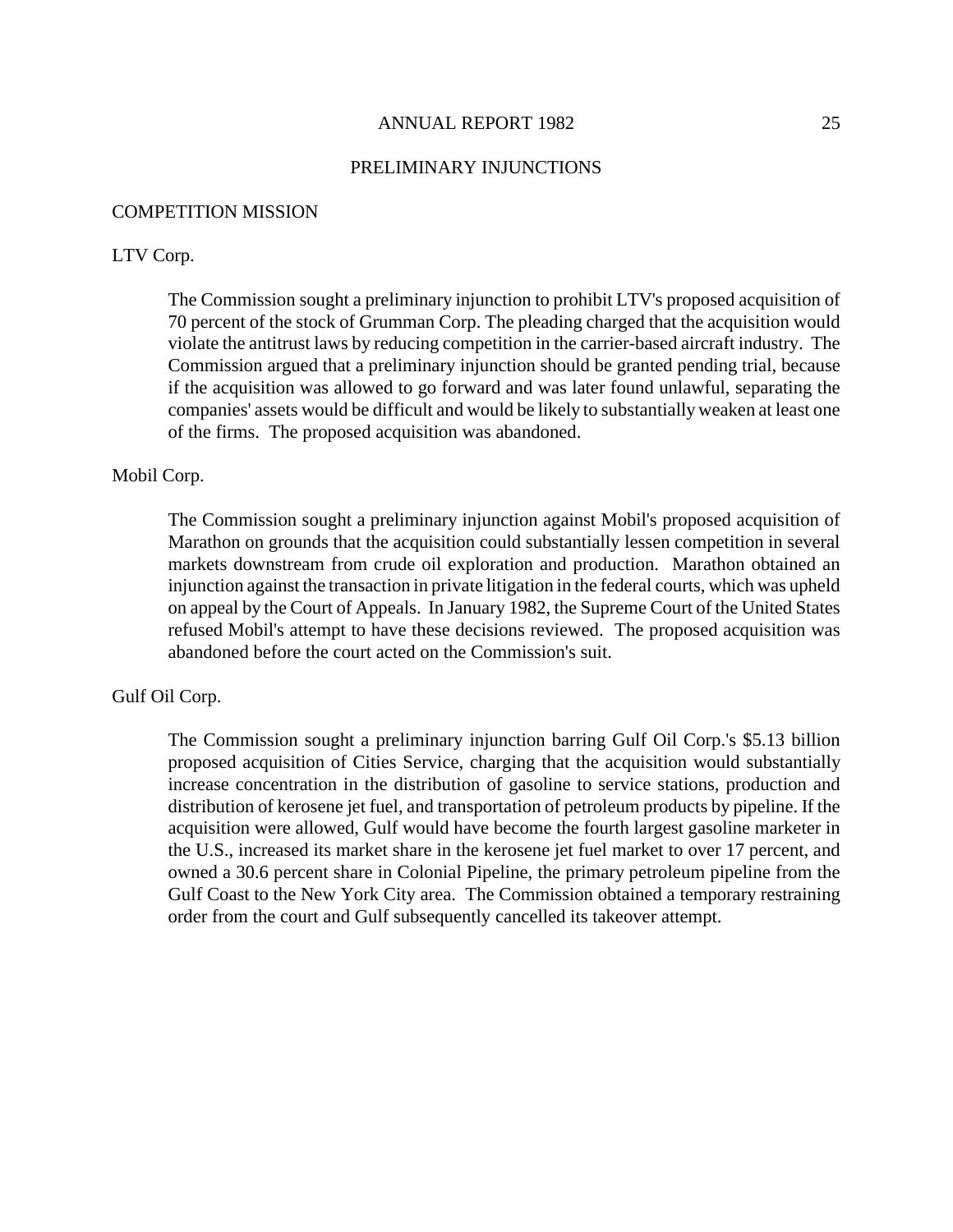# CONSUMER PROTECTION MISSION

Paradise Palms Vacation Club

This timeshare marketing company was enjoined from making false claims and misrepresentations to buyers about the nature and location of vacation units and exchange privileges.

Don H. Sly - Bureau of Collections

Respondent was preliminarily enjoined from further violating the Fair Debt Collection Practices Act. A subsequent contempt citation was obtained.

Enamelcraft Inc.

This company was enjoined from violations of the Franchise Rule and from misrepresenting the availability of its product.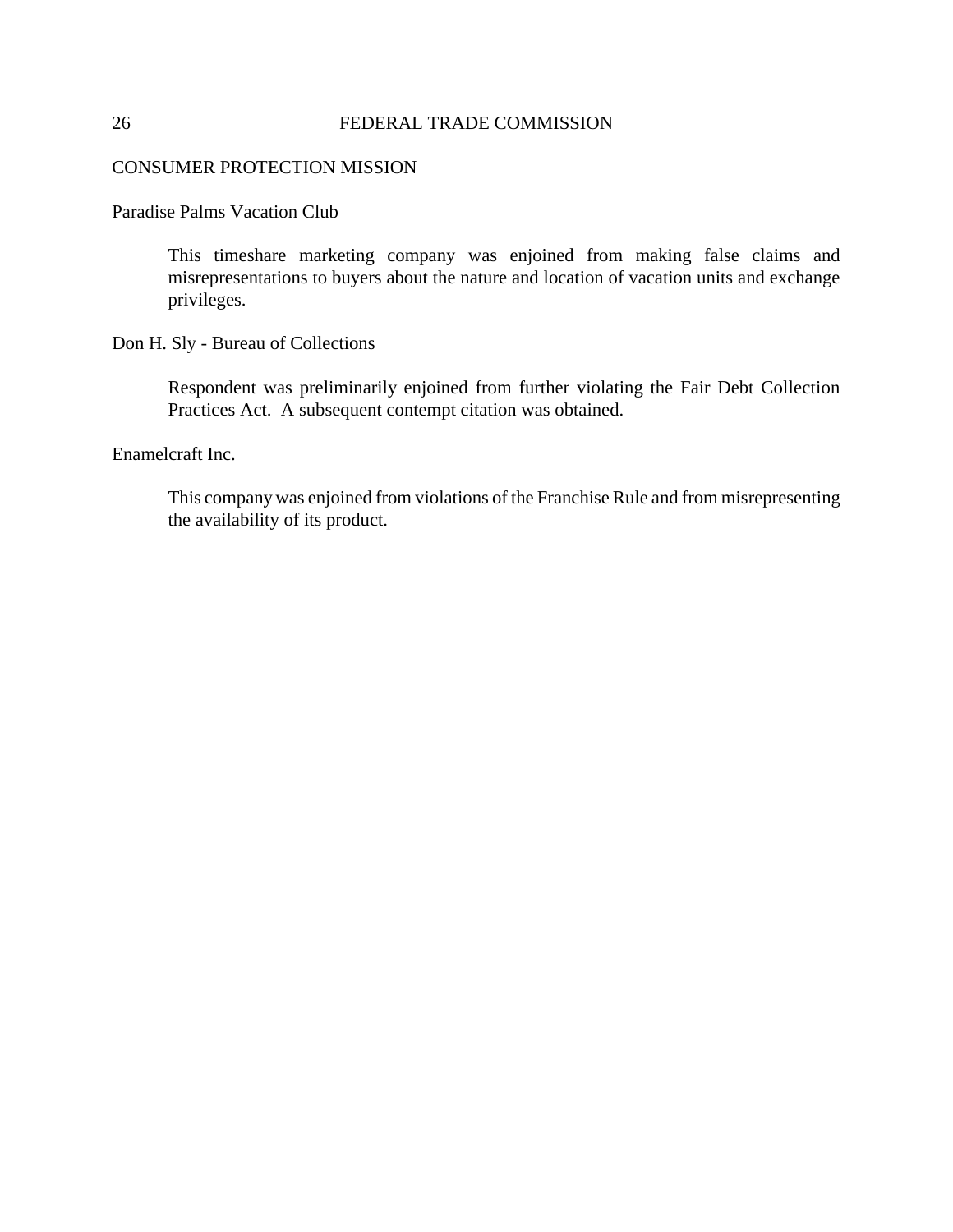#### CIVIL PENALTY ACTIONS

#### COMPETITION MISSION

#### Foremost-McKesson Inc.

Foremost-McKesson agreed in a consent judgment to pay \$175,000 civil penalty to settle chargesthat its 1977 acquisition of Super Specials, Inc., a wholesale distributor of drug store promotional merchandise including drugs, toiletries, housewares and sundries, violated a 1967 Commission order which required prior Commission approval of certain acquisitions. According to the complaint, Foremost-McKesson violated an order requiring the company to seek Commission approval before acquiring any firm engaged in the wholesale distribution of drugs, drug proprietaries, druggists'sundries, toiletries, housewares orrelated products.

## The Anaconda Co.

The Anaconda Co. agreed to a consent judgment providing for payment of \$100,000 in civil penalties to settle charges that it fixed prices of paper-insulated electric cable. The Commission's complaint alleged that the company violated a 1936 consent order by exchanging paper cable price lists with competitors, which had the effect of raising or stabilizing prices. In addition, the order prohibits the company from conspiring with its competitors to fix prices of paper cable, or exchanging information concerning prices, costs or sale terms for the product. The company is also required to maintain records of any discussions with competitors about paper cable transactions for the next 10 years.

#### CPC International

Six corn syrup processors agreed to an injunction that prohibits them from fixing prices or exchanging price information in the sale of corn syrup. The Commission alleged that the companies violated an outstanding 1950 order by exchanging price information in an effort to coordinate price changes. Signing the order were CPC International, Inc., A.E. Staley Manufacturing Co., Standard Brands, Inc., American Maize-Products Co., Anheuser-Busch Inc., and The Hubinger Co. The consent decree wasfiled on behalf of the FTC by the Justice Department.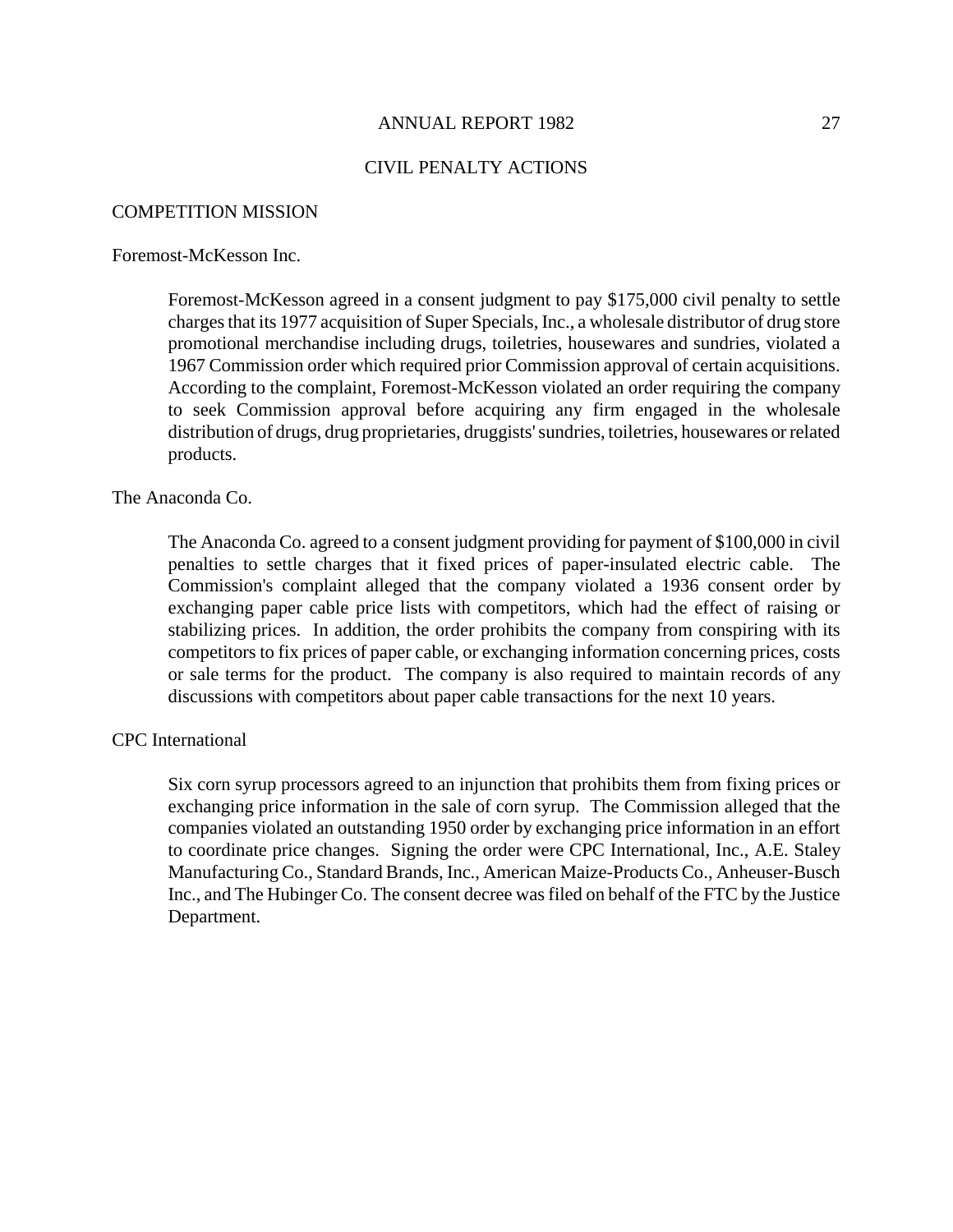Gulf Coast Builders Exchange

Gulf Coast Builders Exchange, an organization of Florida general contractors and subcontractors, agreed to a consent judgment providing for the payment of a \$30,000 civil penalty to settle charges that it had imposed sanctions on members who dealt with nonmember contractors and subcontractors. The complaint charged the organization with pressuring its members to deal exclusively with other members and maintaining a two-tier fee system that resulted in imposing higher fees on members who dealt with non-members. The judgment enjoins the organization from violating the provisions of the order in the future.

#### CONSUMER PROTECTION MISSION

#### Ivy International

This company agreed to a \$25,000 civil penalty consent decree for allegedly violating the Wool Products Labeling Act.

# RJR Foods

This company agreed to a \$70,000 civil penalty consent decree for allegedly violating a 1973 Commission order involving the disclosure of fruit juice content in Hawaiian Punch.

#### Womack Nursery Co.

This company agreed to pay \$10,000 in civil penalties and to set up a \$35,000 fund to provide refunds to consumers for allegedly violating the Mail Order Rule.

#### National Dynamics

This company agreed to a \$100,000 civil penalty consent decree for allegedly violating a 1959 and 1976 Commission order concerning advertising claims about "VX-6" battery additive.

Van Schaack & Co.

This company agreed to a \$30,000 civil penalty consent decree for allegedly violating an order requiring compliance with the Truth-in-Lending Act and Regulation Z.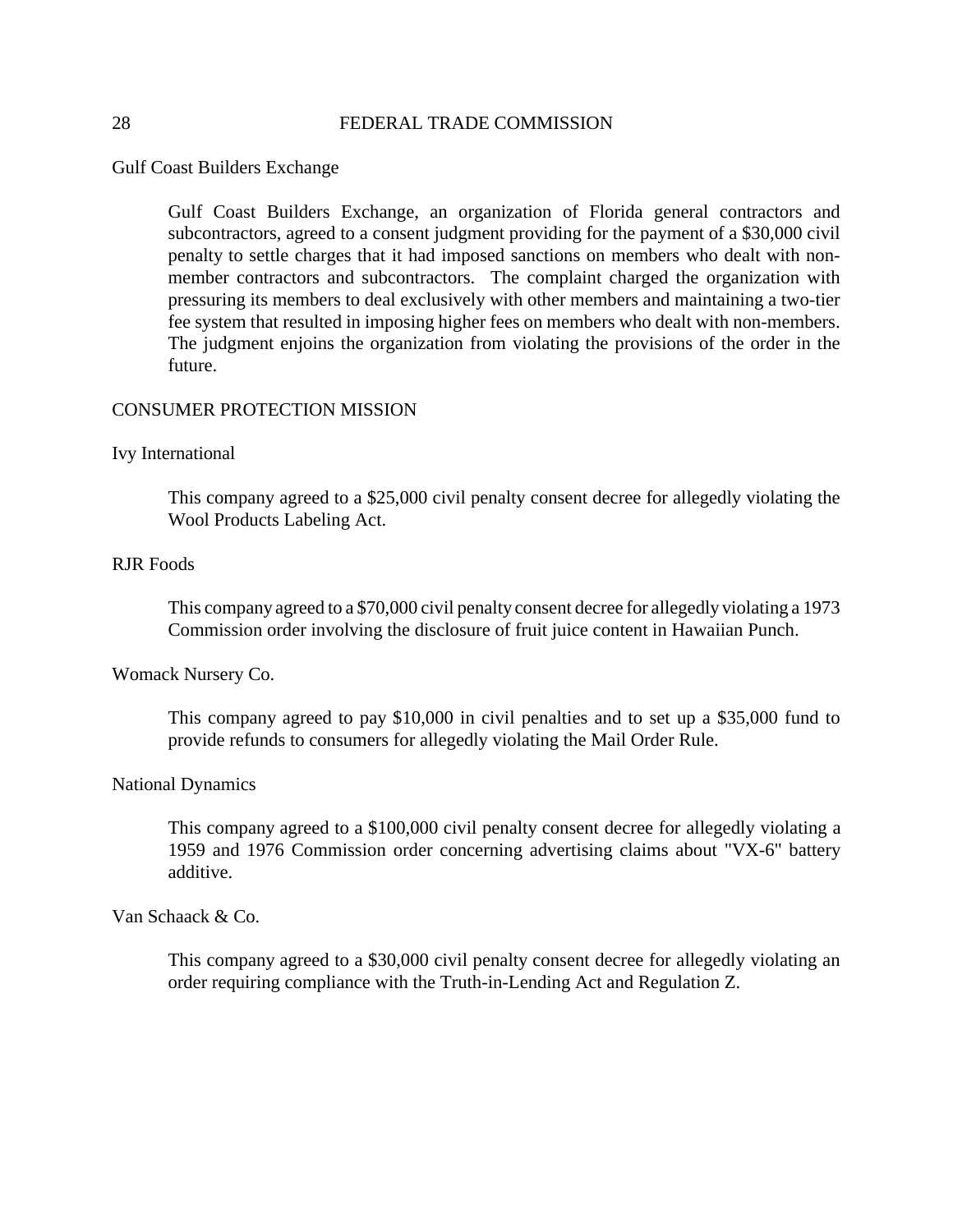#### Starcrest Products

This company agreed to pay \$50,000 in civil penalties, and to notify former customers of their eligibility for replacement merchandise or cash refunds, for allegedly violating the Mail Order Rule.

#### R.J. Reynolds Tobacco Co.

This company agreed to a \$100,000 civil penalty consent decree for allegedly violating a 1972 Commission order requiring clear and conspicuous lettering in disclosing the health warning.

# CRI

This company agreed to a \$32,000 civil penalty consent decree for allegedly violating the Fair Debt Collection Practices Act.

#### Hertz Corp.

This company agreed to a \$70,000 civil penalty consent decree for allegedly violating the Holder-in-Due-Course Rule.

Avis Rent-a-Car Systems Inc.

This company agreed to pay a \$30,000 civil penalty for allegedly violating the Holder-in-Due-Course Rule, and to prepare and distribute public service announcements about the rule.

Lender Service Inc.

This company agreed to pay \$10,000 in civil penalties, review all applicants rejected since August 1978, send the required ECOA and FCRA notices, and give reasons for denying credit.

#### Beall's Department Stores Inc.

This company agreed to pay \$10,000 in civil penalties, and send to applicants, rejected since July 1978, a package which includes an ECOA notice, a request form to obtain a new credit application, and specific reasons for credit denial.

# Talent Inc.

This company agreed to refrain from violations of a 1974 Commission order concerning misrepresentations in the advertising of phonograph records and song sheets. The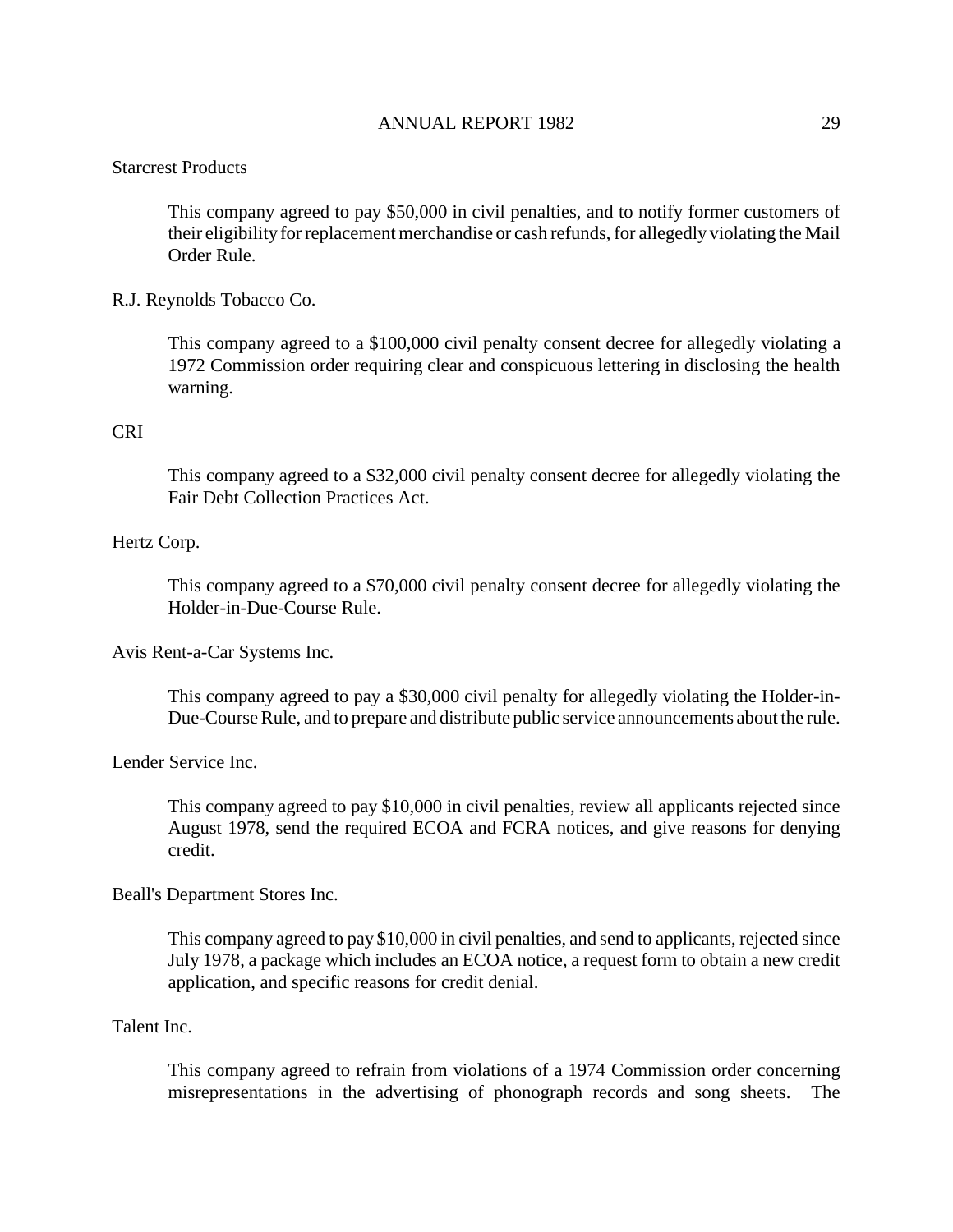Commission did not request civil penalties.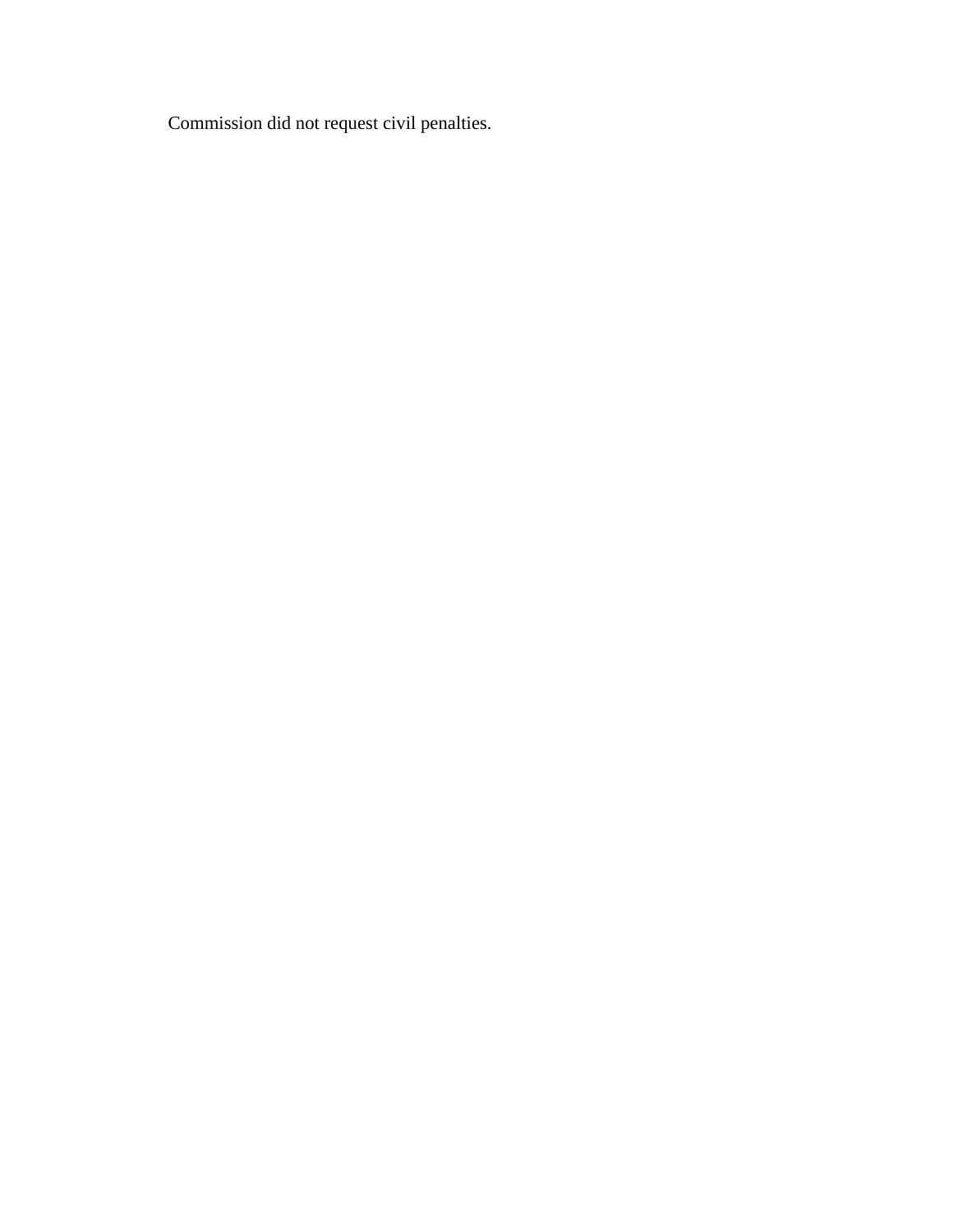THIS PAGE MISSING IN ORIGINAL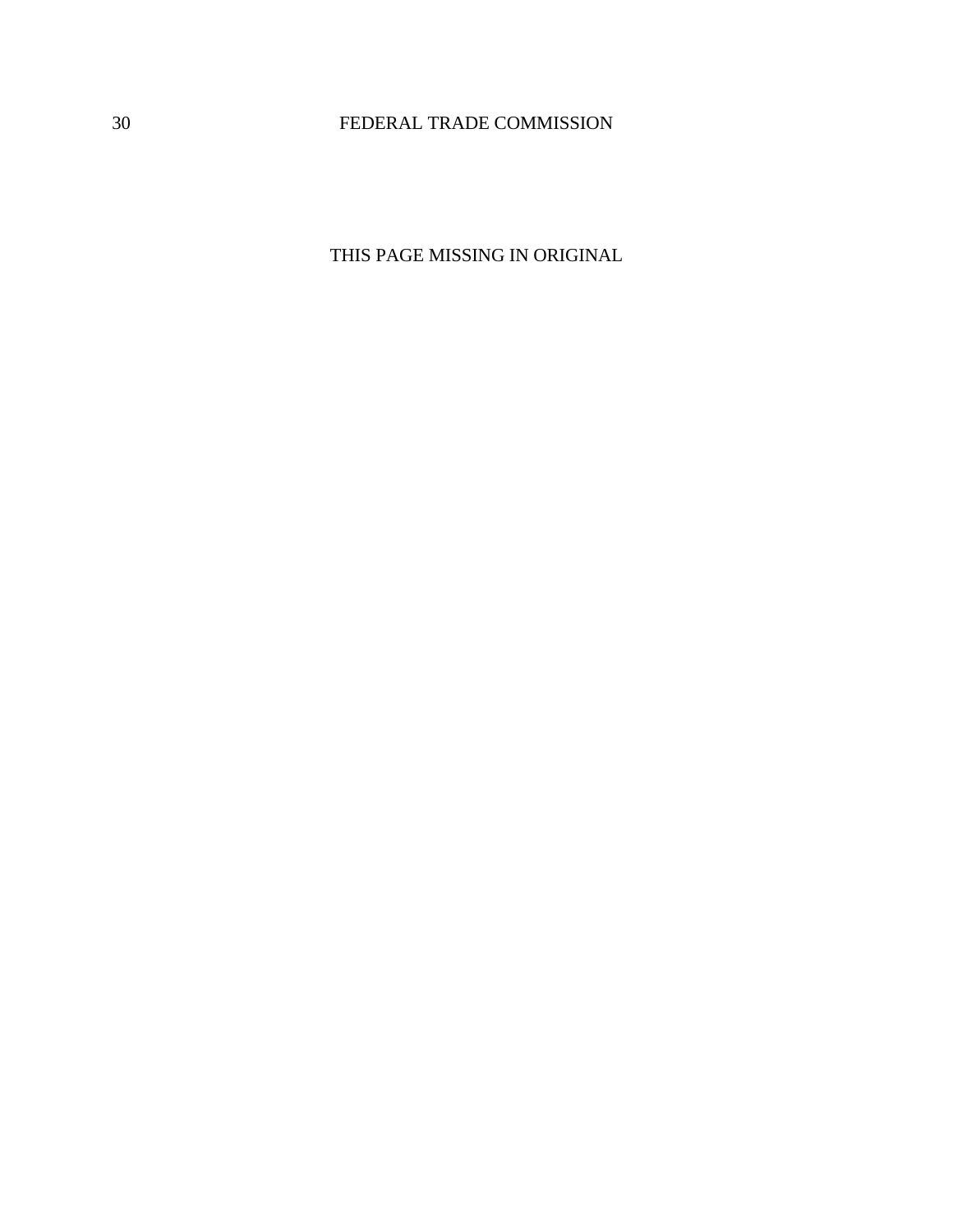#### ADMINISTRATIVE COMPLAINTS

#### COMPETITION MISSION

#### B.F. Goodrich

The Commission charged that B.F. Goodrich's \$131 million acquisition of the assets of Diamond Shamrock Plastics Corp. would substantially lessen competition and increase concentration in the production of polyvinyl chloride (PVC) and vinyl chloride monomer (VCM) materials used to make plastics. If the Commission concludes that the acquisition violated the law, Goodrich may be required to divest the Diamond Shamrock assets it acquired and to refrain from acquiring stock or assets of other PVC or VCM companies without the Commission's prior approval.

#### Hospital Corp. of America

The Commission charged that Hospital Corp. of America's 1981 acquisition of two hospital chains in the Chattanooga, Tenn., area reduced competition in the provision of health services in that area. According to the complaint, the nation's largest proprietary hospital chain's acquisition of Hospital Affiliates International Inc. and Health Care Corp. may have eliminated actual and potential competition and increased market concentration in both the acute care and psychiatric hospital markets in Chattanooga. If the Commission finds that the Hospital Corp. of America violated the law, it may order the company to divest facilities acquired in the Chattanooga area, and to refrain from acquiring other competing facilities without he Commission's prior approval.

#### CONSUMER PROTECTION MISSION

### Ward Corp.

The complaint charges Ward, a new home builder, with engaging in a pattern of warranty abuses and other misrepresentations.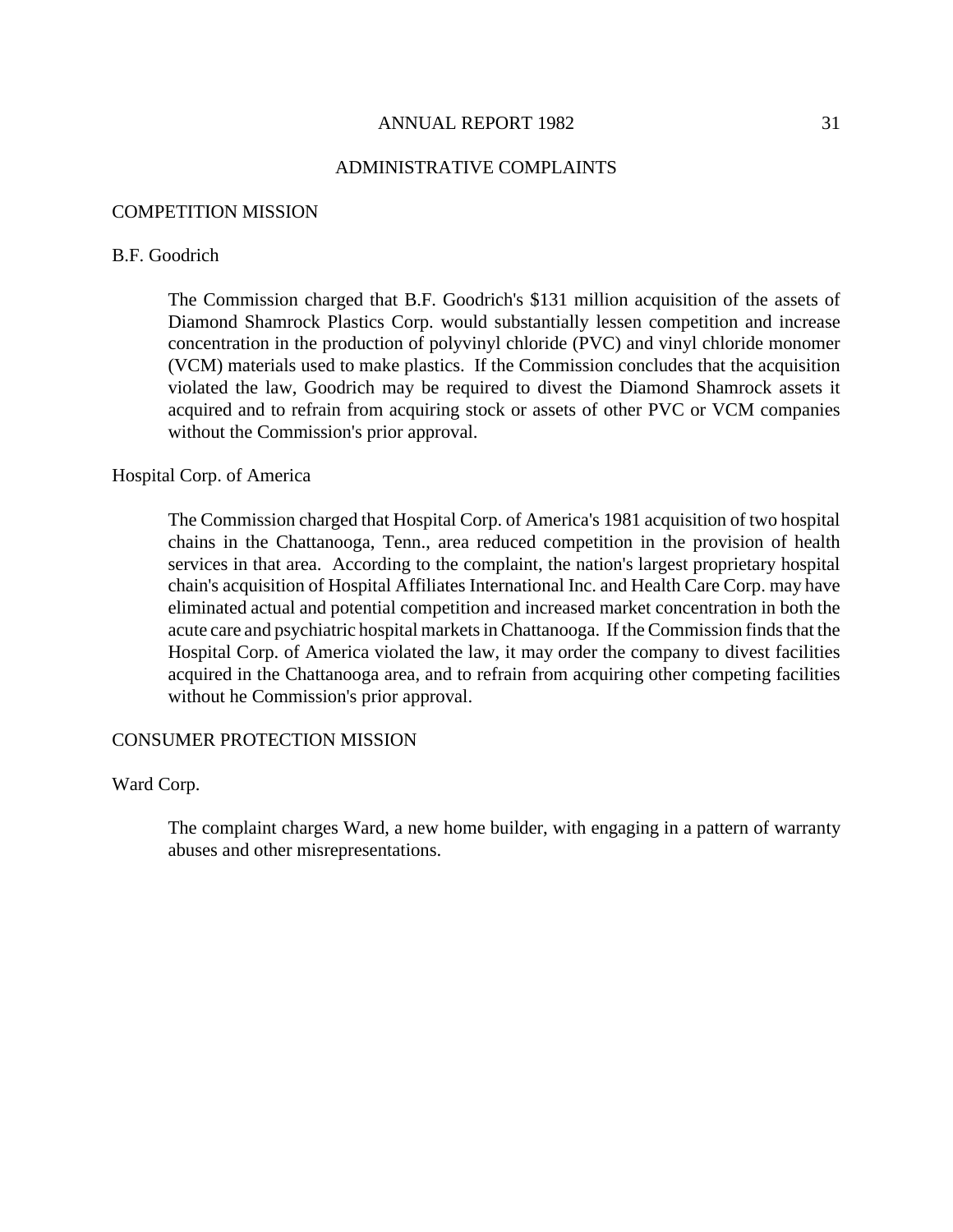THIS PAGE MISSING IN ORIGINAL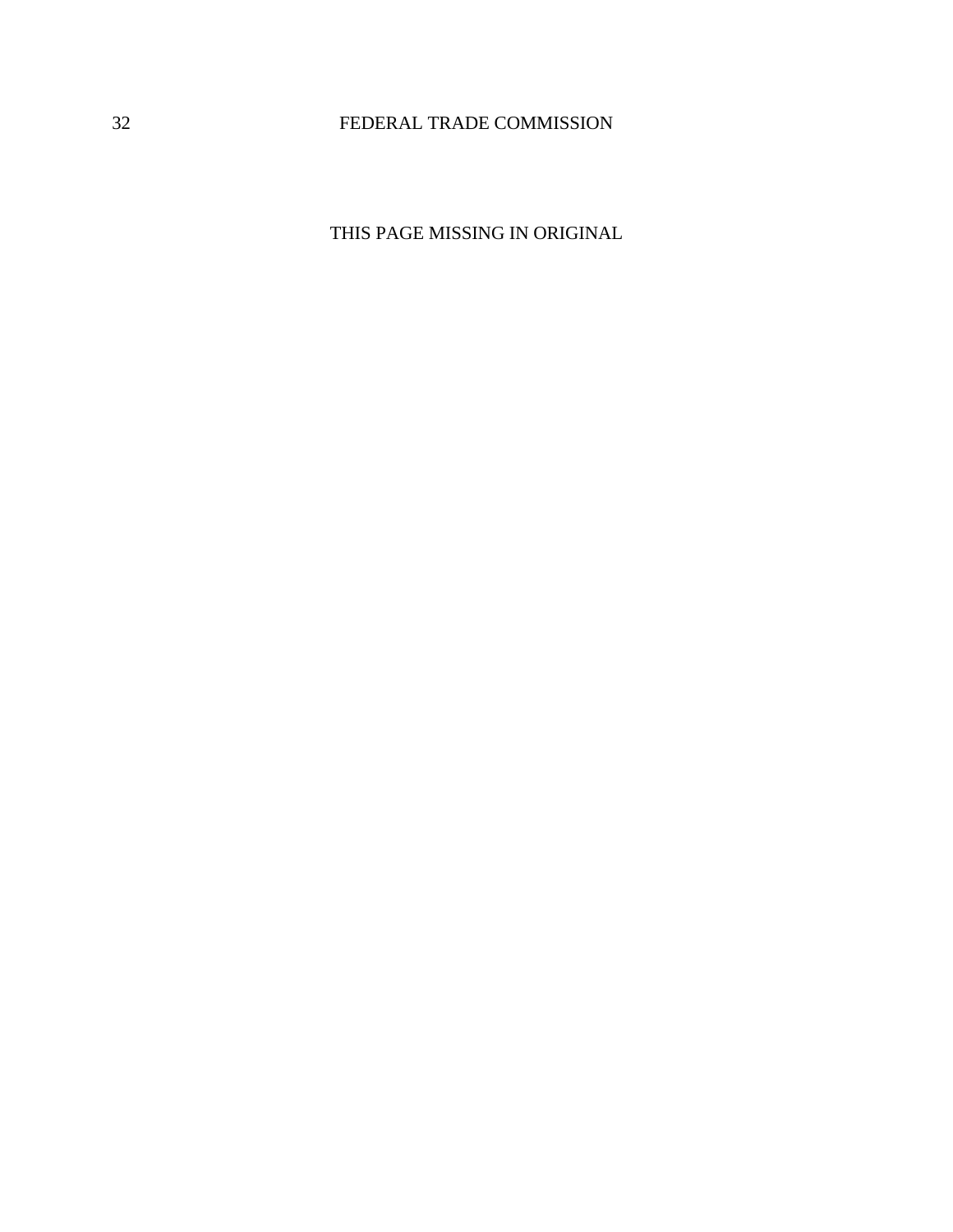# PART III (Adjudicative Stage) CONSENT AGREEMENTS ACCEPTED AND PUBLISHED FOR PUBLIC COMMENT

#### COMPETITION MISSION

### Texas Dental Association

Under the terms of this consent agreement, the Texas Dental Association (TDA) may not impede insurance companies efforts to minimize costs through the use of x-rays. Insurance companies frequently request x-rays to evaluate planned treatment in order to limit their benefits to the least expensive form of effective treatment. The complaint charged that the TDA violated antitrust laws by inducing its members not to provide patient x-rays to the insurers. The consent agreement requires the TDA to furnish a copy of the complaint, the order, and an explanation of the order to current members and new members who join during the next five years.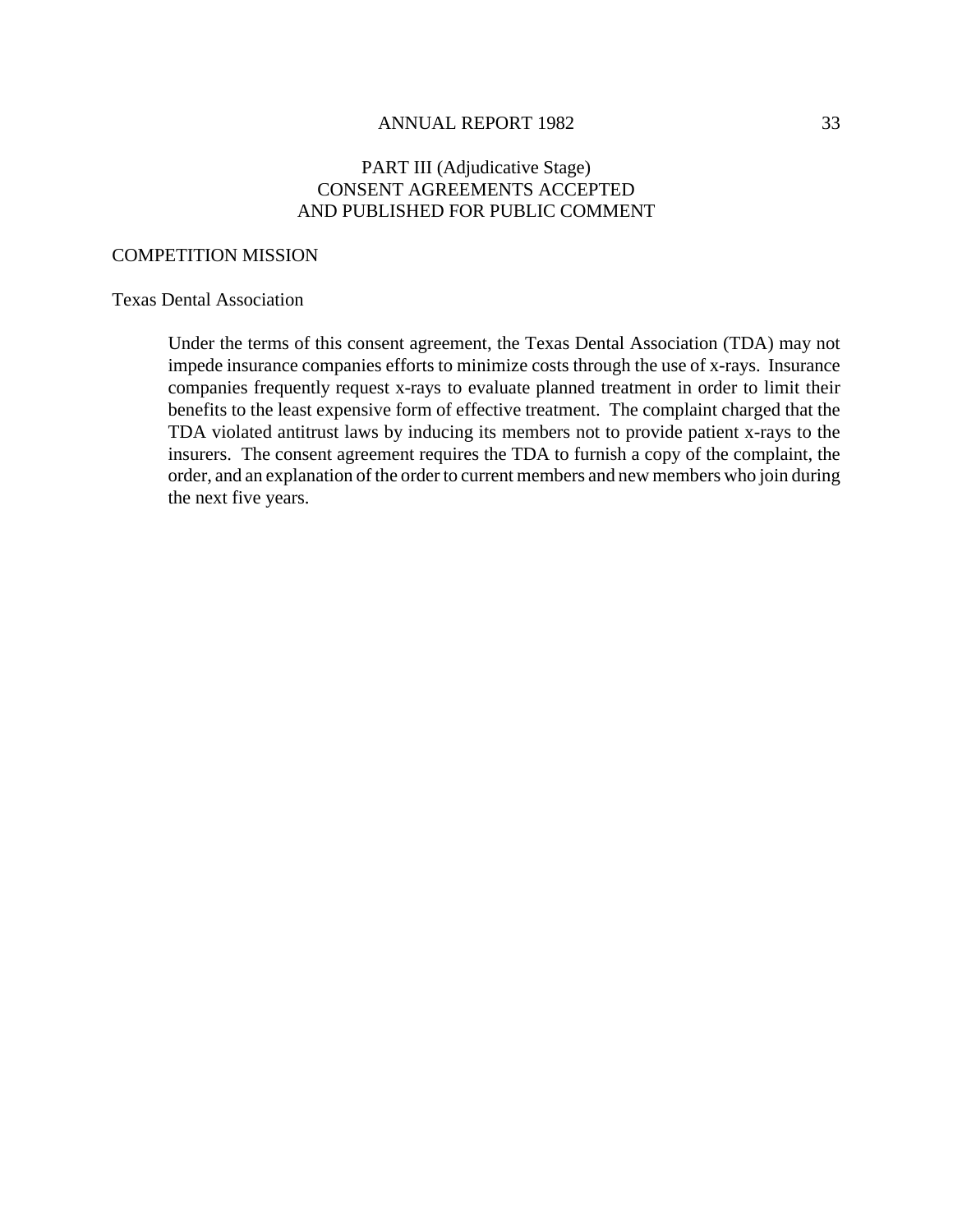THIS PAGE MISSING IN ORIGINAL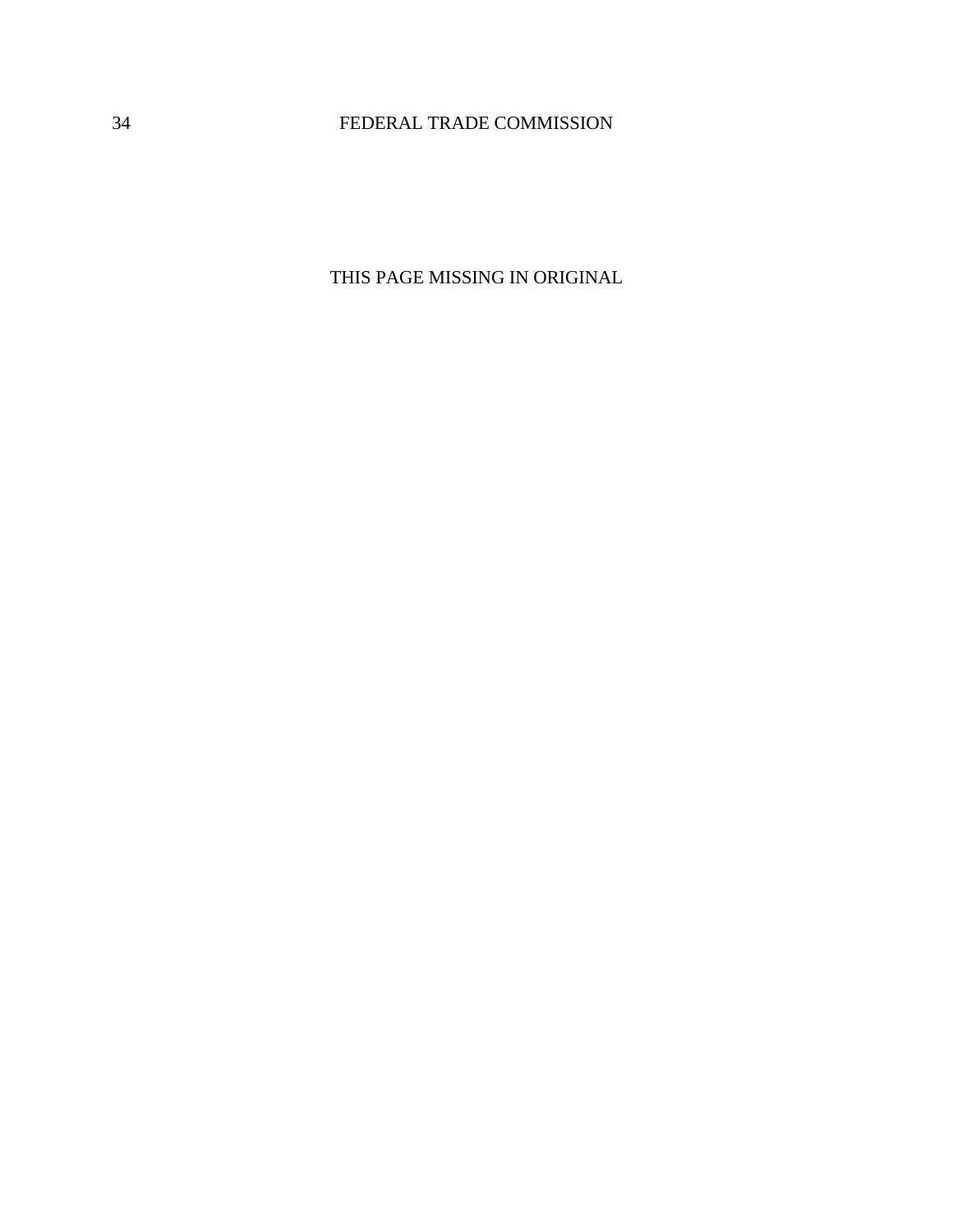# PART III (Adjudicative Stage) CONSENT AGREEMENTS ISSUED IN FINAL FORM

### COMPETITION MISSION

# Lehigh Portland Cement Co.

Lehigh Portland Cement Co. will divest its Hannibal, Mo., cement making facility in compliance with this consent agreement. The complaint alleged that Lehigh's 1980 acquisition of U.S. Steel's Universal Atlas Division would violate antitrust laws by reducing competition or tending to create a monopoly in the manufacture and sale of portland cement, an ingredient in cement and concrete products, in the midwest. The FTC approved Continental Cement Co., as the buyer of the divested plant and of several cement distribution terminals owned by Lehigh.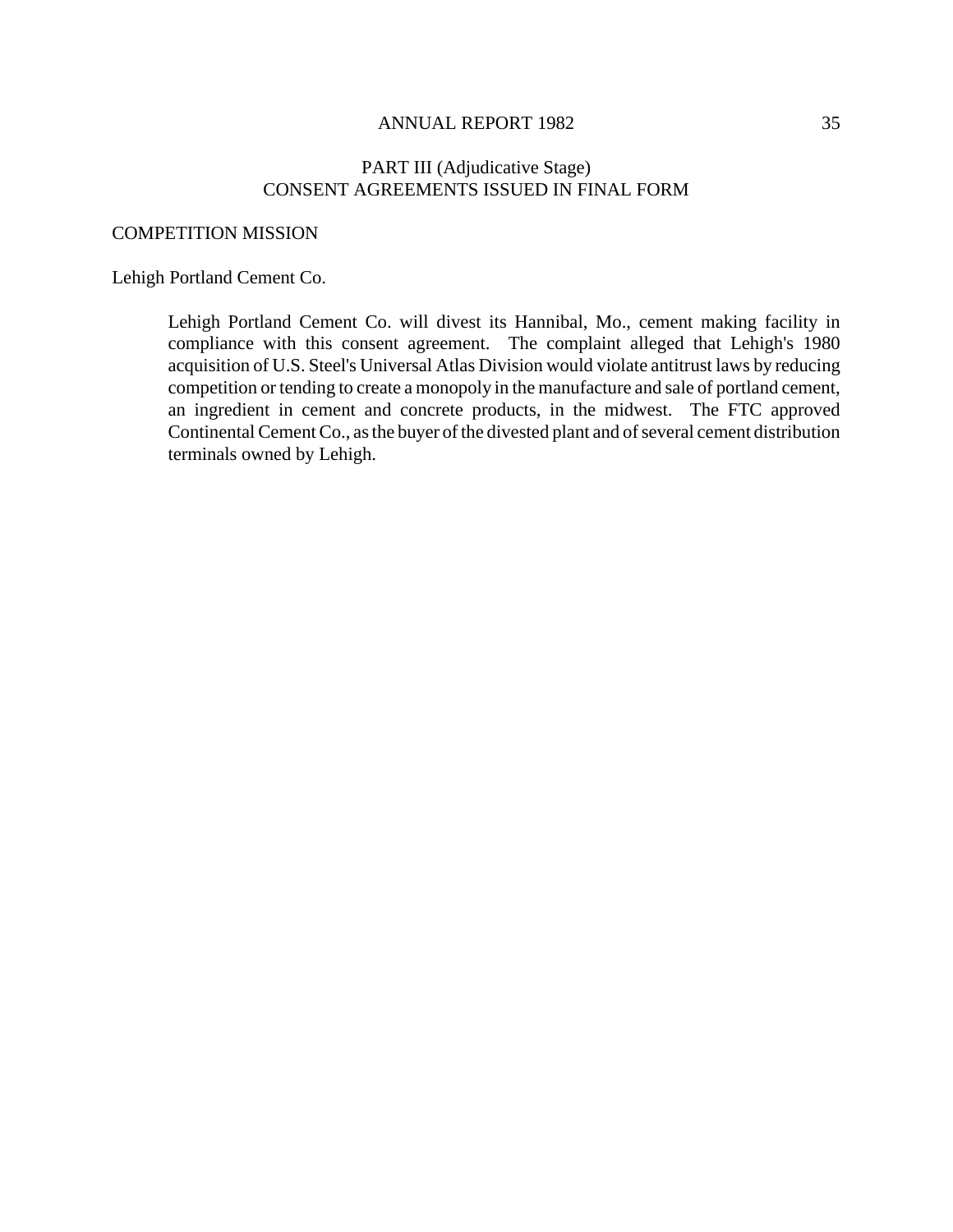THIS PAGE MISSING IN ORIGINAL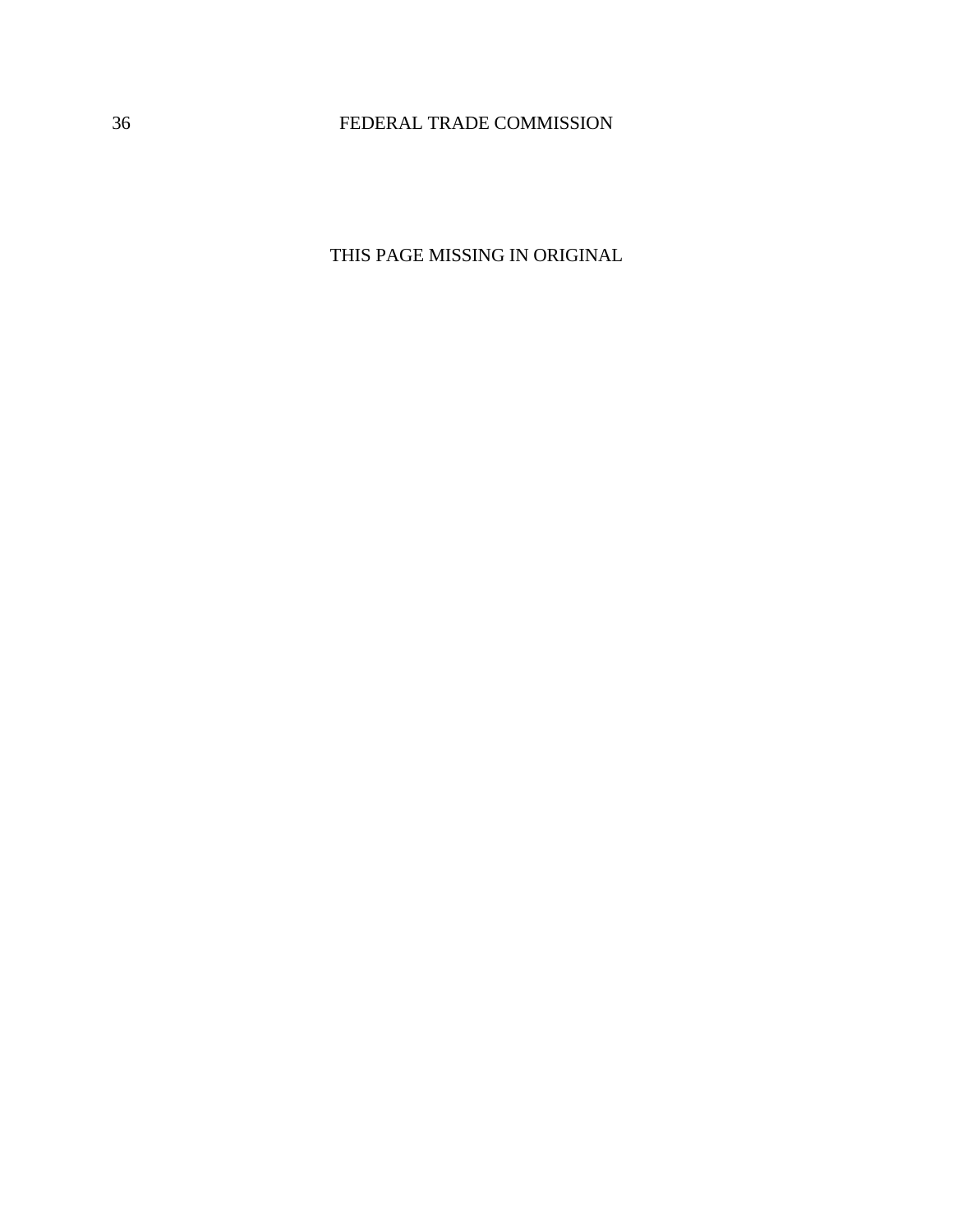#### INITIAL DECISIONS

#### COMPETITION MISSION

#### General Foods Corp.

An administrative law judge dismissed the complaint against General Foods Corp., one of the nation's two largest coffee makers. The complaint had charged that General Foods, through its Maxwell House Division, used its dominant market position to frustrate the growth of smaller coffee producers, limit entry into its markets and prevent competition in the industry. The decision covers "regular" coffee, which includes all types except instant. The judge ruled that General Food's conduct did not reveal an intent to use unfair methods of competition or to monopolize the regular coffee market industry, but instead was calculated to defend its market shares by meeting prices and promotions of Procter & Gamble's Folger brand, and thus, was not unlawful.

### Grand Union Co.

A decision by an administrative law judge ruled that the 1978 merger between Grand Union Co. and Colonial Stores violated the antitrust laws. The complaint alleged that the merger would lessen competition in the industry by eliminating Grand Union as a potential competitor in certain southeast U.S. markets. The order requires Grand Union to divest its interest in Colonial, within one year, to an acquirer approved by the Commission and to obtain prior approval of acquisitions of any other company in the food retailing industry for a period of 10 years.

#### BASF Wyandotte

An administrative law judge dismissed a complaint against BASF Wyandotte Corp., a New Jersey subsidiary of BASF AG, a West German company. The Commission's complaint charged that BASF Wyandotte's acquisition of Allegheny Ludlum International's Chemetron Pigments Division would give BASF Wyandotte a market share in excess of 10 percent in the organic pigment market. The judge found that the increase in concentration would not threaten competition in an industry that has had significant over-capacity for some years and has relatively low barriers to entry. Thus, despite the combined market share of 10 percent, other factors demonstrated that market shares did not adequately describe the economic characteristics of the industry.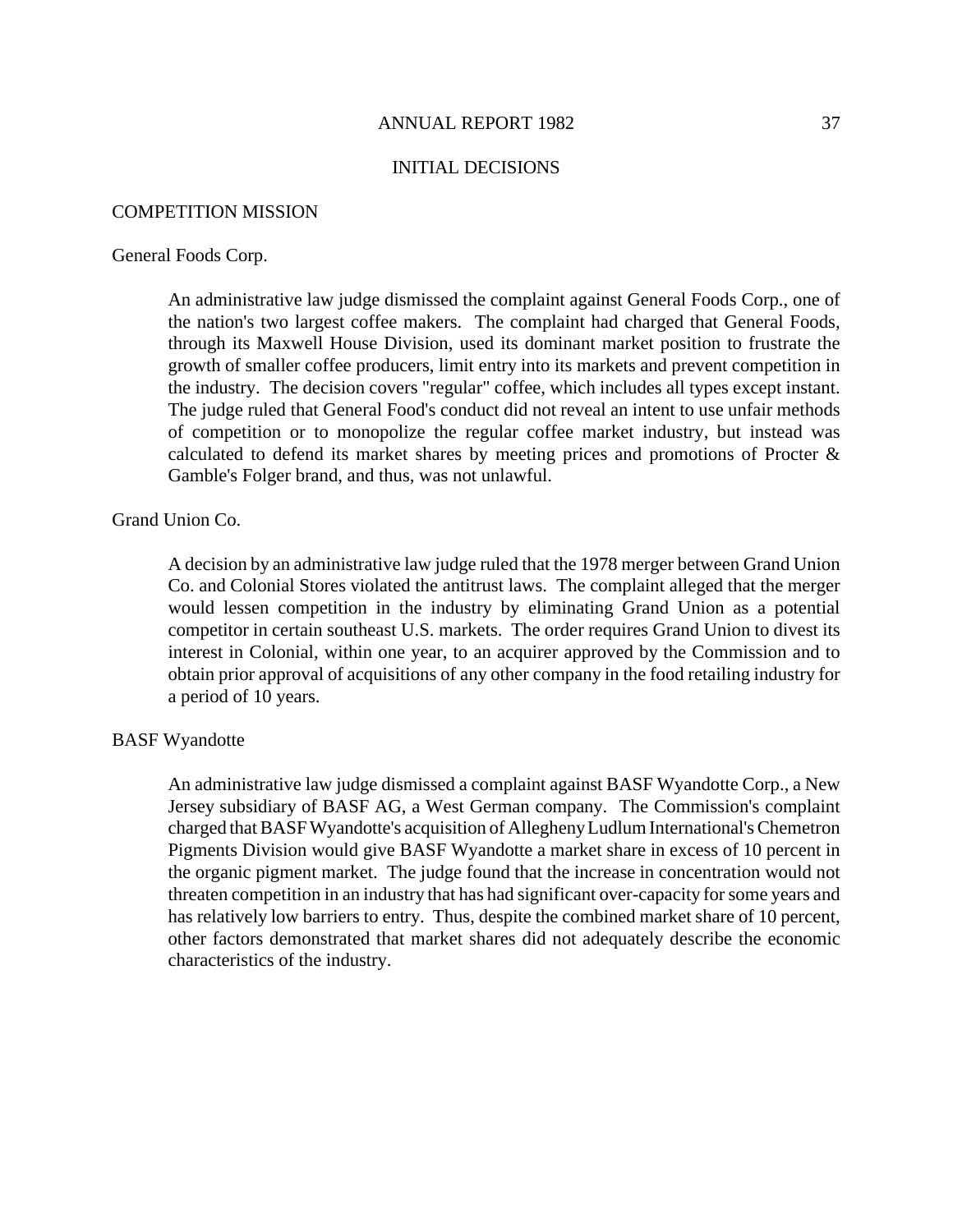Massachusetts Furniture & Piano Movers Association

In a decision rendered byan administrative law judge, the Massachusetts Furniture and Piano Movers Association was found to have violated the antitrust laws by illegally conspiring to fix rates in the moving industry in certain geographic areas. Massachusetts Furniture is an association of some 300 common carriers representing 80 percent of the carriers certified by the Massachusetts Department of Public Utilities to move household goods and office furniture. The order requires the association, within three months, to cancel and withdraw all tariffs (uniform rates for service agreed upon by competing movers and approved by state regulators) which it has filed with the Massachusetts Department of Public Utilities. Although joint tariffs are authorized by the Department of Public Utilities, the judge found that they were not required by Massachusetts law, and neither the regulation authorizing joint tariffs, nor administrative review for "reasonableness" were adequate grounds for exempting the association from the federal antitrust laws.

## CONSUMER PROTECTION MISSION

International Harvester

An administrative law judge upheld a 1980 complaint that this company failed to disclose to operators that their gasoline-powered tractors have a safety hazard of "fuel-geysering."

Southwest Sunsites Inc.

An administrative law judge dismissed a complaint which alleged that this company misrepresented and unlawfully induced purchasersto make paymentsfor land of "little or no value."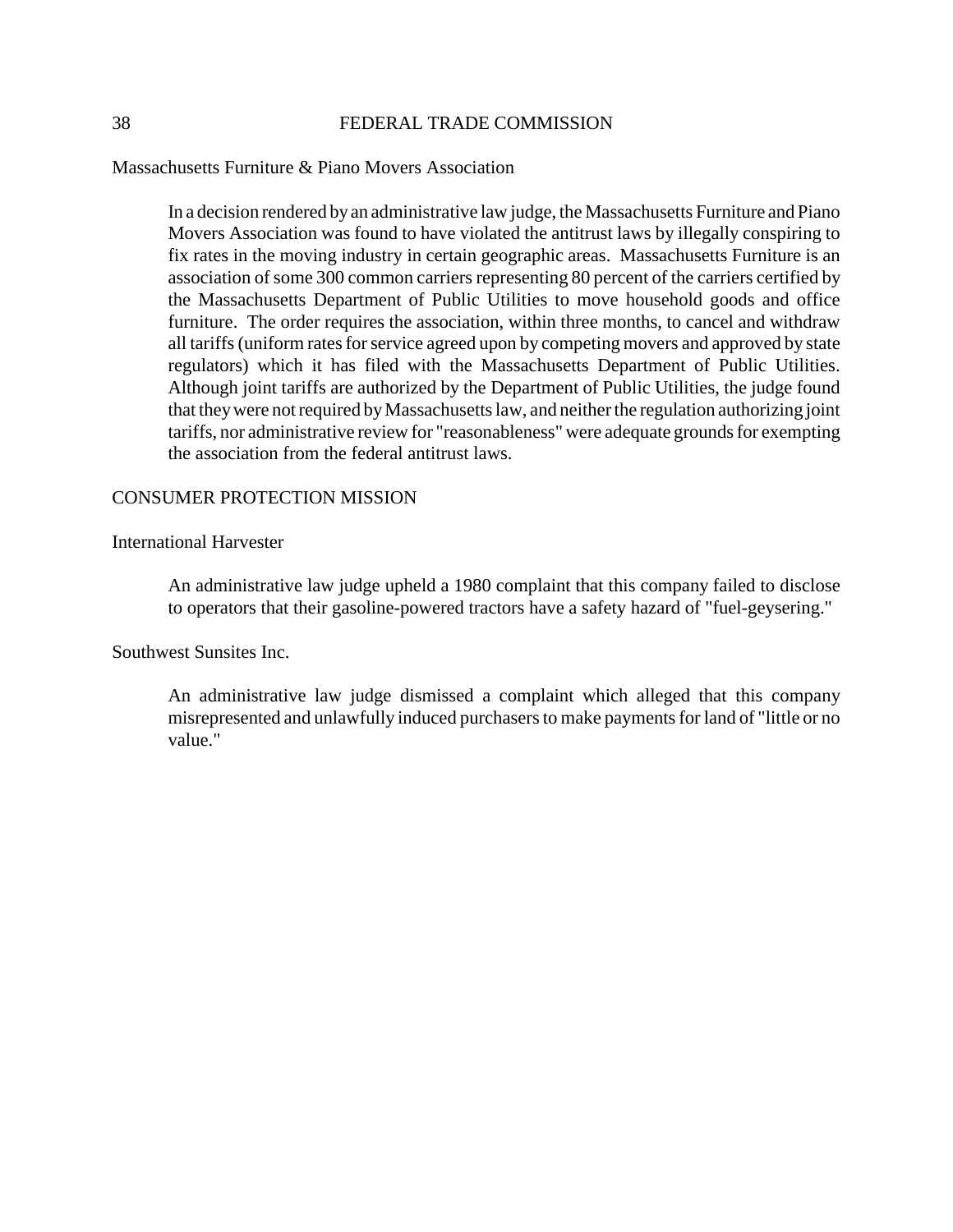#### FINAL COMMISSION ORDERS

#### COMPETITION MISSION

#### Kellogg Co.

The Commission vacated an initial decision and dismissed the 10 year old shared monopoly case against the nation's largest ready-to-eat cereal manufacturers - Kellogg, General Mills and General Foods. The complaints had alleged that, as a result of their conduct, the three cereal producers shared monopoly power in the ready-to-eat cereal industry. The complaint, which also alleged that the companies' advertising and marketing practices led to higher cereal prices, was dismissed with prejudice determining that the case may not be brought again.

#### Beltone Electronics

The Commission overruled a 1980 FTC administrative law judge's decision and dismissed a 1973 complaint against Beltone Electronics, one of the nation's largest hearing aid manufacturers. The Commission ruled that Beltone's requirements that its dealers sell only within assigned geographical territories and deal exclusively in Beltone's hearing aids did not unreasonably restrain competition. The Commission concluded that there was not a sufficient adverse effect on interbrand competition to justify challenging the restraint.

#### General Motors Corp.

The Commission dismissed a complaint which charged that General Motors' selective distribution of crash-parts created a monopoly in the collision repair industry. General Motors sells crash-parts, which are the body parts most commonly damaged in accidents, exclusively through its franchised dealers. Independent body shops purchase the parts from the General Motors dealers who resell them at a price higher than the price paid to GM. The complaint, which was issued in 1976, charged that GM's distribution system disadvantaged independent commercial body shops. The dismissal reverses an administrative law judge's 1979 ruling that found GM's "wholesale compensation plan," whereby a percentage of the cost of crash parts sold to independent body shops is rebated by GM back to its dealers, discriminated against those who compete with GM dealers in repairing crash-damaged vehicles. The Commission concluded that while the competitive injury to the independent body shops "barely" met the required legal showing of substantial injury to competition, injury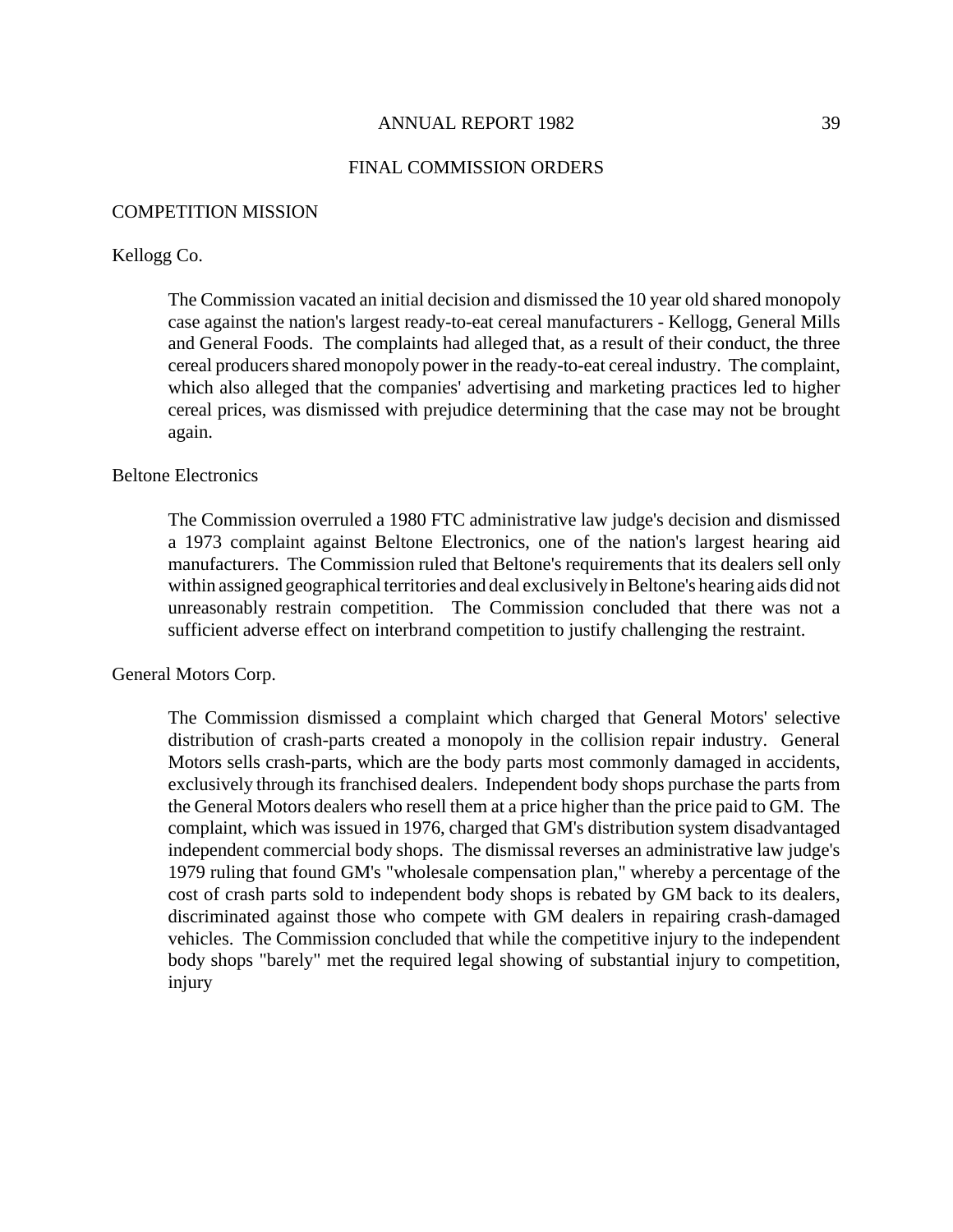was offset by a showing of substantial business justification for the distribution system.

## Times Mirror Co.

TheCommission rejected a consent agreement it had provisionally accepted to settle charges made in a 1977 complaint that Times Mirror discriminated in price among competing retailers who purchased advertising space. The Commission dismissed the charges and closed the case based on staff recommendations and public comment which suggested that if it was made a model for antitrust enforcement throughout the industry, the agreement might have imposed rigid structures and high compliance costs on newspapers in their competition with other advertising media and had little beneficial effect on smaller advertisers.

# Exxon Corp.

The Commission dismissed a 1979 complaint challenging Exxon's proposed acquisition of Reliance Electric Co. as anticompetitive. The complaint charged that the acquisition would eliminate Exxon as a potential competitor in the electronic variable speed industrial drives market. Exxon acquired Reliance, a major manufacturer of these drives, to market a new technology called alternating current synthesis which was used to make the drives. The efforts to develop this new technology were abandoned when Exxon realized that the new technology did not have prospects for commercial exploitation. The Commission subsequently accepted the Bureau of Competition's recommendation to dismiss the complaint because Exxon no longer appeared to be a significant potential entrant as alleged in the complaint.

### Russell Stover Candies Inc.

The Commission reversed a 1981 administrative law judges finding and held that Russell Stover violated the antitrust laws by coercing retailers to sell candy at "suggested" retail prices with threats to terminate dealers who failed to comply. The Commission's order prohibited Russell Stover from taking action against retailers who sell below suggested retail prices and to reinstate dealers terminated because they had discounted. In addition, the company was required to pay for a survey of actual retail prices of its candy, and to refrain from suggesting prices in the future if the survey shows more than 87 percent of the products were sold at manufacturer-designated prices.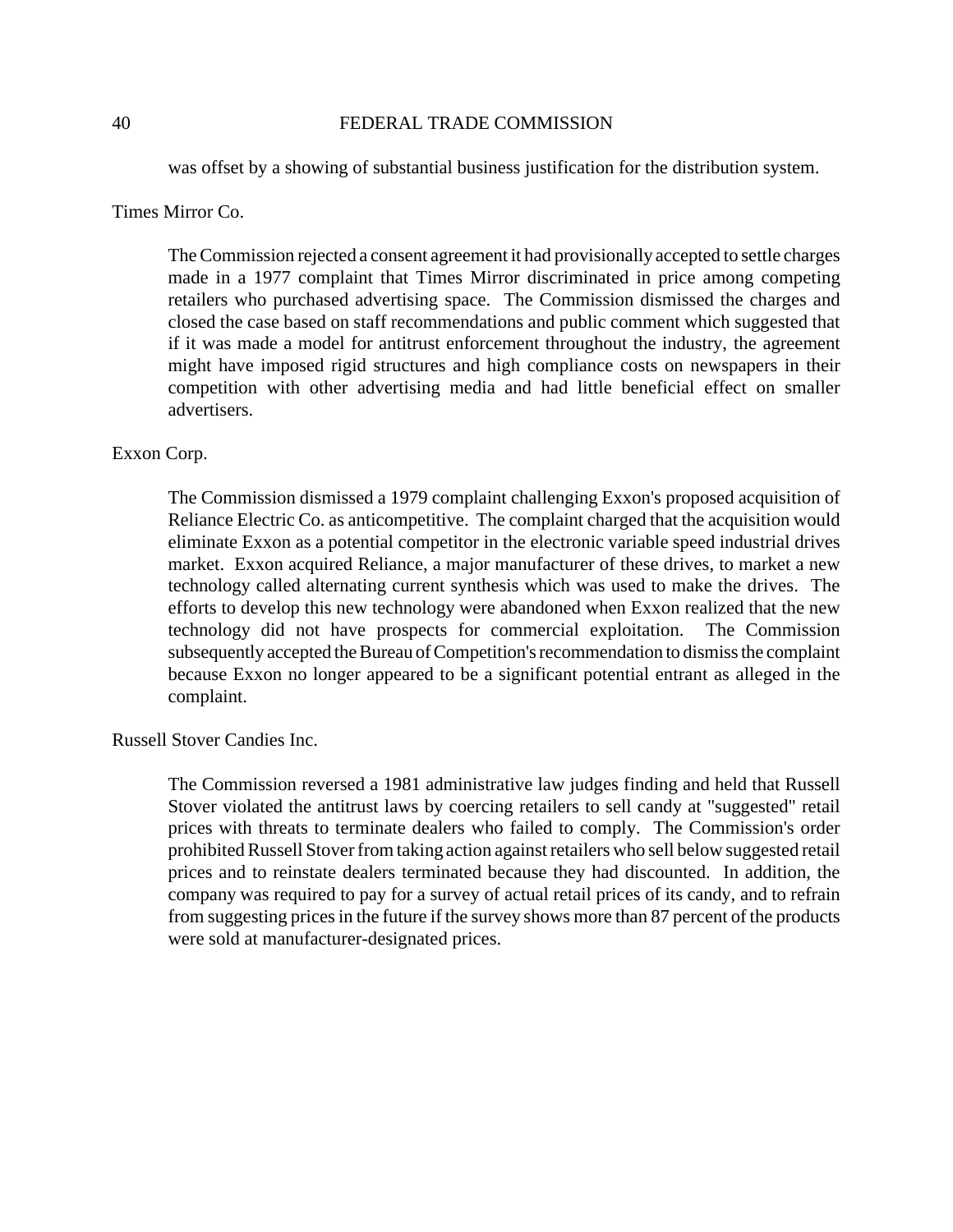## CONSUMER REDRESS ACTIONS

#### CONSUMER PROTECTION MISSION

#### West Branch Ltd

 $\overline{\phantom{a}}$ 

This company has agreed to set up a \$15,000 account to provide refunds to consumers for undelivered merchandise to settle charges that it violated the Mail Order Rule.

General Development Corp. \*

This company has agreed to give buyers the option of selling their lots back, changing the location of their lots, using their lots as an exchange, or listing their lots for resale with a subsidiary of the company at no charge.

\* General Development Corp. is in the process of purchasing the development from AMREP Corp. which allegedly misrepresented the investment value of the land. This special agreement with the Commission is not the result of an investigation of the company and is subject to finalization of the purchase agreement between GDC and AMREP.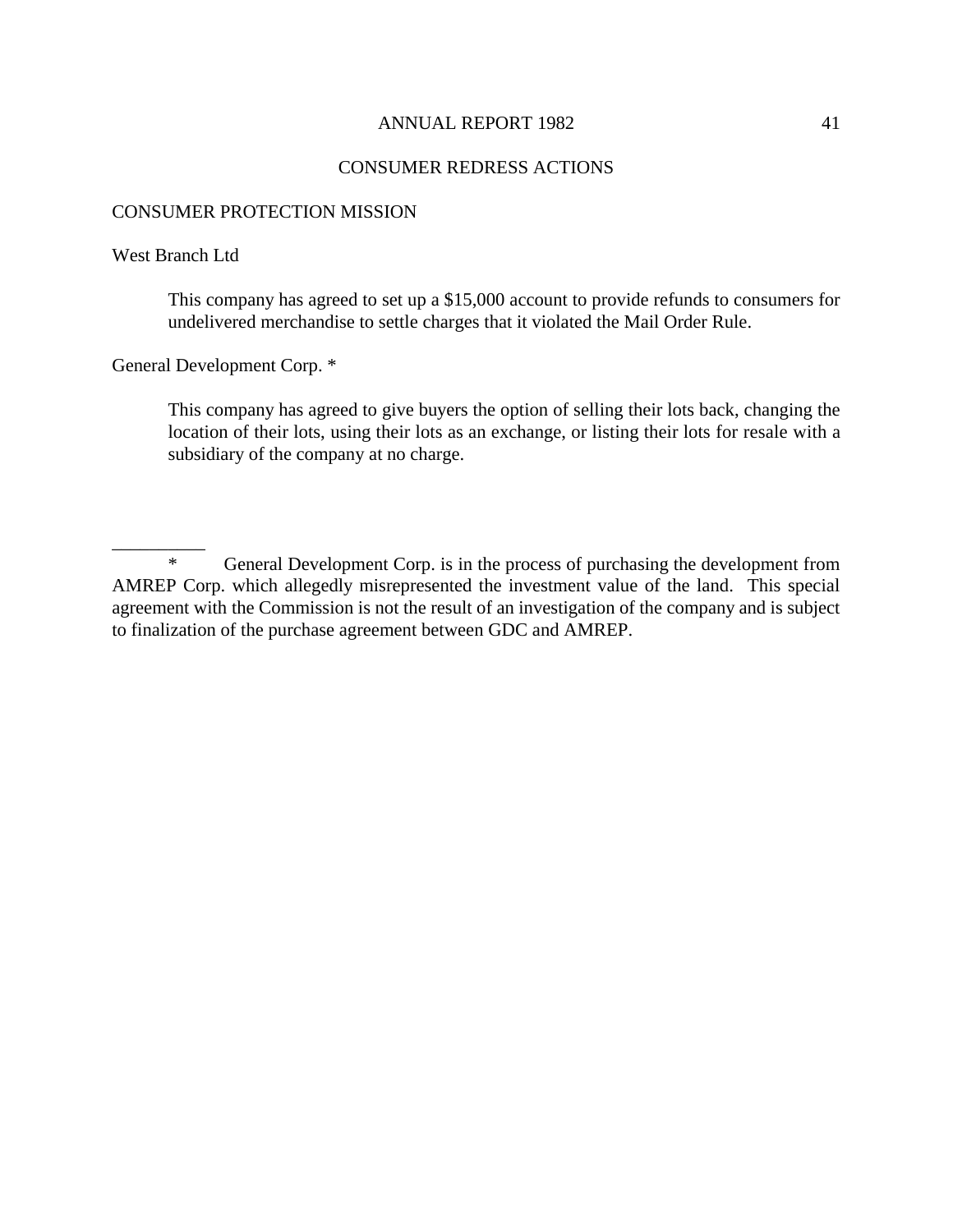THIS PAGE MISSING IN ORIGINAL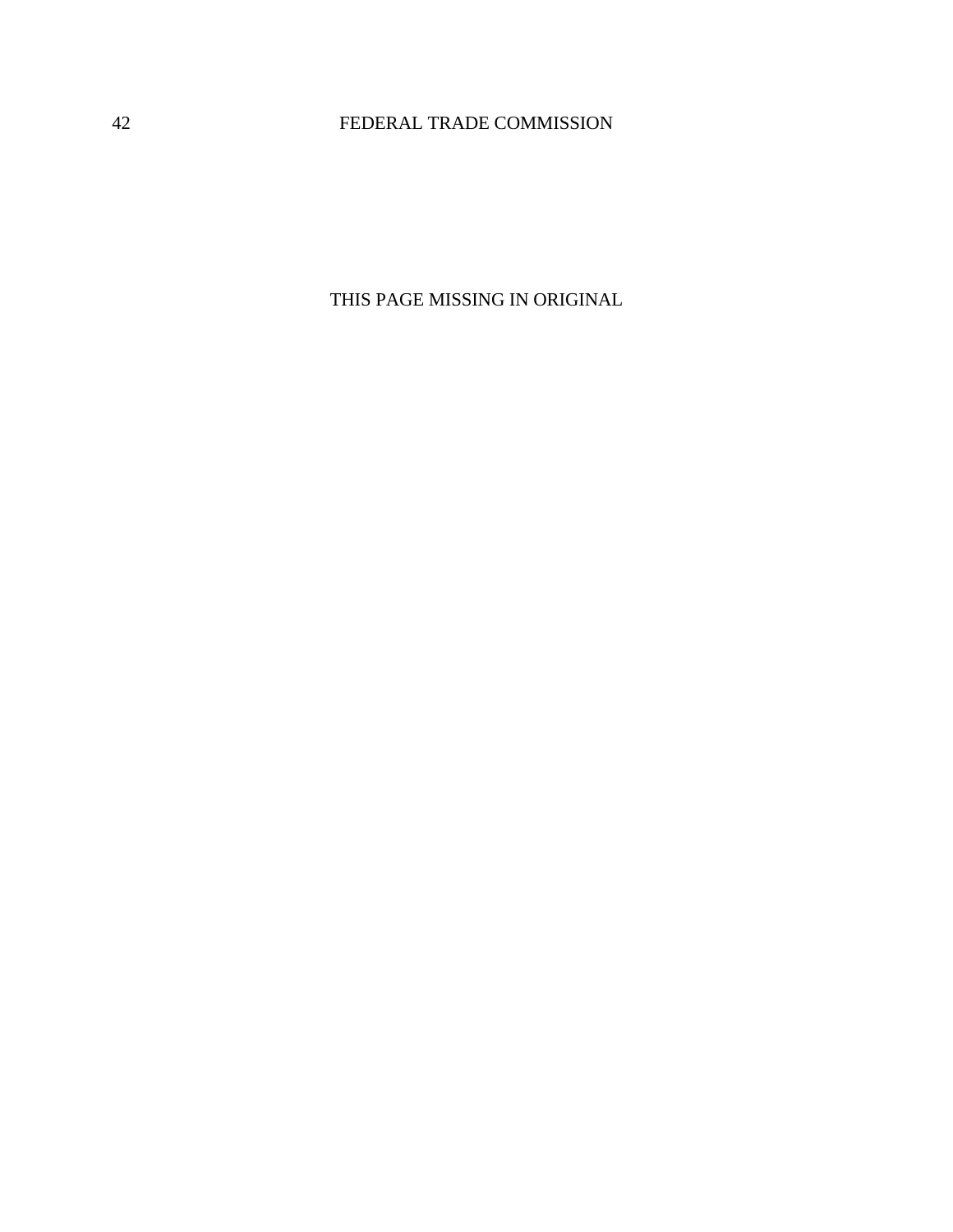#### ORDER MODIFICATIONS

#### COMPETITION MISSION

#### ABC Vending Corp.

The 1964 Commission order, among other things, prohibited respondent from (1) entering theater concessioning contracts with a length of more than five years and (2) inducing or receiving illegal price allowances. Ogden Food Service Corporation, a successor to the original respondent, in 1981, petitioned the Commission to either set aside both order provisions, or in the alternative, to eliminate the restriction on the length of its contracts. Ogden said that market conditions had changed dramatically since the order was issued and that it no longer possesses the dominant market position that allegedly enabled it to impose anticompetitive contracts on motion picture exhibitors. Ogden also stated that because of changed conditions concession contracts that were less than five years old were often unprofitable, and the restraints imposed on it by the Commission's order thus threatened its existence as a viable competitor. The Commission agreed, and it deleted the order provision that involved contractual restraints. The Commission denied the petition with respect to the inducing of illegal price discriminations stating that the order only required respondent to comply with existing law.

Ash Grove Cement Co.

The order, among other things, required Ash Grove, which is a cement company to divest a ready mix concrete company it had acquired. Ash Grove completed the divestiture, but because it was forced to institute foreclosure proceedings against the acquirer, it reacquired the divested assets. The order provided that in such a case, Ash Grove was to redivest the assets. Ash Grove petitioned the Commission to delete these requirements from the order. Ash Grove argued that changed economic conditions, specifically a depressed market, and the acquired company's consequent poor financial condition, made it impossible for it to divest the company. It requested that the Commission permit Ash Grove to retain the company and attempt to restore it as an effective competitor. In granting Ash Grove's request, the Commission determined that it would be in the public interest to allow Ash Grove to retain the company and continue its operations.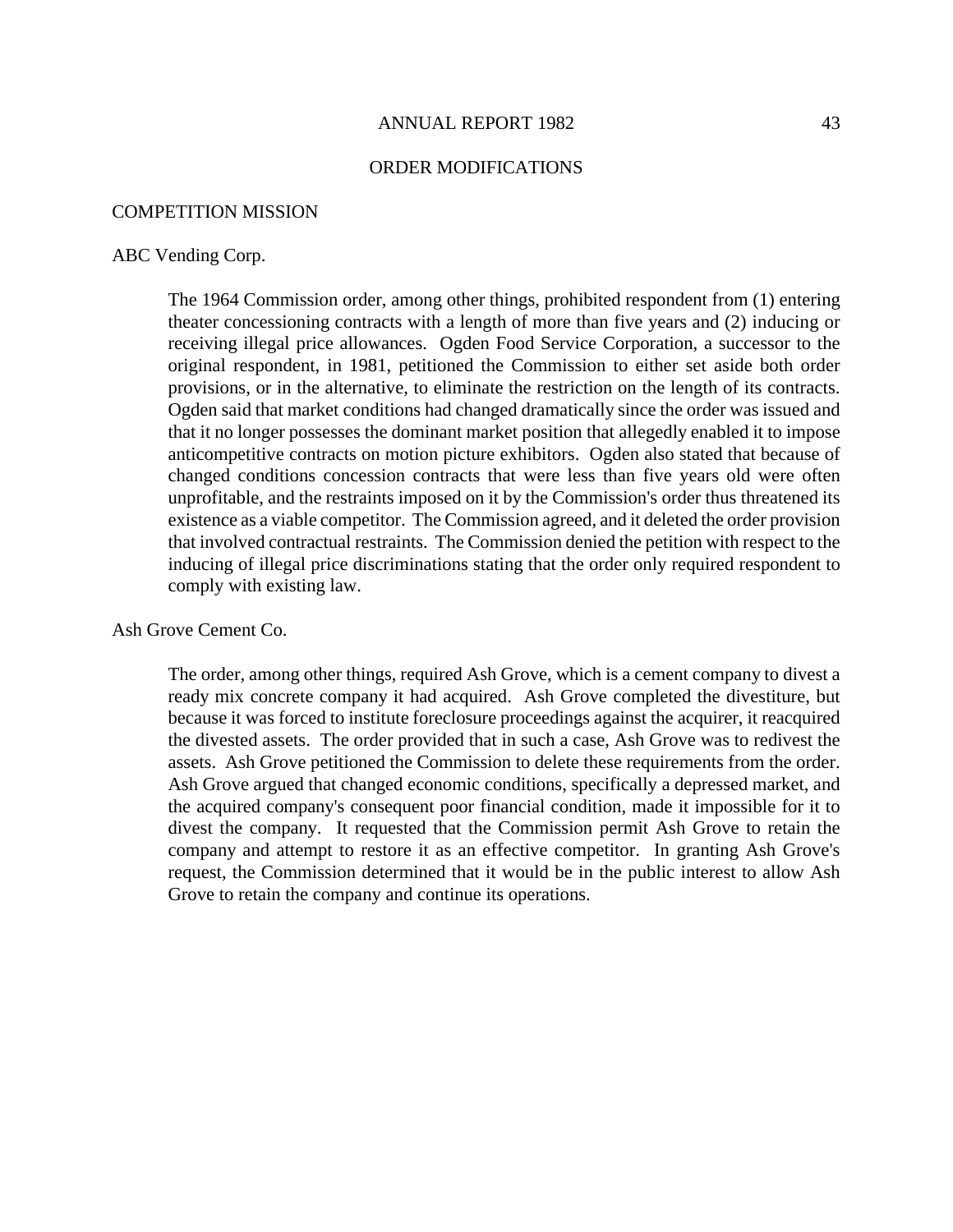### Bayer AG

The order originally required Miles Laboratories, Inc., to divest the assets it used in manufacturing and selling allergenic extracts. Miles twice petitioned the Commission to modify the order to relieve it of the divestiture obligation. Miles argued that a proposed change in regulations of the Food and Drug Administration (FDA) made it impossible for Miles to obtain an acquirer for its allergenic extracts line because the proposal apparently would ban Miles' most important allergenic extract products. Because FDA had not made a final decision on the proposal and because Miles was then negotiating with a potential acquirer, the Commission first only modified the order to grant Miles a one-year extension of time within which to complete the divestiture. In granting Miles' second petition, the Commission determined that as a result of the FDA proposal, Miles was unable to divest its allergenic extracts business as a complete viable competitor.

#### Godfrey Co.

The consent order in this case originally required Godfrey to divest seven retail grocery stores. Godfrey divested four of the seven stores, but in three separate petitions, requested relief from the three remaining divestiture requirements, citing its inability to find acquirers. The Commission granted Godfrey's petition and modified the order to relieve Godfrey of the three remaining divestiture requirements.

### Hammermill Paper Co.

The consent order with Hammermill prohibits resale price maintenance and also, prohibits Hammermill from imposing customer restrictions on its dealers. Hammermill petitioned the Commission to delete the order prohibition relating to customer restrictions. Hammermill claimed that it had been unable to penetrate the market of small end users of copier paper and that in order to penetrate this market, it needed flexibility in choosing the distribution network it will implement - which includes the choice whether to impose customer restrictions on its dealers. Hammermill asserted that modification of the order would be procompetitive because its entry into themarket would increase interbrand competition. The Commission reopened and modified the order, but rather than delete the provision in question, the Commission modified the provision to allow Hammermill to impose customer restrictions on its dealers as long as doing so would not unreasonably restrain competition.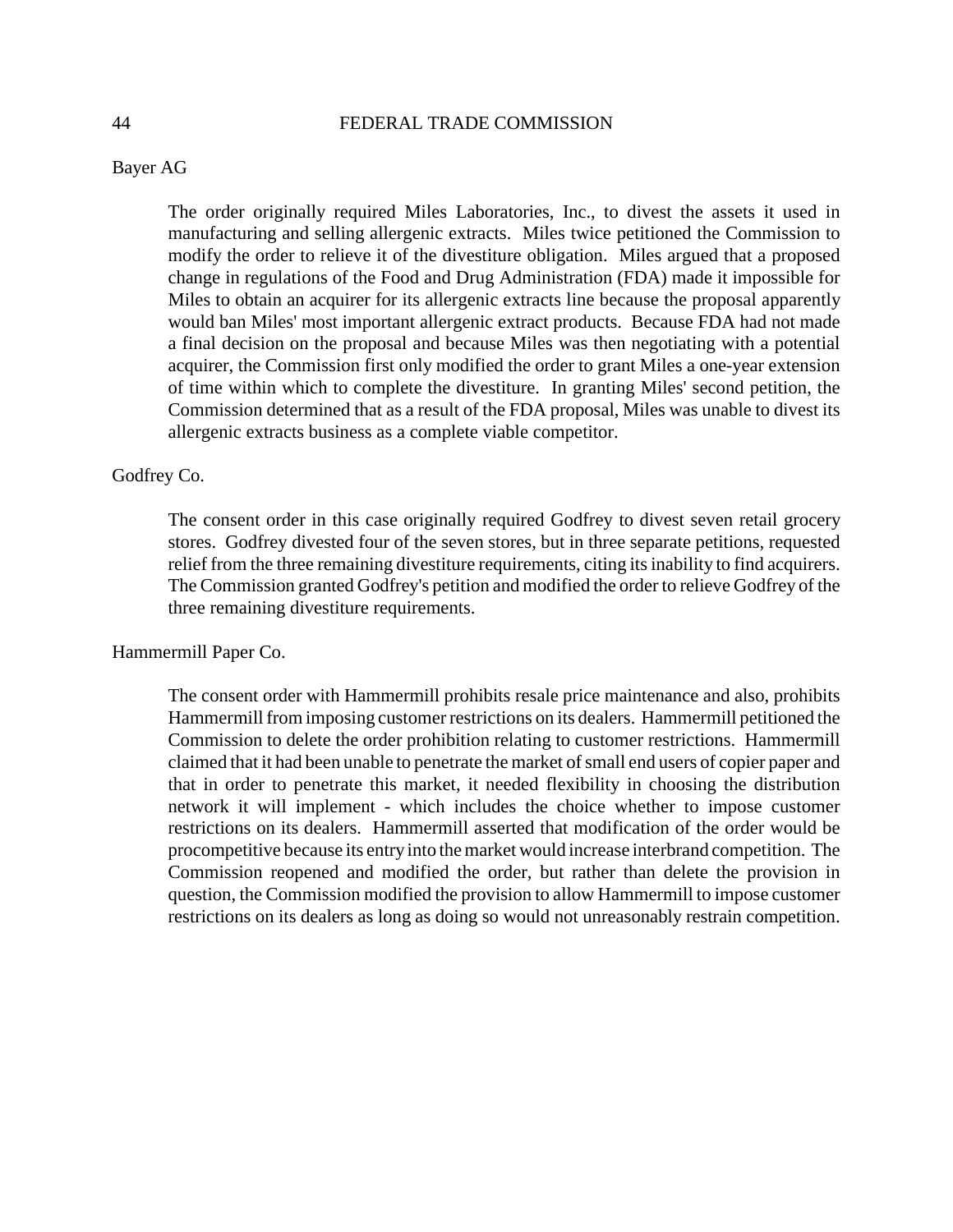#### Hercules Incorporated

The order required a rope manufacturer, Columbian Rope Company, to obtain Commission approval before acquiring any other rope manufacturer. Columbian petitioned the Commission to relieve it of this obligation, citing changed market conditions. Columbian argued that as a result of the changed conditions, the prior approval provision was unnecessary and reduced both its flexibility in making procompetitive acquisitions and the likelihood that it would be acquired in a transaction that promoted competition. In deciding to grant Columbian's petition, the Commission determined that modification of this 11 year old order was in the public interest.

International Brotherhood of Teamsters, Chauffeurs, Warehousemen and Helpers of America, Local Union 959

This consent order basically prohibits respondent from entering into agreements that prevent an employer from subcontracting work to firms that do not operate under the same terms and conditions as govern the relationship between the Teamsters and the employer. A proviso in the order, however, permitted the respondent to enter into such agreements if authorized to do so by Section 8(e) of the National Labor Relations Act (NLRA) aslong as one member of the union was working at the relevant construction site. At the time the order was entered, it was widely believed that such subcontracting clauses were unlawful if they pertained to a construction site at which no union member is employed. Two Circuit Courts of Appeals subsequently held that Section  $8(e)$  of the NLRA permits the agreements in question whether or not union and non-union workers are employed together at the relevant construction site. Respondent then petitioned the Commission for modification of the order, citing changed conditions of law. The Commission modified the order to delete the section that allowed respondent to enter into the agreements only if one of the respondent's members is working at the relevant construction site and conformed the order to the NLRA.

### Lenox, Inc.

The Lexox order generally prohibits resale price maintenance and also includes a provision prohibiting Lenox from preventing transshipping by its dealers. Lenox petitioned the Commission to modify the order to delete this provision prohibiting Lenox from imposing non-price related customer restrictions. Lenox said that the order's transshipping provision no longer was necessary to ensure intrabrand price competition because of the order's other prohibitions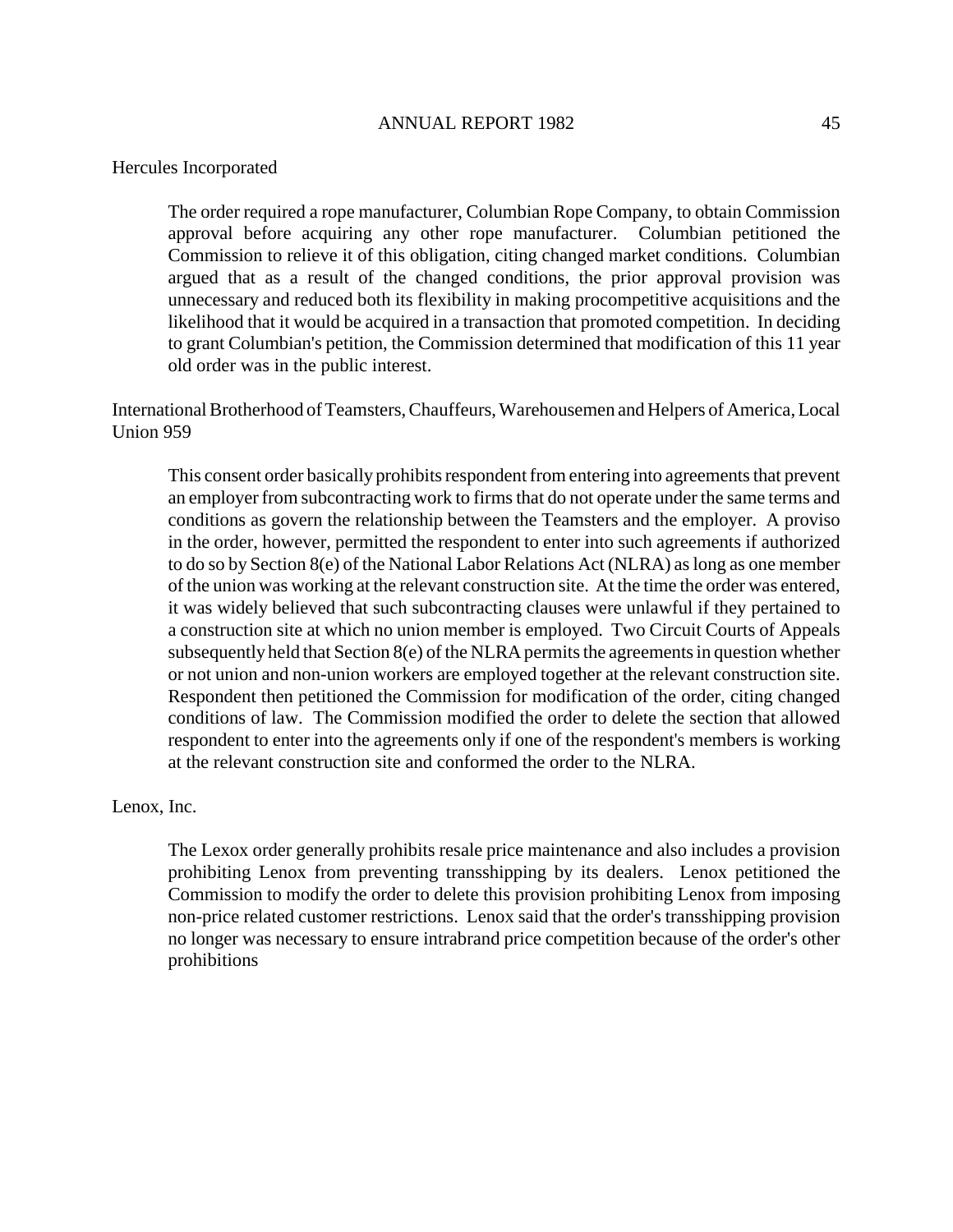against resale price maintenance and the existence of widespread discounting. However, Lenox claimed that the prohibition of non-price customer restrictions significantly impeded intrabrand competition by interfering with effective distribution of Lenox products; the inability to prevent transshipping resulted in free-rider problems for Lenox dealers and impaired the efforts by Lenox to foster the proper "prestige image" of its products; and that Lenox was at a competitive disadvantage because its competitors are free to prevent transshipping under the current law. The Commission modified the order to delete the transshipping provision, but also added a provision making clear that Lenox cannot discipline dealers who had transshipped Lenox products either before the order was modified or before receiving notice that Lenox may restrict transshipping by its dealers.

#### National Dairy Products Corp.

The National Dairy order prohibits respondent from charging different prices to customers at the same level of distribution. Kraftco, the successor to National Dairy, petitioned the Commission to either vacate the order or modify it to prohibit Kraftco from charging different prices to customers at the same level of distribution only when such price differences would result in injury to competition. Kraftco stated that the order required it to establish a uniform price, nationwide, for its fruit spreads, and prevented Kraftco from experimenting with different marketing techniques. As a result, competition was adversely affected because Kraftco, rather than being able to compete aggressively and initiate price competition, could only react defensively to promotional price reductions by its competitors. The Commission modified the order to provide that Kraftco could charge different prices to customers at the same level of distribution, as long as the practice did not result in injury to competition.

## RSR Corp.

The Commission's order, which was affirmed on appeal, required RSR to divest three secondary lead plants and other assets the Commission found to have been acquired in violation of Section 7 of the Clayton Act. After one year, RSR petitioned the Commission to relieve it of the divestiture requirements, citing RSR's inability to find an acquirer for the plants. RSR subsequently agreed to a modification of the order that required RSR to divest two secondary lead plants it owned before the acquisition, as a substitute for divestiture of the acquired firm's assets. RSR also agreed to license certain technology to the acquirers. The Commission then modified the order in accordance with that agreement.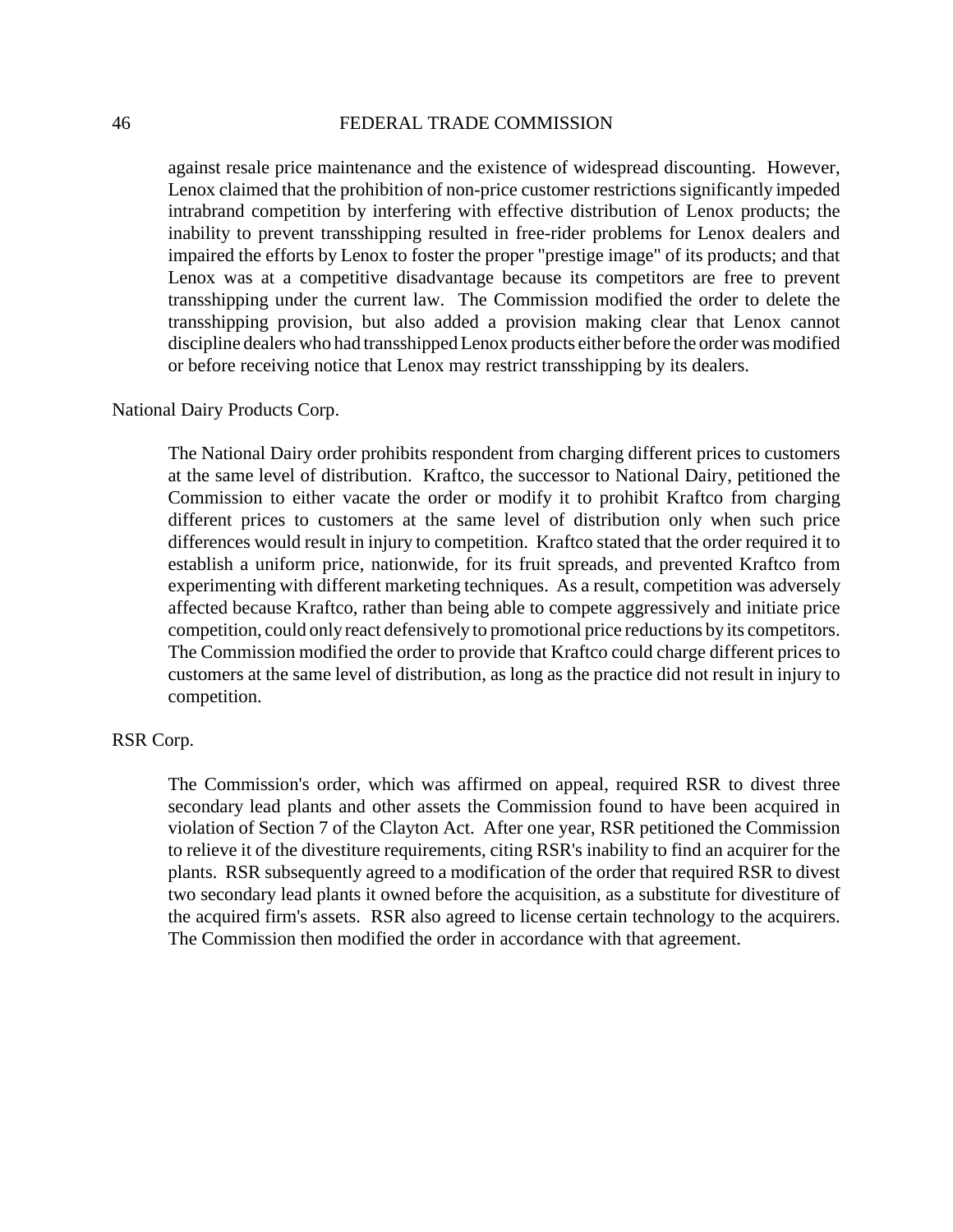### Xerox Corp.

The complaint in this case charged Xerox with monopolizing the office copier market by engaging in unlawful patent and marketing practices. The Commission order, in this case, required Xerox, among other things, to grant at prescribed royalty rates, non-exclusive patent licenses for office copiers and related products. In order for potential licensees to become aware of this opportunity, the order required Xerox to publish a notice in the Official Gazette of the United States Patent and Trademark Office. Xerox had to include in this notice a list of all U.S. and foreign patents that Xerox is required by the order to license. Xerox petitioned the Commission to modify the order to relieve it of the obligation to reprint the list annually; Xerox requested that instead, the Commission only require it to announce the availability of the patents and list only those patents issued since the preceding notice. Xerox noted that repeat publications of the entire list (5,776 patents most recently) is costly and because repeat publications is unnecessary, the cost cannot be justified. Additionally, the list included expired patents, and the copier industry was already aware of the Xerox order. The Commission granted Xerox's request that it annually publish only those patents not included in a previously published list, together with a reference to previously published list. The Commission also deleted a requirement that Xerox include in the notice a reference to a nowexpired provision of the order.

### CONSUMER PROTECTION MISSION

Cooga Mooga, Inc.

A petition by Charles E. Boone and Cooga Mooga, Inc., to modify a 1978 FTC order was granted in part and denied in part. Under the modified order, Boone will no longer be required to disclose any financial interest he may have in the products he endorses. The request to suspend the requirement that Boone participate in a consumer refund program was denied.

### Miriam Maschek, Inc.

A petition by Francis Maschek to reopen and modify a 1975 FTC order was denied. The petition claimed that the facial surgery covered by the order is now performed regularly by physicians and thus should be considered safe and effective. The Commission determined there was insufficient evidence to support any change in fact.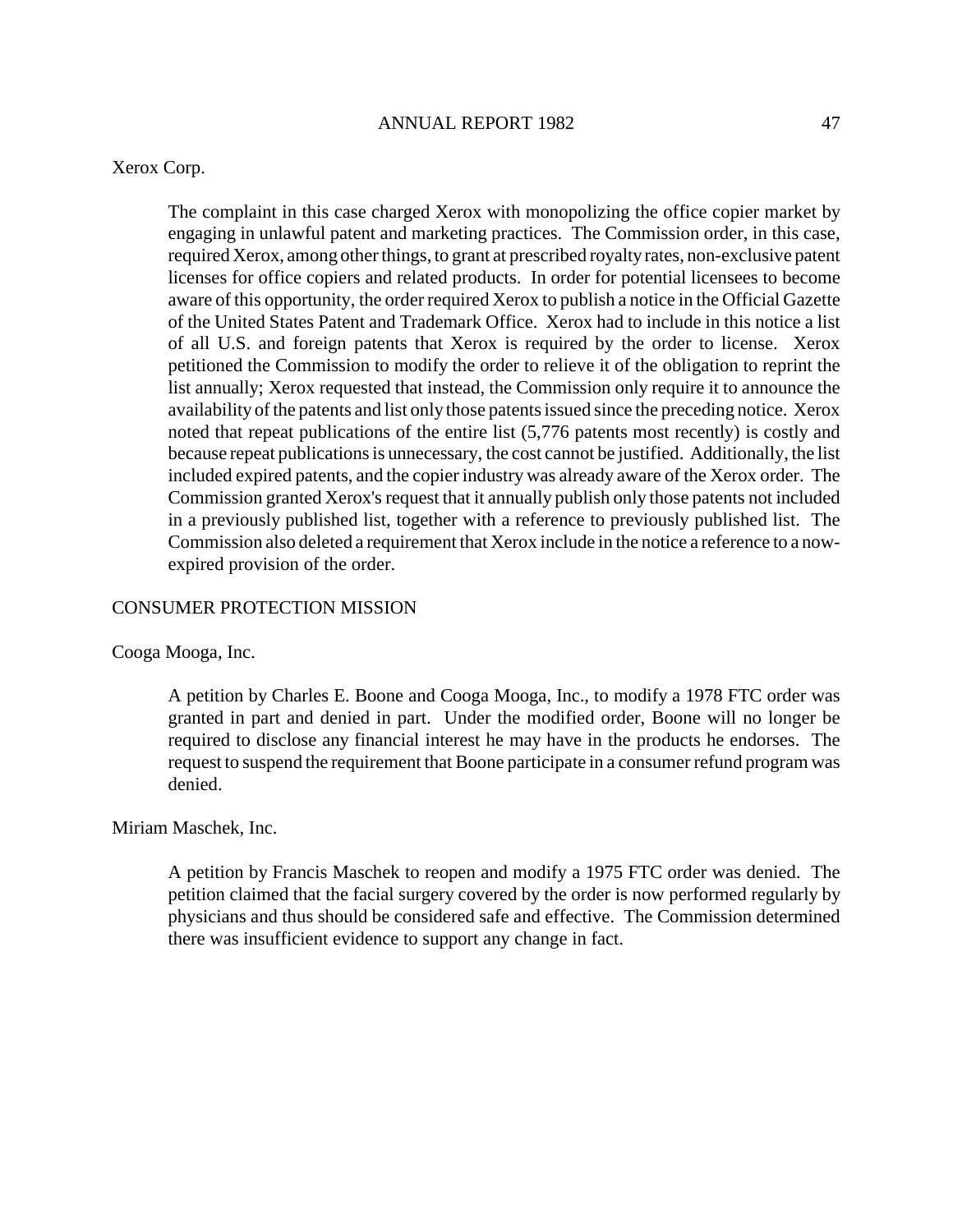Credit Card Service Corp., et al.

A petition by the firm to modify a 1973 FTC order was granted in part and denied in part. The Commission approved a wording change for a notice required in ads that alerts consumers to the fact that they are protected from unauthorized use of their credit cards. The Commission denied the request to drop John F. Ferry, Chairman of the CCSC Board of Directors from the order.

American Home Products

A petition by C.T. Clyne Company, Inc., an advertising agency, to reopen the proceeding and vacate the order entered against it was denied. The Commission denied the request on grounds that it failed to show that changed conditions of fact or law required the order to be modified.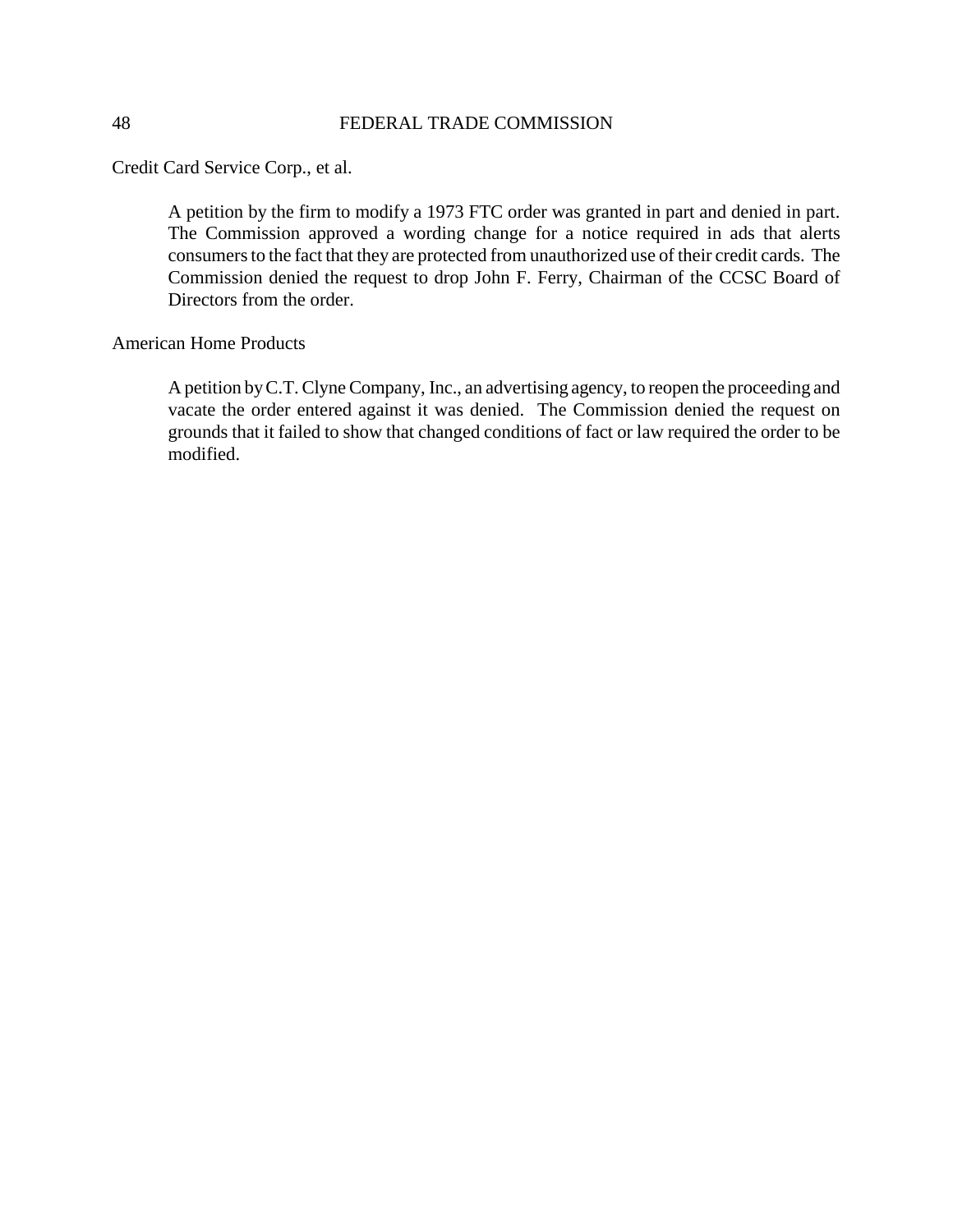# ENFORCEMENT POLICY STATEMENTS AND ADVISORY OPINIONS

#### COMPETITION MISSION

#### Statement Concerning Horizontal Mergers

The Commission issued its first general policy statement concerning merger enforcement. The statement emphasizes the factors the Commission will consider in assessing whether a horizontal merger is anticompetitive and how those factors will be weighted. According to the statement, market share data may not always measure the market power of merging firms accurately, and therefore, other factors such as entry barriers, technological change, and evidence of a failing division, or operating efficiencies should be considered to assess market power effects. Consideration of such factors allows the Commission to evaluate overall trends and reveals whether the market shares overstate the competitive impact of a merger. TheCommission also indicated that it would give "considerable weight" to merger guidelines issued on the same day by the Justice Department when evaluating the effects of horizontal mergers.

#### Iowa Dental Association

The FTC issued an advisory opinion to the Iowa Dental Association stating that the peer review plan proposed by the Association for resolving fee-related disputes, as set forth in their letter requesting the Commission's opinion, would not violate the antitrust laws. The Commission also suggested safeguards to ensure that the plan would not be used as a pricefixing mechanism in the future.

### National Association of Stevedores

The Commission issued an advisory opinion to the National Association of Stevedores. The opinion, based on the information furnished to the Commission by the Association, stated that the FTC does not presently intend to commence enforcement proceedings against the Association or its member companies if they make effective the "Code of Business Ethics of the National Association of Stevedores," standards of policy with regard to lawful competitive and business practices. The Commission also advised that if membership in the Association were to become a valuable property right and competitive factor, certain actions performed by the Association with respect to membership exclusion, suspension or termination imposed without adequate procedural safeguards pursuant to the proposed ethical code would be likely to raise enforcement concern.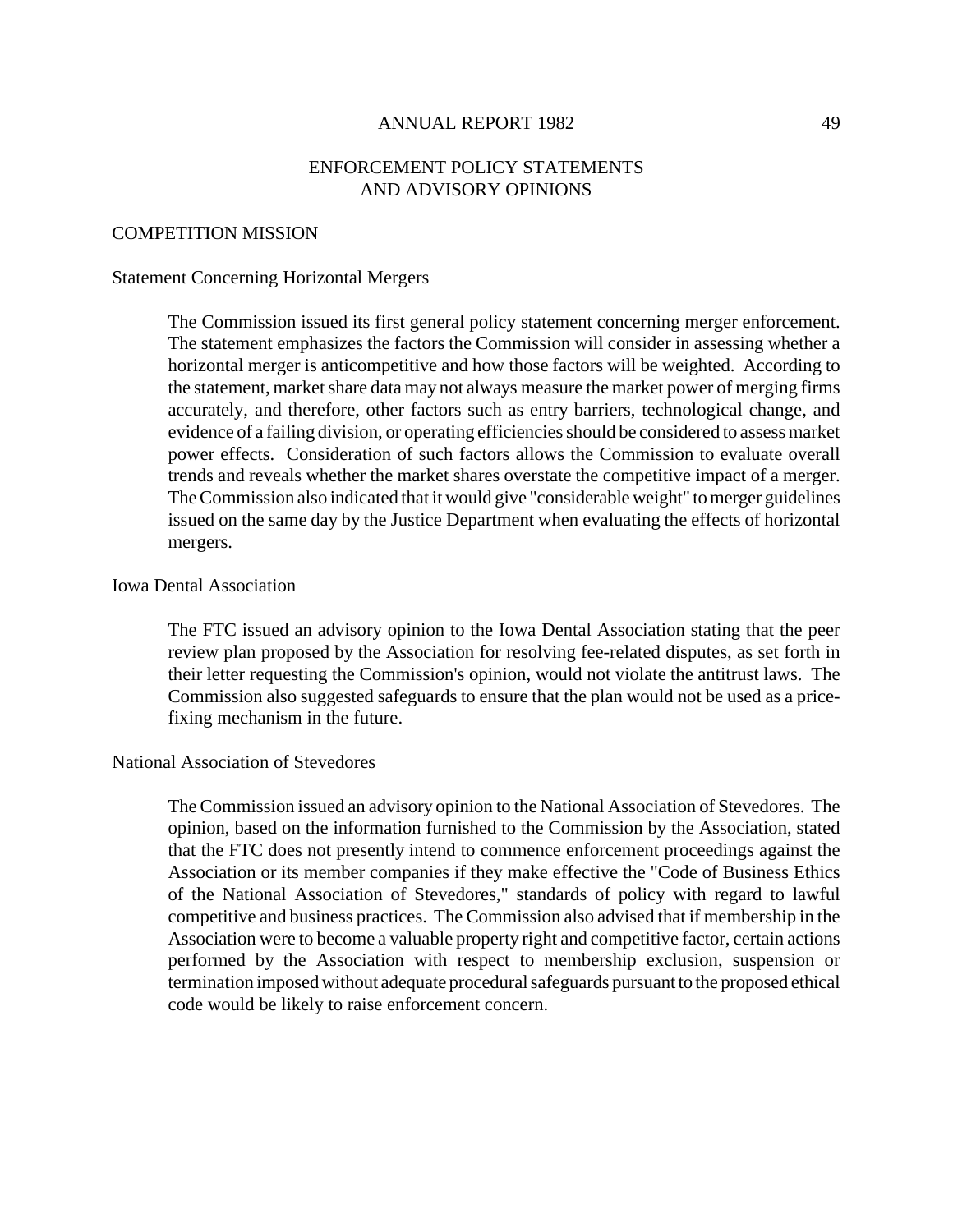Oil Merger Policy Statement

The Commission issued a report to Congress recommending against enactment of proposed legislation that would impose a legislative ban on oil company mergers. Members of the Senate and the House had asked the FTC to investigate the petroleum companies' recent increase in merger activity. Although the Commission could find no single reason for the increased activity, three possible influences on the industry were suggested: the rapid escalation of crude oil prices, windfall profit tax and the corporate tax provisions enacted by Congress. The Commission concluded that the recent large mergers in the industry had neither a significant effect on concentration nor endangered competition and that a merger ban could discourage the industry from exploiting opportunities for the development of additional supplies of petroleum.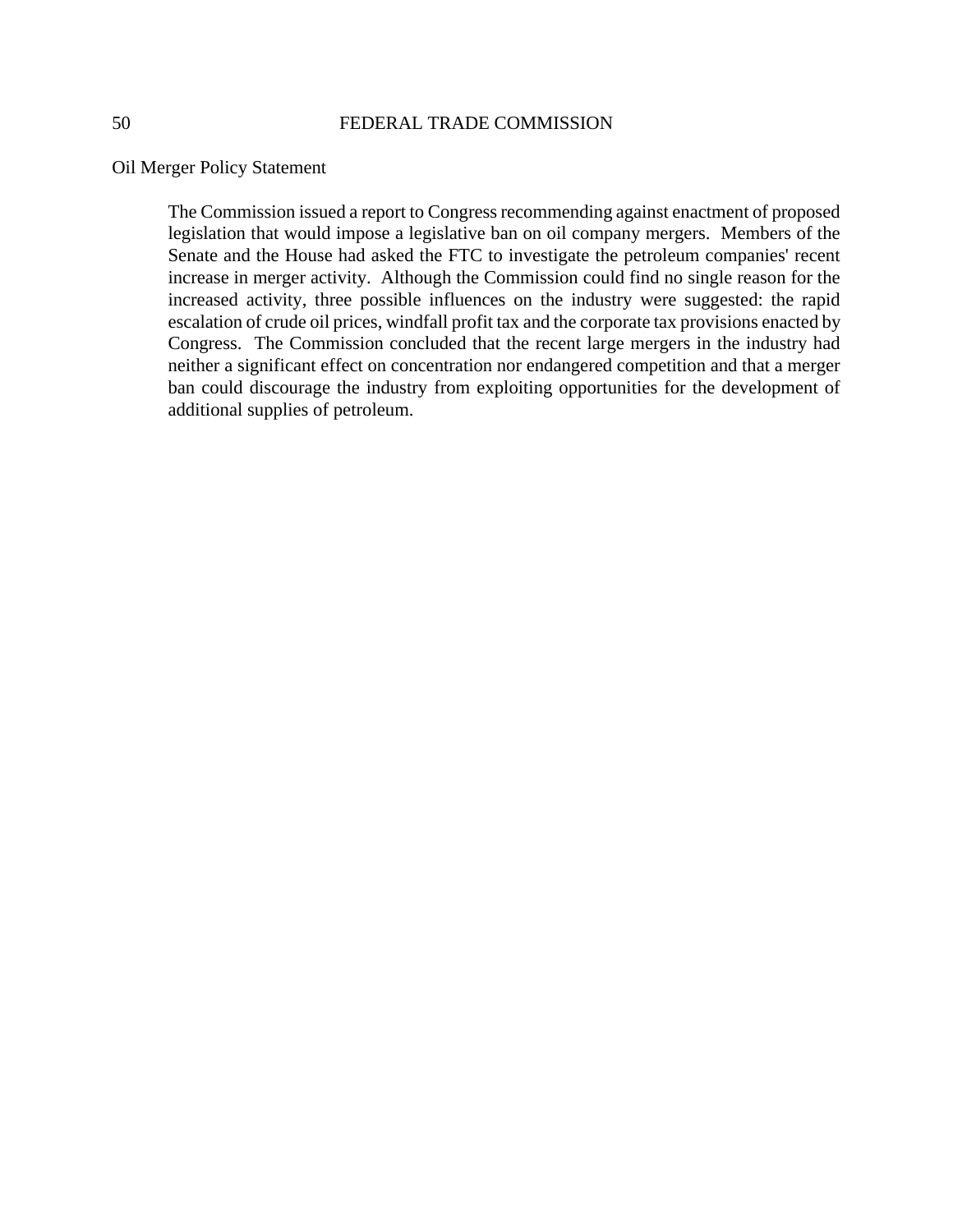# APPELLATE COURT REVIEW OF COMMISSION ORDERS

# Borden Inc.

On February 24, 1982, the Court of Appealsfor the Sixth Circuit affirmed the Commission's decision and order, holding that the respondent manipulated prices in such a way as to exclude equally efficient competitors from the reconstituted lemon juice market. Borden petitioned for certiorari.

### Equifax Inc.

On June 18, 1982, the Court of Appeals for the Eleventh Circuit set aside challenged paragraphs of the Commission's order in Docket No. 8954, holding that the record did not support the Commission's finding that Equifax's quality control audit procedures would likely result in inaccurate information about consumers, and therefore violate the Fair Credit Reporting Act.

### H.R. Gibson, Sr. et al.

On August 13, 1982, the Court of Appeals for the Fifth Circuit affirmed and enforced the Commission's order, holding, inter alia, that there was substantial evidence supporting the Commission's findings of a group boycott and payments of illegal brokerage fees.

Litton Industries Inc.

On May 3, 1982, the Court of Appeals for the Ninth Circuit enforced, as modified, the Commission's order, holding that it was within the allowable discretion of the Commission to impose "all consumer products" coverage with respect to the order provision banning deceptive use of surveys in advertising.

Sears, Roebuck & Co.

On May 6, 1982, the Court of Appeals for the Ninth Circuit affirmed the Commission's order, holding that it was proper for the Commission to enter an order prohibiting certain types of false and unsubstantiated advertising claims for various types of major home appliances based upon evidence that Sears had engaged in an extensive campaign of false and unsubstantiated advertising for dishwashers.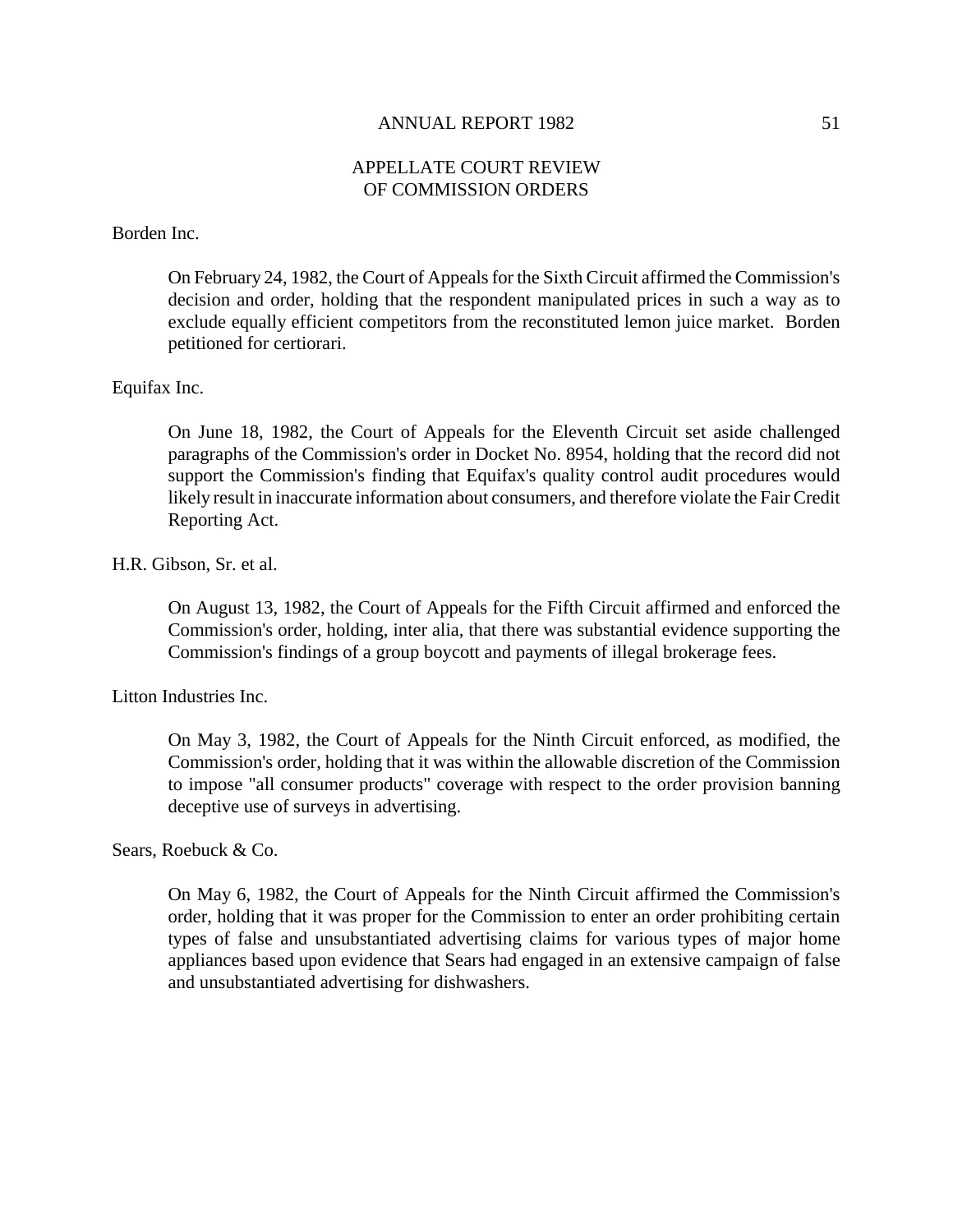Tenneco Inc.

On September 16, 1982, the Court of Appeals for the Second Circuit set aside the Commission order, in Docket No. 9097, holding that the evidence did not support the Commission's findings that the acquisition by Tenneco of Monroe Auto Equipment Company might substantially lessen competition in replacement automotive shock absorbers.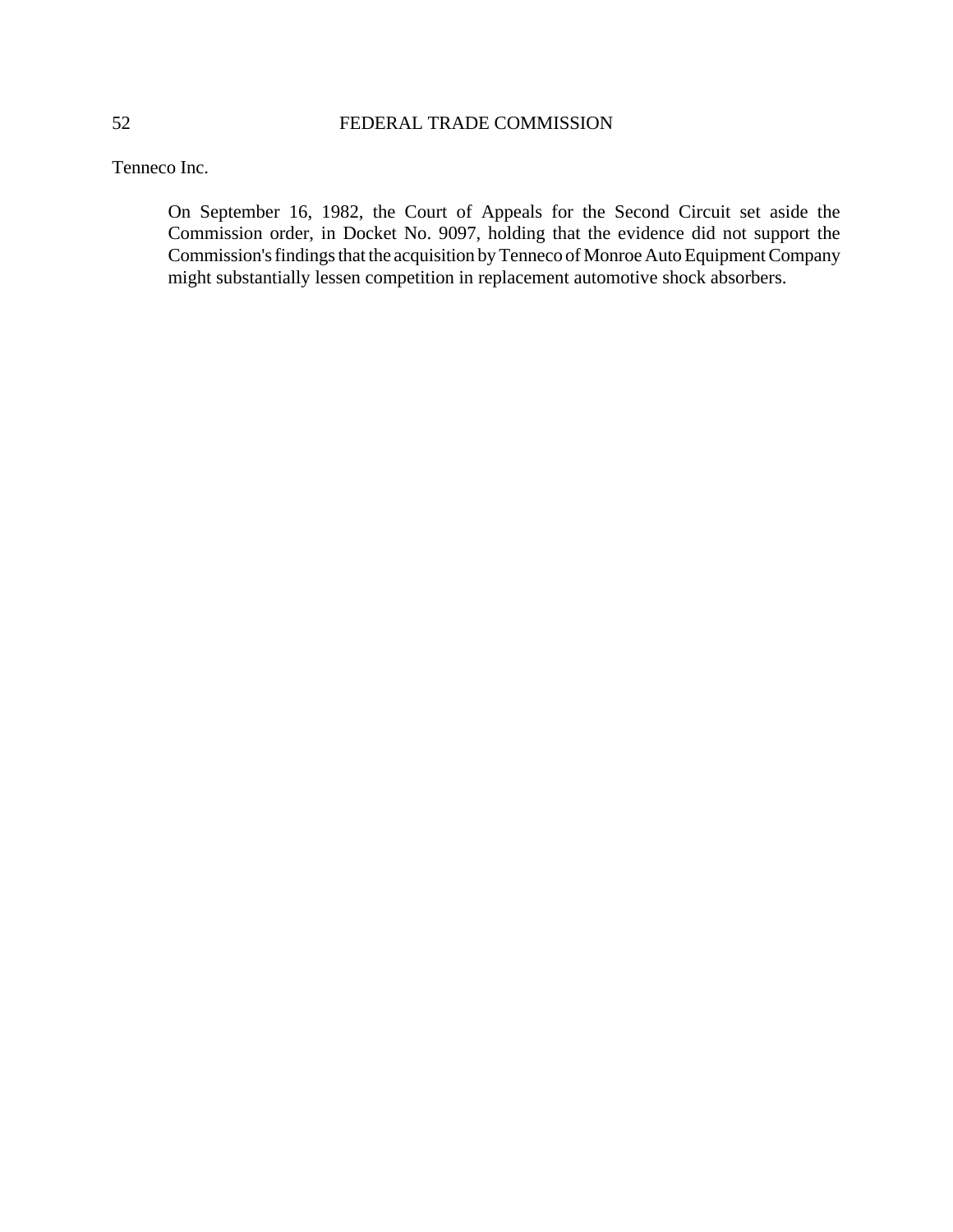# SUPREME COURT REVIEW OF COMMISSION ORDERS

### American Medical Association

On March 23, 1982, the Supreme Court affirmed the judgment of the Court of Appeals for the Second Circuit by an equally divided Court. The Court of Appeals enforced as modified the Commission's order requiring the American Medical Association to cease and desist from regulating certain business aspects of the medical profession and to disaffiliate any component medical society that fails to comply with the order.

### Brunswick Corp.

On April 5, 1982, the Supreme Court denied Brunswick Corp.'s petition for a writ of certiorari, thus letting stand the decision of the Court of Appeals for the Eighth Circuit, upholding the Commission's determination that a joint venture between Brunswick and Yamaha MotorCo. concerning the production and sale of outboard motors may substantially lessen competition under Sec. 7 of the Clayton Act.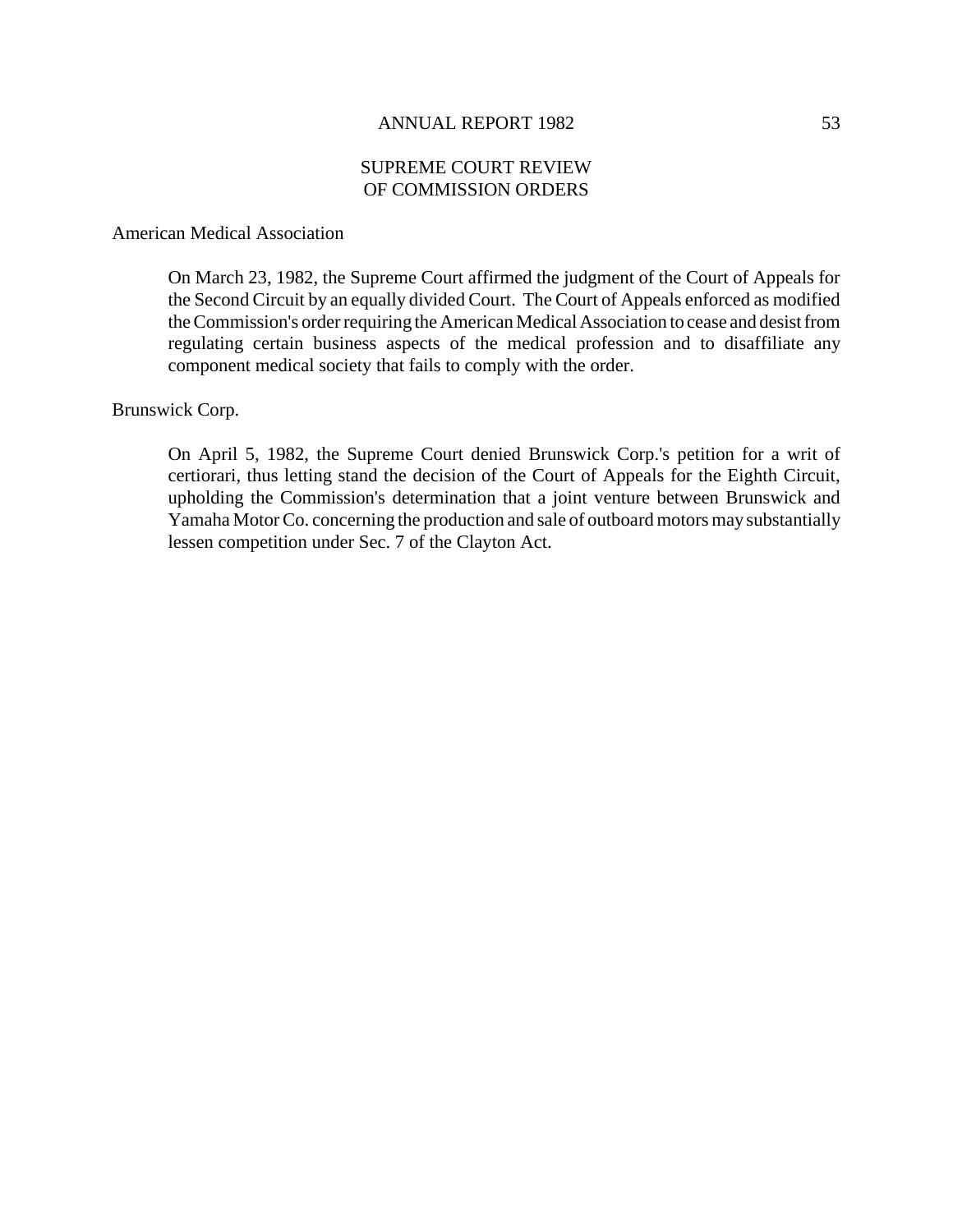THIS PAGE MISSING IN ORIGINAL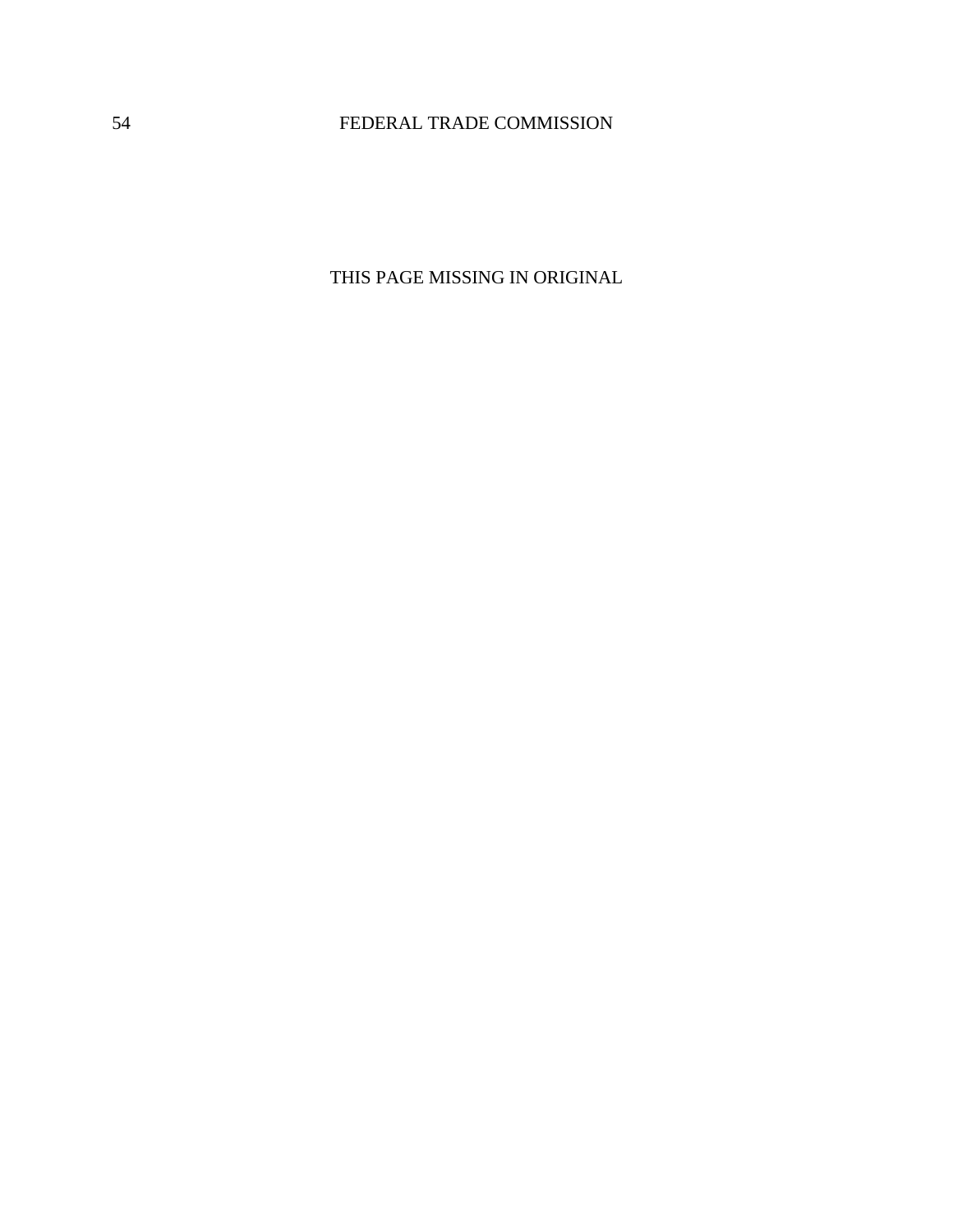#### ECONOMIC WORKING PAPERS

- Structure-Profit Relationships at the Line of Business and Industry Level by David Ravenscraft, March 1982.
- Cycles in Nonrenewable Natural Resource Commodity Prices: An Analysis of the Frequency Domain by Margaret Slade, March 1982.
- Trendsin Nonrenewable Natural Resource Commodity Prices: An Analysis of the Time Domain by Margaret Slade, March 1982.
- Dominant Firm Pricing and Byproduct Supply: The Structure of the U.S. Molybdenum Market by Margaret Slade, March 1982.
- The Role of Risk Aversion in the Allocation of Resources to Invention by Kenneth Kelly, March 1982.
- Economic Issues in the Enforcement of the Equal Credit Opportunity Act by Samuel Myers, Jr., March 1982.
- Rate of Return Regulation and Vertical Integration Under Uncertainty by Richard Rozek, March 1982.
- Demand-Pull and Technological Innovation by F.M. Scherer, March 1982.
- Inter-Industry Technology Flows and Productivity Growth by F.M. Scherer, March 1982.
- The Risk Segmentation Hypothesis: A Reinterpretation of the Boczar Study by David Barton, March 1982.
- Using Linked Patent and R&D Data to Measure Inter-Industry Technology Flows by F.M. Scherer, March 1982.
- Judo Economics, Entrant Advantages, and the Great Airline Coupon Wars by Judith Gelman and Steven Salop, June 1982.
- Entry, Market Shares, and Oligopolistic Performance by Daniel Alger, June 1982.
- Spatial Competition Within an Optimal Control Framework by Mark Fratrick, June 1982.

Trends in Aggregate Concentration by Richard Duke, June 1982.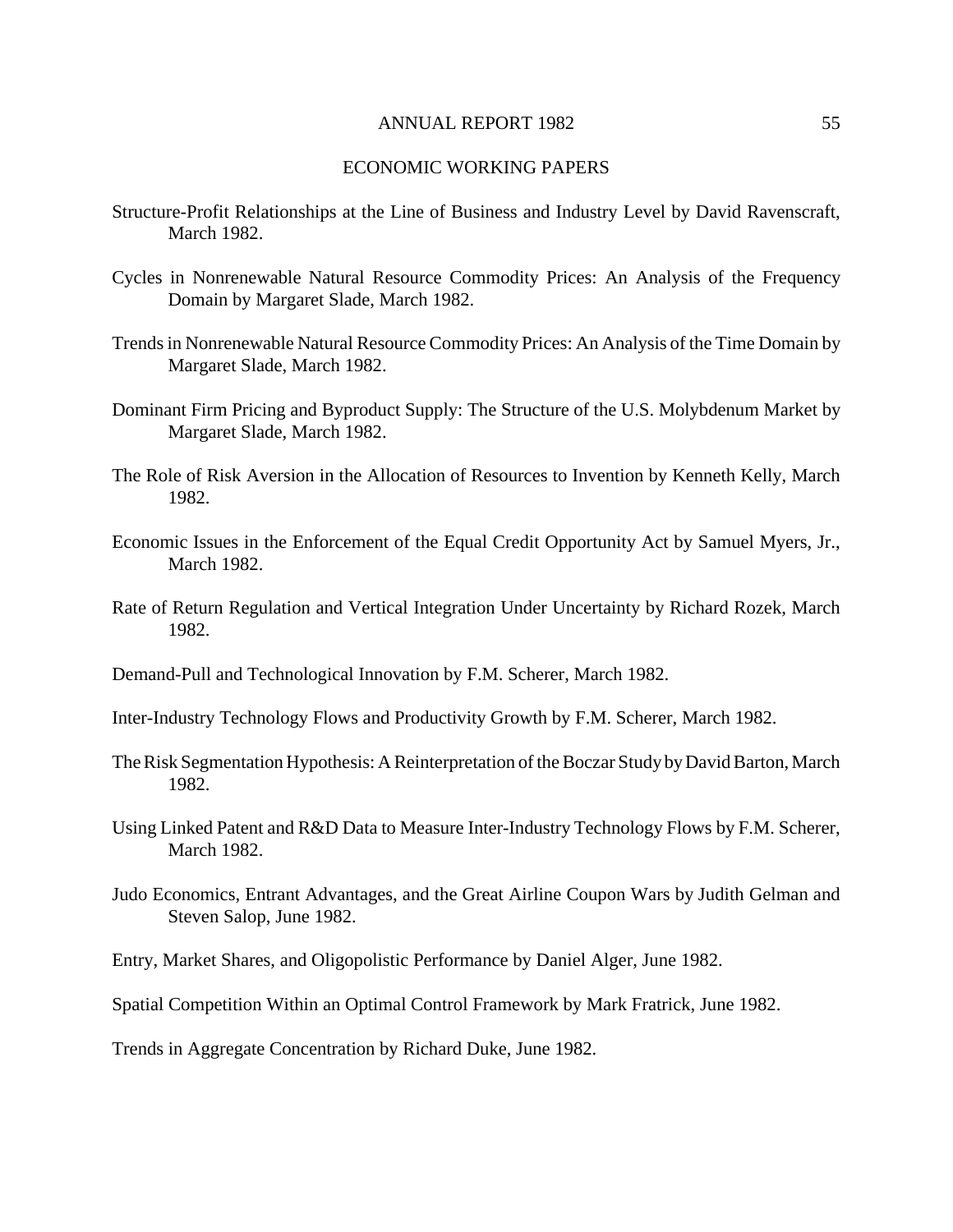Mobility Among the 200 Largest Manufacturing Firms: 1948-1978 by Lawrence Rens, June 1982.

- Defects in Disneyland: Quality Control as a Two-Part Tariff by A. Braverman, J.L. Gauch, and S. Salop, June 1982,
- A Review of the Economic Basis for Broad-Based Horizontal Merger Policy by Paul Pautler, June 1982.
- Advertising Intensity, Market Share, Concentration and Degree of Cooperation by William Long, June 1982.
- Vertical Restraints and Economic Efficiency by Robert Steiner, June 1982.
- Economic Efficiency of Liability Rules for Joint Torts with Uncertainty by Edward Golding, September 1982.
- Disclosure of Product Quality under Imperfect Information by Edward Golding, July 1982.
- Warranties as Signals of Product Quality When Some Consumers Do Not Seek Redress by Edward Golding, July 1982.
- Product Differentiation and Imperfect Information: Policy Perspectives by Carl Shapiro, July 1982.
- An Empirical Analysis of the Boston Consulting Group's Portfolio Model by Malcolm Coate, August 1982.

An Experimental Test of the Consistent-Conjectures Hypothesis by Charles Holt, Jr., August 1982.

Practices That (Credibly) Facilitate Oligopolistic Coordination by Steven Salop, August 1982.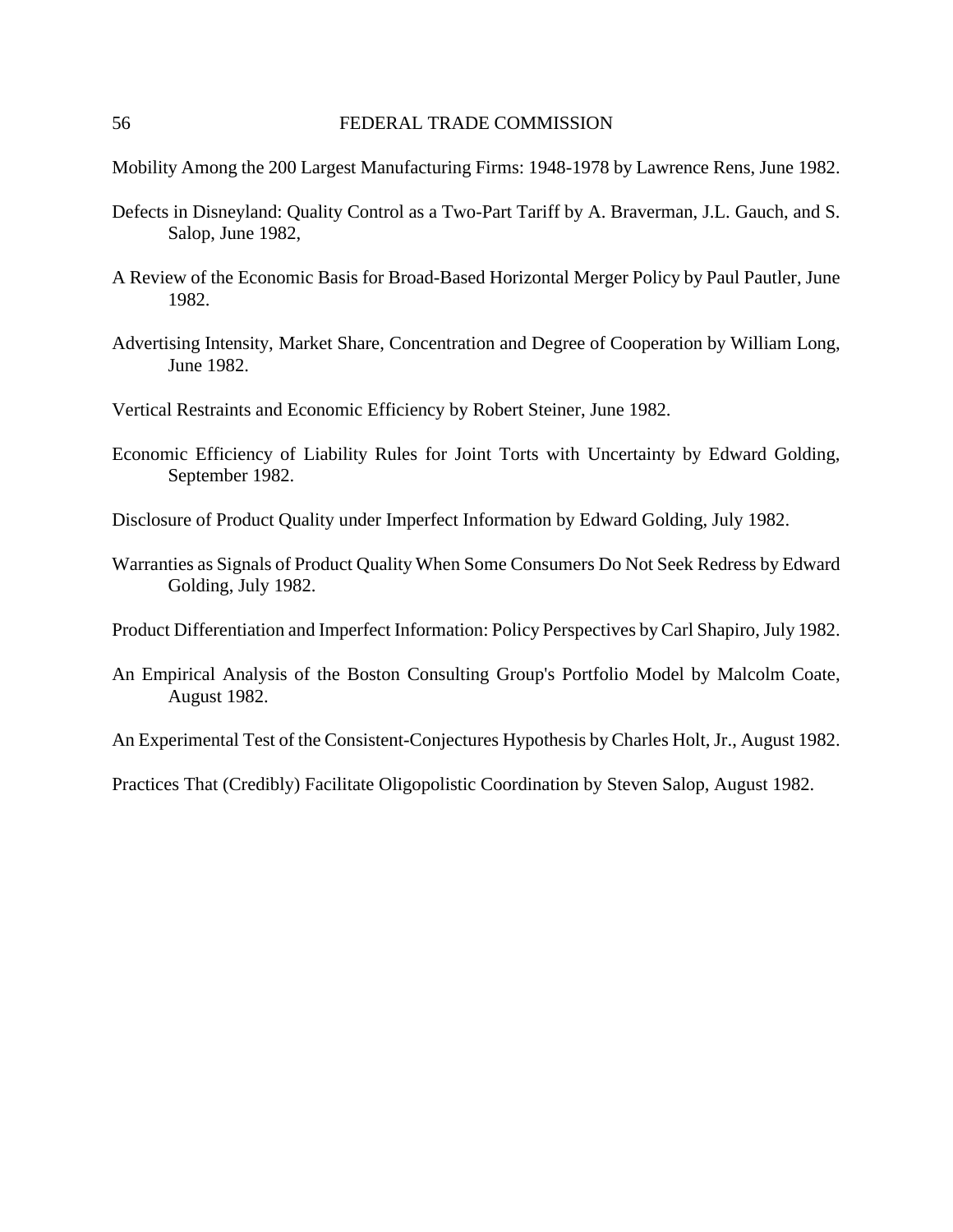# INTERVENTIONS BEFORE OTHER FEDERAL AND STATE AGENCIES

# COMPETITION, CONSUMER PROTECTION, AND ECONOMICS MISSIONS

Motor Carrier-Ratemaking Study Commission

Testimony by James C. Miller III, "Antitrust Immunity for Collective Rulemaking in the Motor Carrier Industry," before the Motor Carrier Ratemaking Study Commission. (11/8/81)

Federal Communications Commission

Federal Trade Commission joint bureau comments submitted in Federal Communications Commission Gen. Dkt. No. 81-768, Selection of Initial Licensees Using Random Selection or Lotteries Instead of Comparative Hearings. (12/20/81)

#### Interstate Commerce Commission

Federal Trade Commission joint bureau comments submitted in Interstate Commerce Commission Ex Parte No. 346, Sub. No. 8, Regulation-Boxcar Traffic. (03/01/82)

Federal Communications Commission

Federal Trade Commission joint bureau comments submitted in Federal Communications Commission BC Dkt. No. 81-897, Amendment of Section 73.3597 of the Commission's Rules (Applications for Voluntary Assignments or Transfer of Control). (03/01/82)

Motor Carrier Ratemaking Study Commission

Comments of Dr. Denis A. Breen of the Bureau of Economics on "Regulatory Reform and the Trucking Industry: An Evaluation of the Motor Carrier Act of 1980," submitted to the Motor Carrier Ratemaking Study Commission. (03/04/82)

Federal Communications Commission

Federal Trade Commission joint bureau comments submitted in Federal Communications Commission CC Dkt. No. 82-45, Domestic Fixed Satellite Transponder Sales. (04/16/82)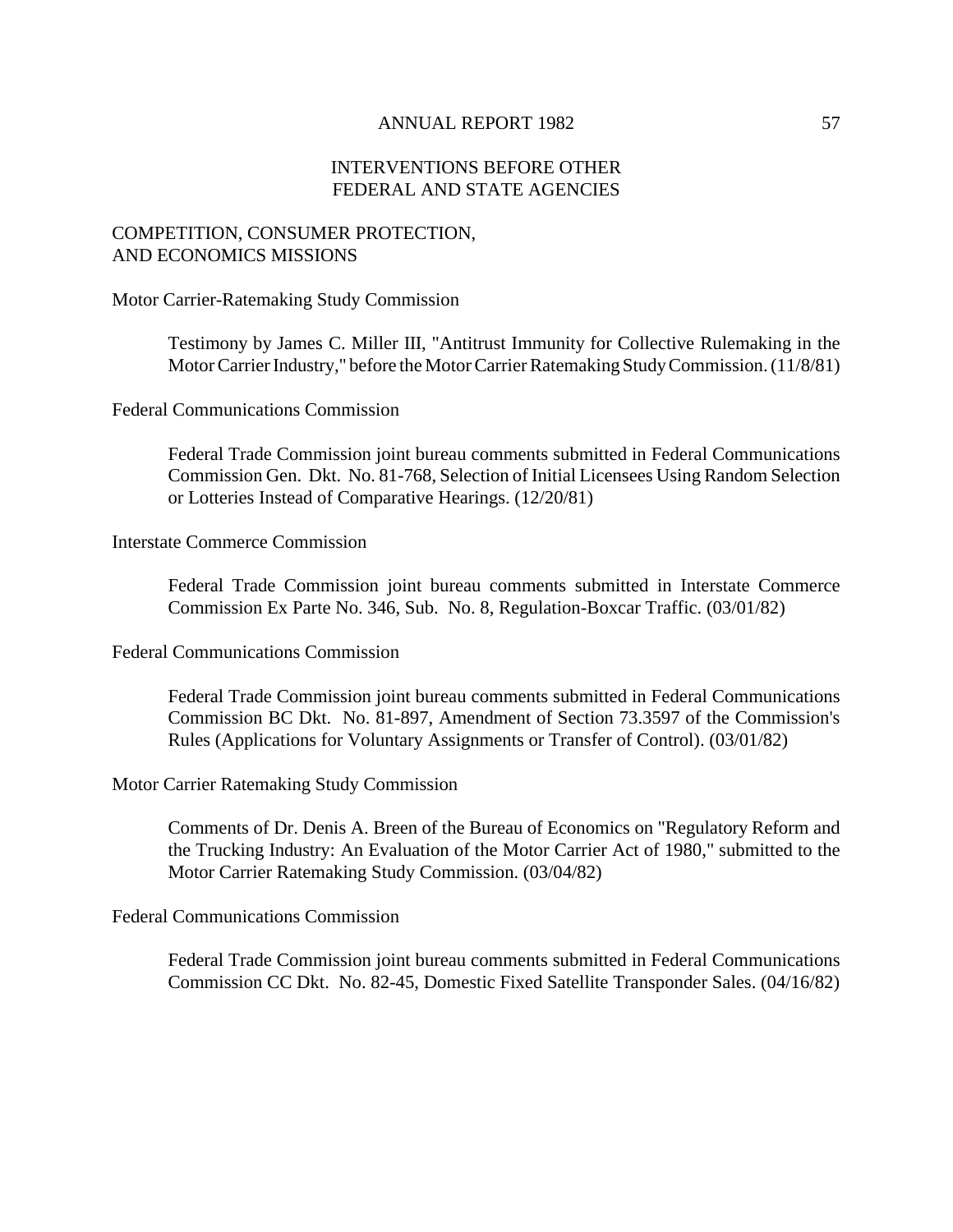Interstate Commerce Commission

Federal Trade Commission joint bureau reply comments submitted in Interstate Commerce Commission Ex Parte No. 346, Sub. No. 8, Exemption from Regulation-Boxcar Traffic. (04/30/82)

International Trade Commission and Department of Commerce

Comments and briefs submitted on alleged subsidies and dumping of foreign steel in the U.S., to the International Trade Commission and the Department of Commerce, May 27, 1982; July 21, 1982; July 26, 1982; July 28, 1982; August 11, 1982; August 27, 1982; September 14, 1982. (05/28/82 - 09/14/82)

### State of Delaware

Commission letter to the Delaware Development Office opposing a bill that would have limited the freedom of auto dealers to locate in Delaware. (06/14/82)

# Interstate Commerce Commission

Federal Trade Commission joint bureau comments submitted to the Interstate Commerce Commission No. 38749, UTF Carriers, Inc., Petition for Exemption from Tariff Filing Requirements. (06/28/82)

### Office of Management and Budget

Federal Trade Commission joint bureau comments submitted to the Office of Management and Budget on proposed Cable Telecommunications Act of 1982. (09/15/82)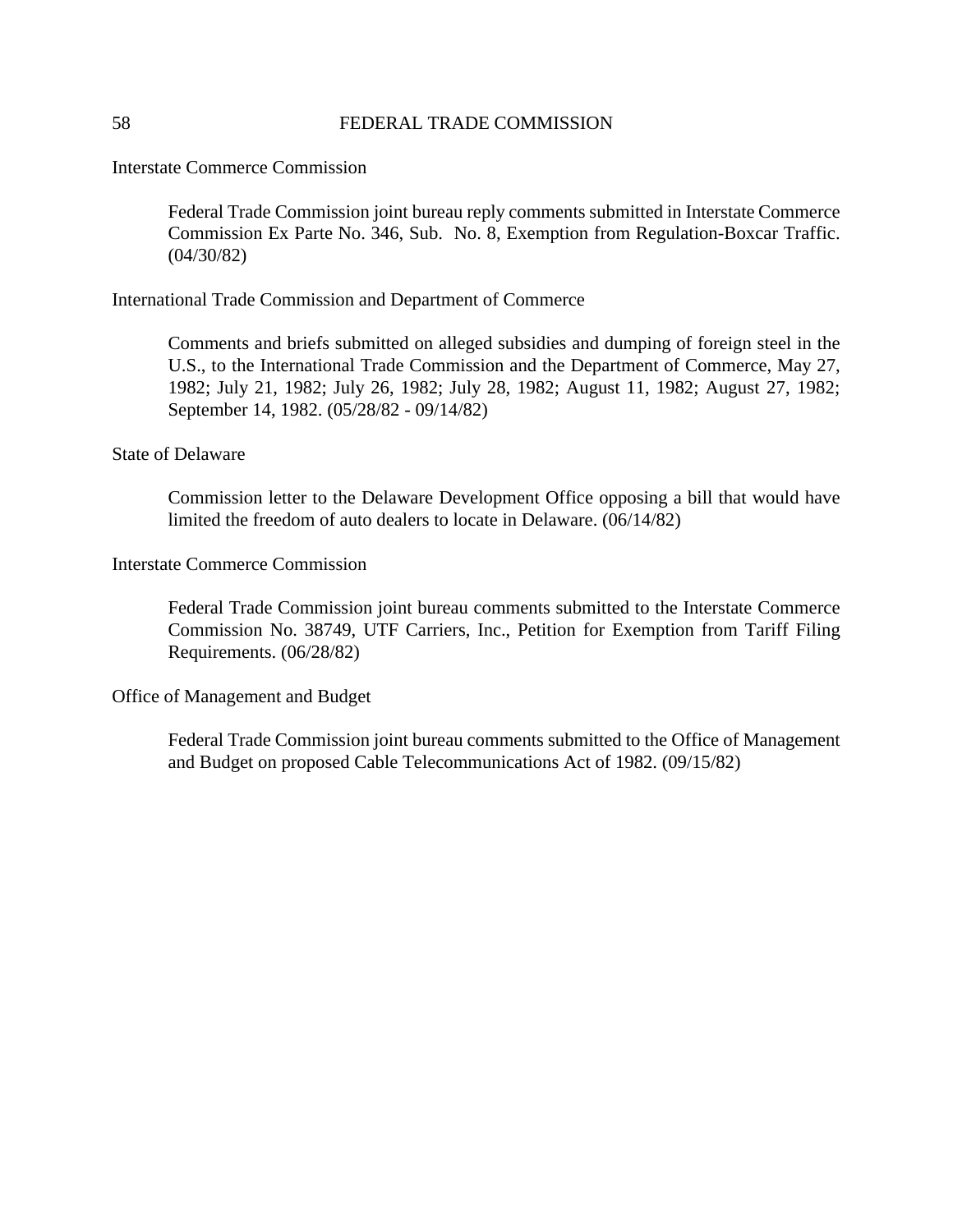### MISCELLANEOUS ECONOMIC POLICY PAPERS

Regulatory Reform and the Trucking Industry: An Evaluation of the Motor Carrier Act of 1980, submitted to the Motor Carrier Ratemaking Study Commission, Denis Breen, March 1982.

According to the paper, the post-Motor Carrier Act experience provides a useful empirical test of alternative rationales for trucking regulation. It reports that available evidence on market structure, conduct and performance in the less-regulated environment does not lend support to the market failure arguments for regulation; the evidence suggests instead that regulation has served primarily to suppress competition in trucking. The paper concludes that these findings, together with the problems that have arisen in attempting to implement a statute that provides for piecemeal and gradual changes, indicate the need for further regulatory reform.

Antitrust and Price Competition in the Trucking Industry, The Antitrust Bulletin, Denis Breen, forthcoming.

The paper notes that two antitrust issues have arisen over pricing practices in the lessregulated trucking industry: First, how will antitrust liability change with respect to collective ratemaking activities; Second, is there a need for antitrust oversight by the Interstate Commerce Commission of individual-carrier pricing practices to prevent predation and rate discrimination? The first part of the paper explains why antitrust liability for collective ratemaking is likely to increase and what difficulties this poses for antitrust compliance. The paper then proceeds to consider allegations of anticompetitive behavior, but finds that procompetitive pricing initiatives by individual carriers are being mischaracterized as actions that destroy competition. According to the paper, these findings cast considerable doubt on the need for the ICC to serve as a surrogate antitrust enforcer.

Competition and Health Planning, Judith Gelman, April 1982.

This paper, which is aimed at non-economists, examines the opportunities for introducing competition in the heavily-regulated health care sector. Complications - such as costly or inaccessible information, quality concerns, entry and exit barriers, and the existence of natural monopolies - are discussed. Current regulations and their efficacy in achieving their goals are examined. Finally, the paper contains questions that must be answered in conducting a market analysis.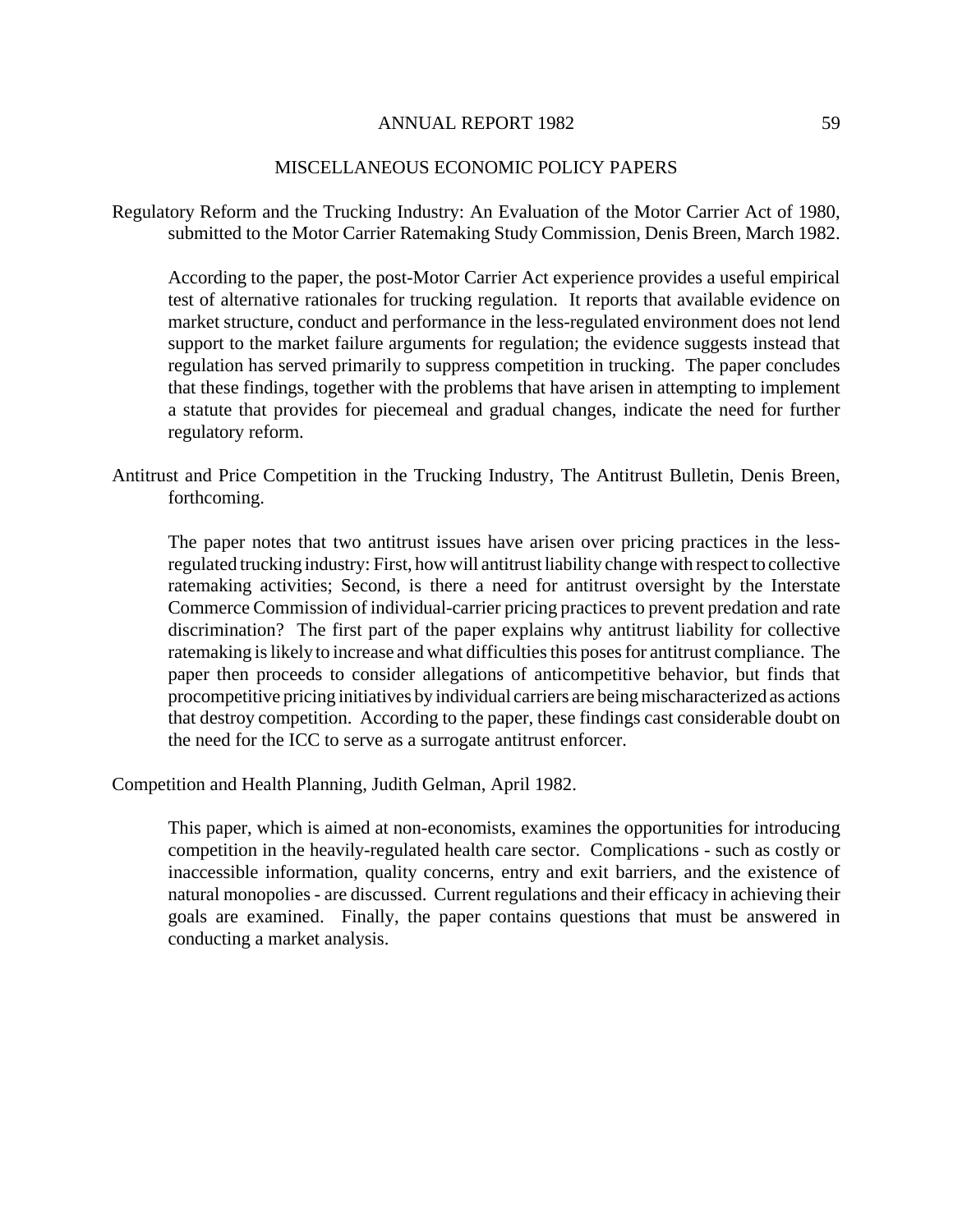Efficiency Considerations in Merger Enforcement, Yale Law Journal, Alan Fisher and Robert Lande, forthcoming.

The role that efficiency considerations should play in merger enforcement policy is analyzed by assessing congressional intent, econometric and case-study evidence, and theoretical properties of the welfare trade-off between improved efficiency and increased market power attributable to mergers, A benefit-cost model is developed to critique alternative enforcement policy options and to provide a basis for recommending changes in current merger enforcement consideration of efficiencies.

An Economic Analysis of Vertical Merger Enforcement Policy, Alan Fisher and Richard Sciacca, March 1982

This paper combines a review of the economics literature on vertical integration and vertical mergers with consideration of legal and political constraints in formulating realistic vertical merger enforcement guidelines. Particular attention is given to recent advances in the theory of vertical integration. Economically rational enforcement guidelines consistent with these advances and with the costs and benefits of alternative enforcement efforts are proposed.

A Guide to the Herfindahl Index for Antitrust Attorneys, Paul Pautler, August 1982.

This paper presents the Herfindahl Index and its characteristics in a simple format. Several numerical examples are used to explicate the characteristics of the index and to indicate how it compares with use of a four-firm concentration ratio as a summary measure of market structure. In addition, some discussion of the usefulness of any summary market structure measure in merger guidelines is included.

Mergers in the Petroleum Industry, Bureau of Economics and Bureau of Competition Staff, September 1982.

This report presents statistics on the domestic merger activity of the largest U.S. oil companies over the period 1971-1981. The study compares the merger activity of a sample of large companies not having substantial oil-related assets. It indicates an increase in large oil company merger activity during 1979-1981 when compared with the period 1971-1981. The study also shows a higher rate of merger activity for the large oil companies than the sample of large companies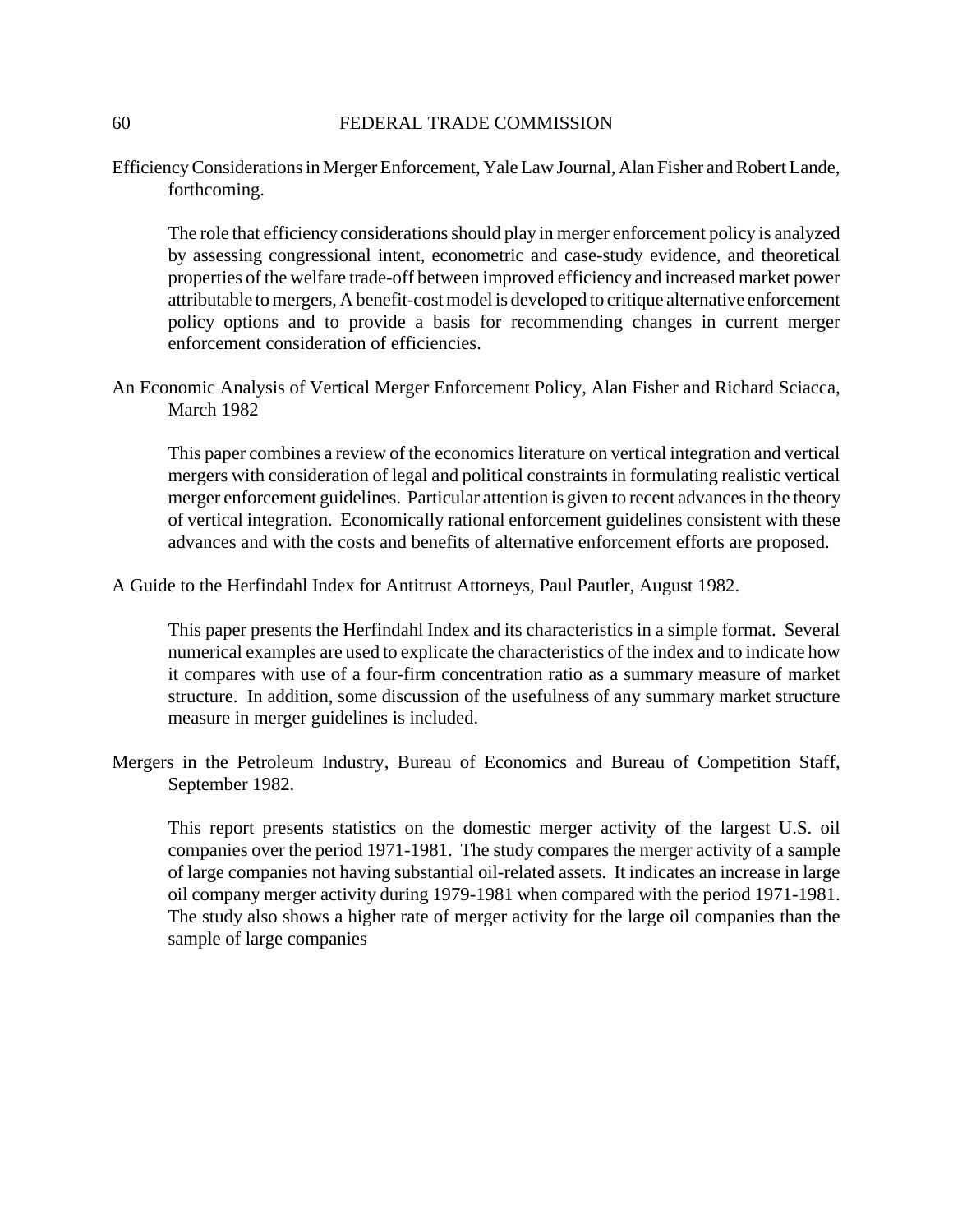having no oil-related interests. The study also examines the likely effects of the petroleum industry mergers on crude oil extraction, refining, transportation and marketing. According to the report, merger activity of the large oil companies has not significantly altered competitive relationships within any of these segments.

The Random Character of Merger Activity, William Shughart and Robert Tollison, May 1982.

The report observes that it is commonly accepted that merger activity has historically occurred in "waves." Nevertheless, according to the paper despite the wide endorsement of this proposition, the simple fact is that the "wave" hypothesis has not been tested heretofore. This paper reports the results from time series analyses of acquisition statistics. Using annual U.S. merger data covering the period 1895-1979 and observations on firm disappearances in British manufacturing during the years 1880 to 1918, the authors report that they were unable to reject the hypothesis that merger levels are generated by a white noise process. The empirical findings imply that the economy-wide diffusion of efficient-firm-size-augmenting innovation does not occur in a systematic pattern. According to the paper, it is concluded that public policy concern with merger trends is unwarranted.

AWelfare Defense ofthe "FailingCompany" Doctrine. William Shughart and Robert Tollison, May 1982.

Judicial precedent allows an otherwise illegal merger to escape injunction if one of the parties can demonstrate that it would fail in the absence of the proposed takeover. In this paper, an economic defense is provided of the so-called failing company doctrine. A model was developed showing that the output restriction will be smaller and the welfare loss corresponding less if the failed company's assets are acquired by an industry insider than if those resources are dispersed by a bankruptcy proceeding. The authors conclude that the defense should be applied expeditiously without protracted searches for the "least anticompetitive" buyer and that mergers between failed firms and their former rivals should go through with minimal delay.

Antitrust Recidivism in Federal Trade Commission Data: 1915-1982, William Shughart and Robert Tollison, August 1982.

In this paper, an analysis is made of data about cases involving firms who repeatedly violate the laws enforced by the FTC. It is found that approximately 23 percent of the law enforcement actions brought by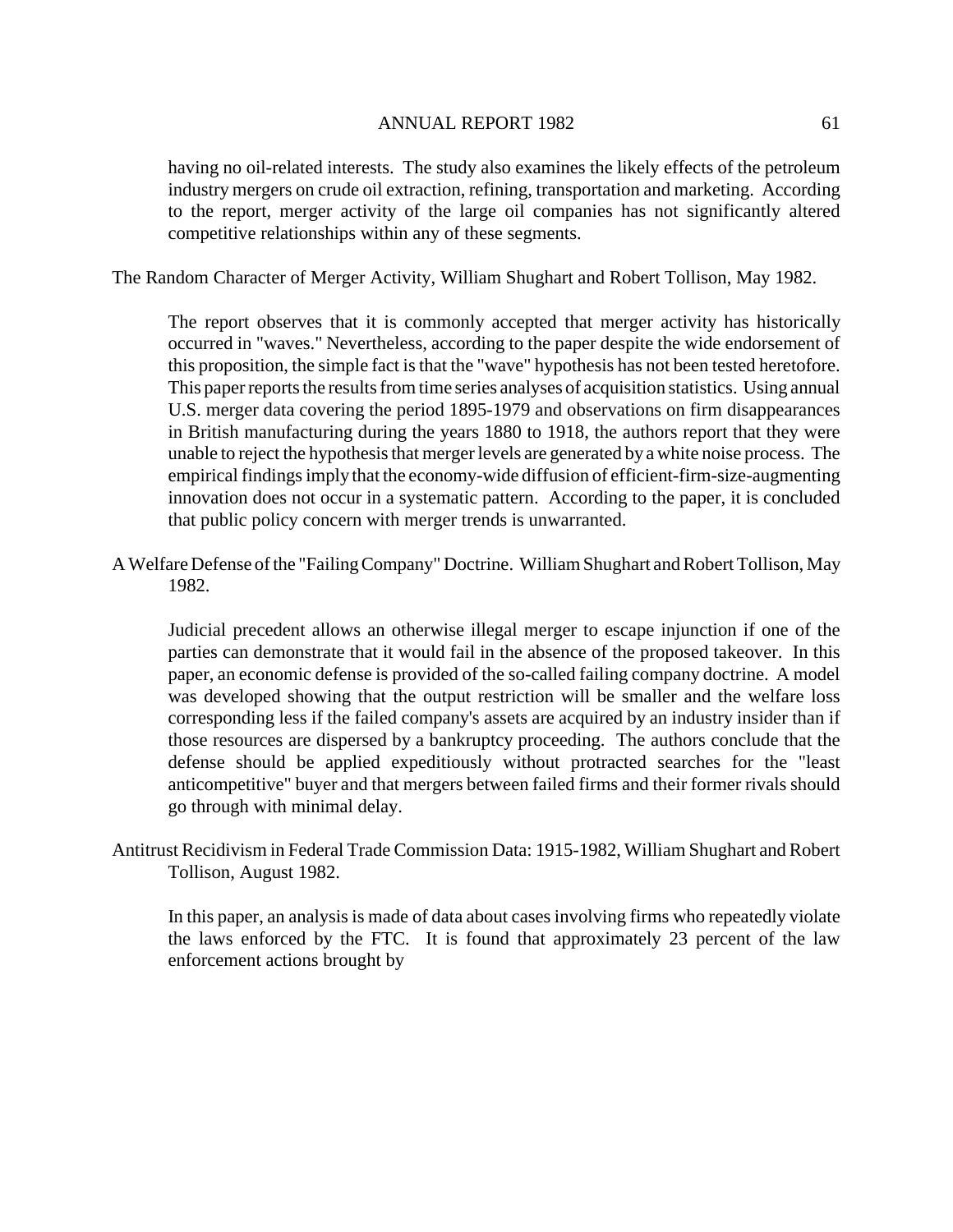the Commission involve repeat offenders. An illustrative sample of the characteristics of recidivist cases includes: the majority of repeat offenses involved violations of Sec. 5 of the FTC Act, nine percent concerned infractions of the Robinson-Patman Act, and relatively few were brought under antimerger laws; over half of the repeat violations involved advertising violations; and recidivism was most prevalent among firms in the apparel and accessories industry. The available evidence was found to be more consistent with the hypothesis that recidivism is due to the presence of law enforcement institutions and bureaucratic incentives that make it less costly for the Commission to challenge the practices of repeat offenders, rather than arising from the behavior of the firms themselves.

Dual Enforcement of the Antitrust Laws, Richard Higgins, William Shughart, and Robert Tollison, September 1982.

In this paper, a model was developed which shows that independent dual enforcement leads to more antitrust activity at a lower unit cost than would be obtained with a single agency. On the other hand, the paper states that if the agencies collude, as they appear to do under present institutional arrangements, dual enforcement leads to less and more costly antitrust activity than would otherwise result. According to the paper, empirical tests using historical agency budget and case production figures do not refute the models main predictions. It concludes that more enforcement activity would be obtained at a lower unit cost if the 1948 FTC-Justice liaison agreement were abandoned.

Antitrust Over the Business Cycle, Ryan Amacher, Richard Higgins, William Shughart, and Robert Tollison, September 1982.

According to this paper, two broad and venerable hypotheses can be deduced from the literature about collusion, antitrust, and economic activity. These are that both private collusive agreements and producer protection regulation should vary inversely with the business cycle. This paper gives evidence which supports both contentions. Employing data on general antitrust law enforcement activity and complaints charging violations of the Robinson-Patman Act, strong counter-cyclical tendencies are found in collusion and governmental regulatory intervention.